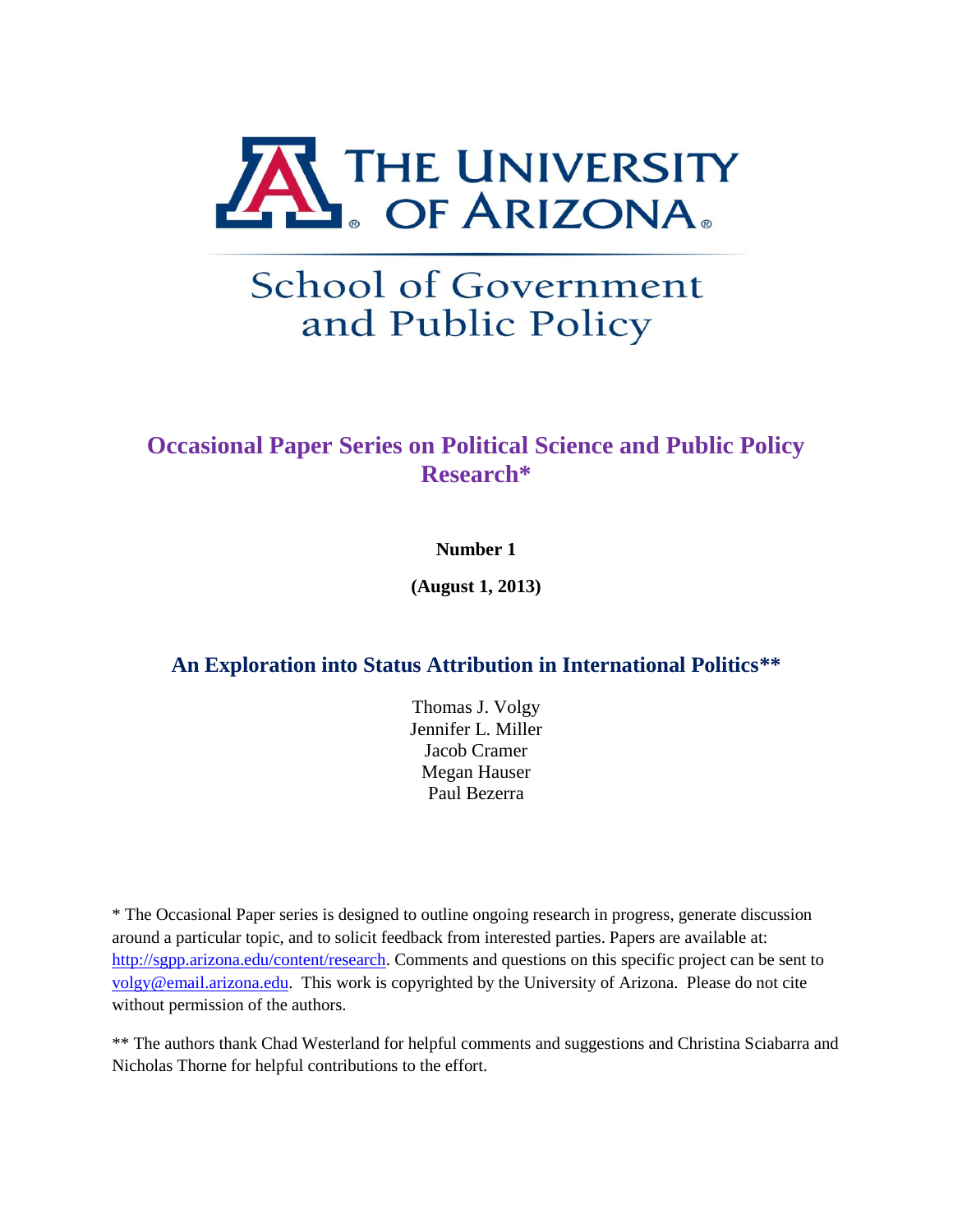#### **Introduction**

 $\overline{\phantom{a}}$ 

The study of status has a long and elaborate history in political science (e.g., Brodie 1996), sociology (e.g., Galtung 1964; Olzak and Tsutsui 1998), and social psychology (e.g., Hyman 1980; Huberman et al.  $2004$ ).<sup>1</sup> The status of groups and states has long been considered an essential and important concern for observers of international politics (dating back to ancient times; see Thucydides 1951; Lebow 2003), and more recently international relations scholarship has borrowed richly from each of these traditions and has sought to adapt these differing disciplinary conceptions of status to the analysis of the relationship between states rather than to groups and individuals. The shift to states is not an easy one, either theoretically or methodologically, and as a partial result analyses of the role of status in international politics have been hit or miss affairs throughout the last four decades of research in the field. Despite such theoretical and methodological difficulties, the focus on status has reemerged once more as highly salient for students of international affairs (for examples, see Larson and Shevchenko 2010; Lebow 2008; Lindemann and Ringmar 2011; Nayar and Paul 2003; Paul et al. 2013; Renshon 2013; Volgy et al. 2011; Wohlforth 2009; Wolf 2011).

The effort we engage in below is focused on one part of the larger picture involving status concerns in international politics: seeking to identify conditions under which status is *attributed* to states. Our approach represents an attempt to consider more systematically status attribution, given its salience for international politics and given the limited systematic attention it has received in past research. In doing so, we recognize that there are a variety of crucial puzzles at least as salient—in addition to status attribution—that are raised in the broader realm

<sup>&</sup>lt;sup>1</sup> Social psychology is claimed by both psychologists and sociologists and owes much to both disciplines, but has at its focus the group rather than the individual, and is more amenable to translation to political phenomena than psychology (Mercer 1995; Rosenberg and Turner 1981; Stephan and Stephan 1990).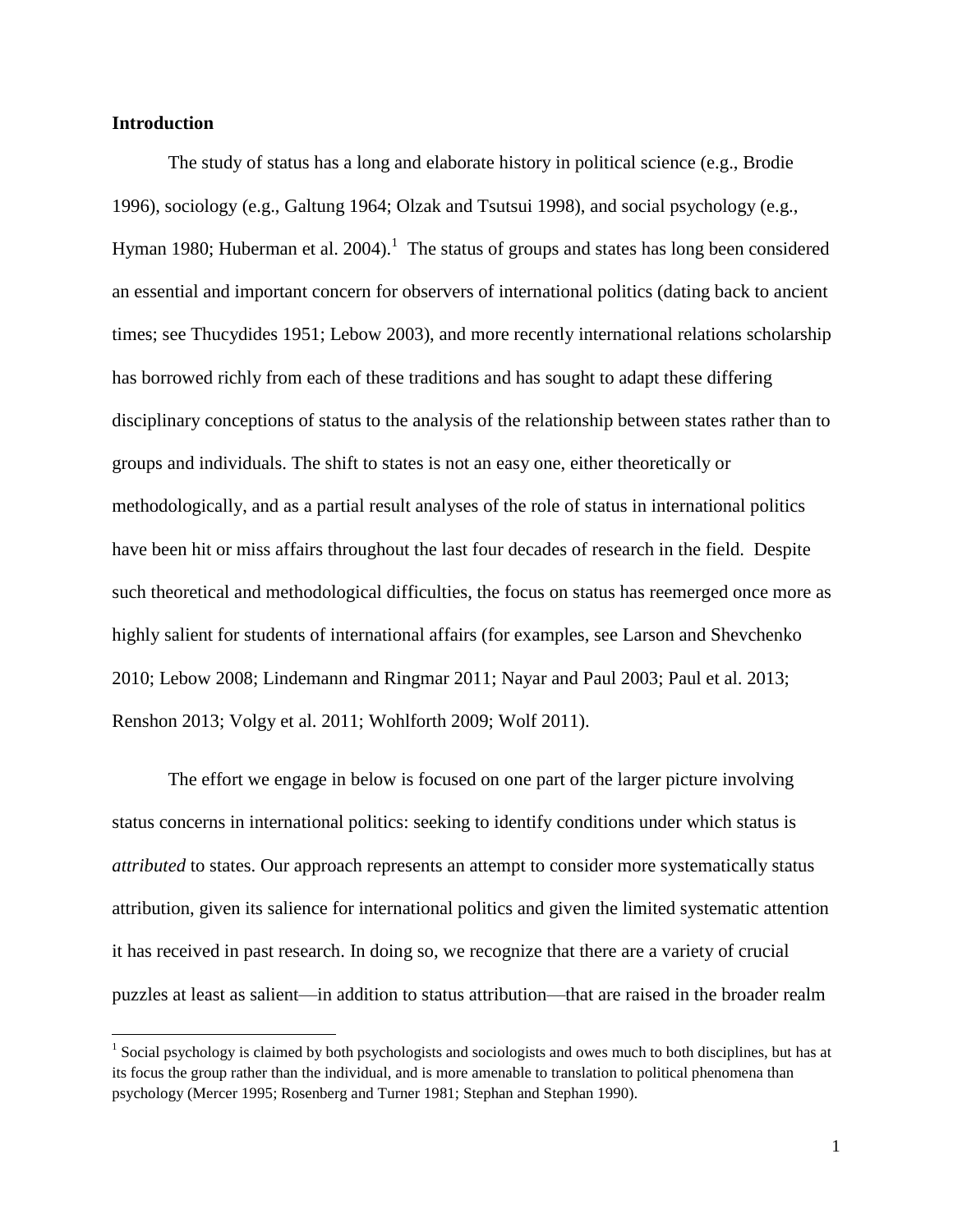of status considerations. Regarding *status pursuit and status maintenance*, these puzzles include at least the following: 1) Why would states (and their decision-makers) seek status? 2) Assuming that the interest in generating additional status or maintaining the status a state already has is salient but not a constant concern to policy makers, when are status concerns more or less important to states (under what conditions do status concerns vary for states)? 3) What strategies are utilized by states to pursue status and are there different strategies pursued by states that are in danger of losing status than for states that seek to gain additional status? 4) Under what conditions is the pursuit of additional status a zero sum game and under what conditions can it be a positive sum game?

Additionally, treating status and status seeking or status maintenance concerns as independent, explanatory variables in international politics raises two other salient questions: 1) Under what conditions does the pursuit of status (or attempts to maintain status) exacerbate conflicts in international politics or provide incentives for cooperative relationships? and 2) To what extent does status enhancement or diminution have an impact on the successful pursuit of foreign policy objectives by states?

These questions are vital to understanding a number of issues about status and to building a general theory of status in international politics. However, in order to examine fully these critical puzzles regarding status and its effects, we approach the subject by focusing this exploratory effort on trying to account for how states attribute status to each other. Developing a more systematic understanding of what affects status attribution should allow us to consider more fruitfully these other puzzles. Therefore, and while we bring into our discussion some of these concerns, our primary focus is not the status pursuit by individual states (here we are not focused on status as an independent variable) but on status attribution by the community of states

2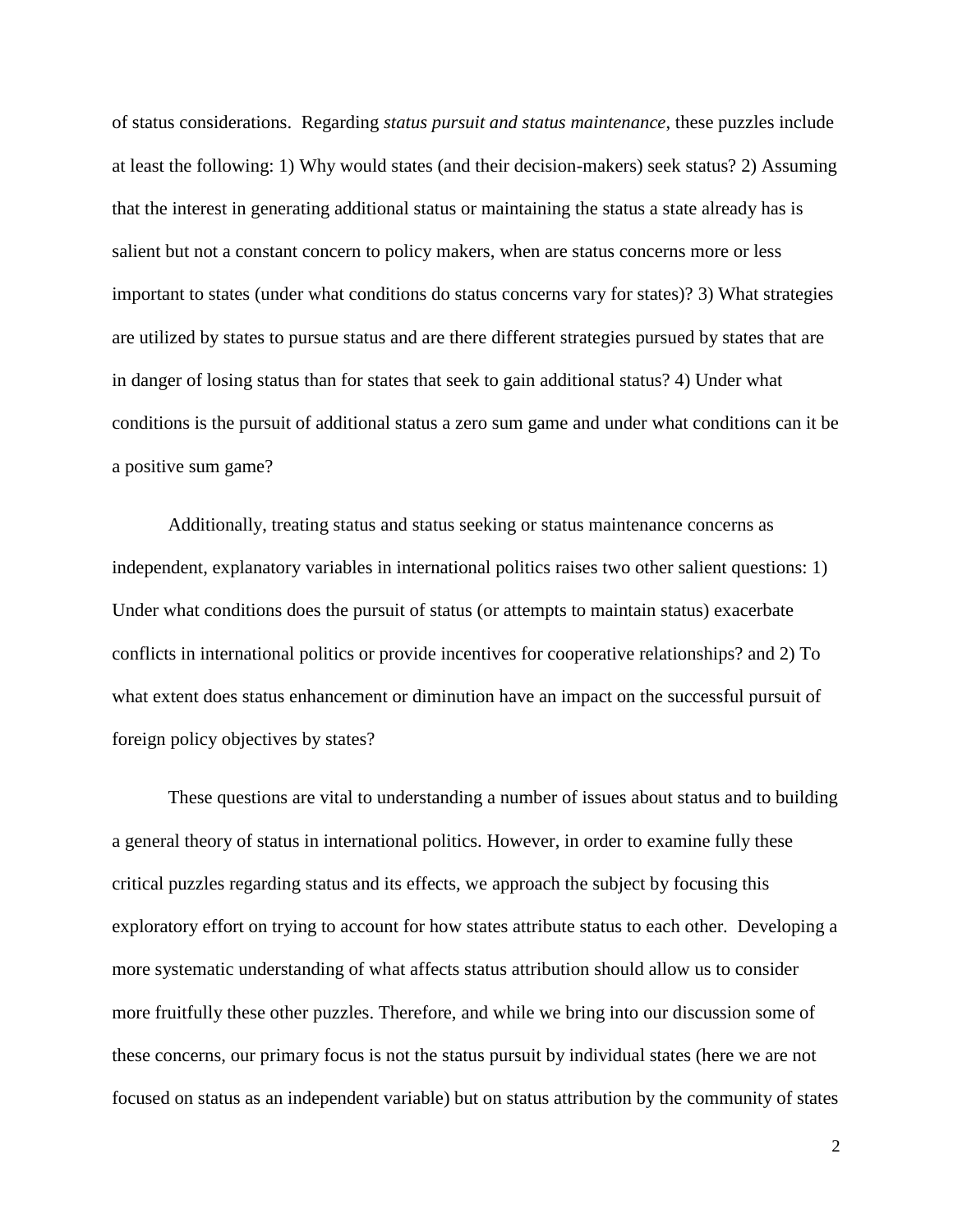in international affairs. Thus, we treat status attribution as a dependent variable and search for explanations to account for variation in status attribution across the community of states in international politics. In this sense, and while recognizing that status pursuits and status attribution are interrelated, we believe that analytically they can be separated, and in this effort we underemphasize strategies of status seeking.

We focus on status attribution as a dependent variable because our assessment of the state of knowledge regarding the role of status in international politics indicates that researchers have barely scratched the surface in trying to develop a systematic understanding of the conditions that drive status attribution for the entire community of states.<sup>2</sup> As we come to understand more about how the pursuit and maintenance of status by states contributes to patterns of cooperation and conflict in international politics, and we uncover the theoretical drivers<sup>3</sup> that may motivate state policy makers to do so, it becomes absolutely essential to probe the dynamics by which status is attributed by the community of states. A clearer understanding of the conditions under which such status attribution occurs may help explain which status pursuits are likely to succeed or fail, and to provide cues about the permeability of the status hierarchy operating in international politics.

Much of the previous work on status, including ours, has focused primarily on major powers, both in terms of status pursuits and the status attributed to them by other states in

<sup>&</sup>lt;sup>2</sup> For rare exceptions see: East 1972; Kinne 2013; Renshon 2013; Rhamey and Early 2013; Volgy and Mayhall 1995; Wallace 1973.

<sup>&</sup>lt;sup>3</sup> The literature presently is divided between three views on the theoretical drivers regarding the pursuit of status by states and their policy makers. Some have argued for instrumental (e.g., soft power generation or changes in domestic support) consequences resulting from status attribution; others have argued for ideational and emotional consequences; still a third school has suggested that it is likely to be a combination of both and trying to argue for the primacy of one type of theoretical driver over the other is a relatively fruitless exercise. For a brief review of this discussion, see Onea 2013.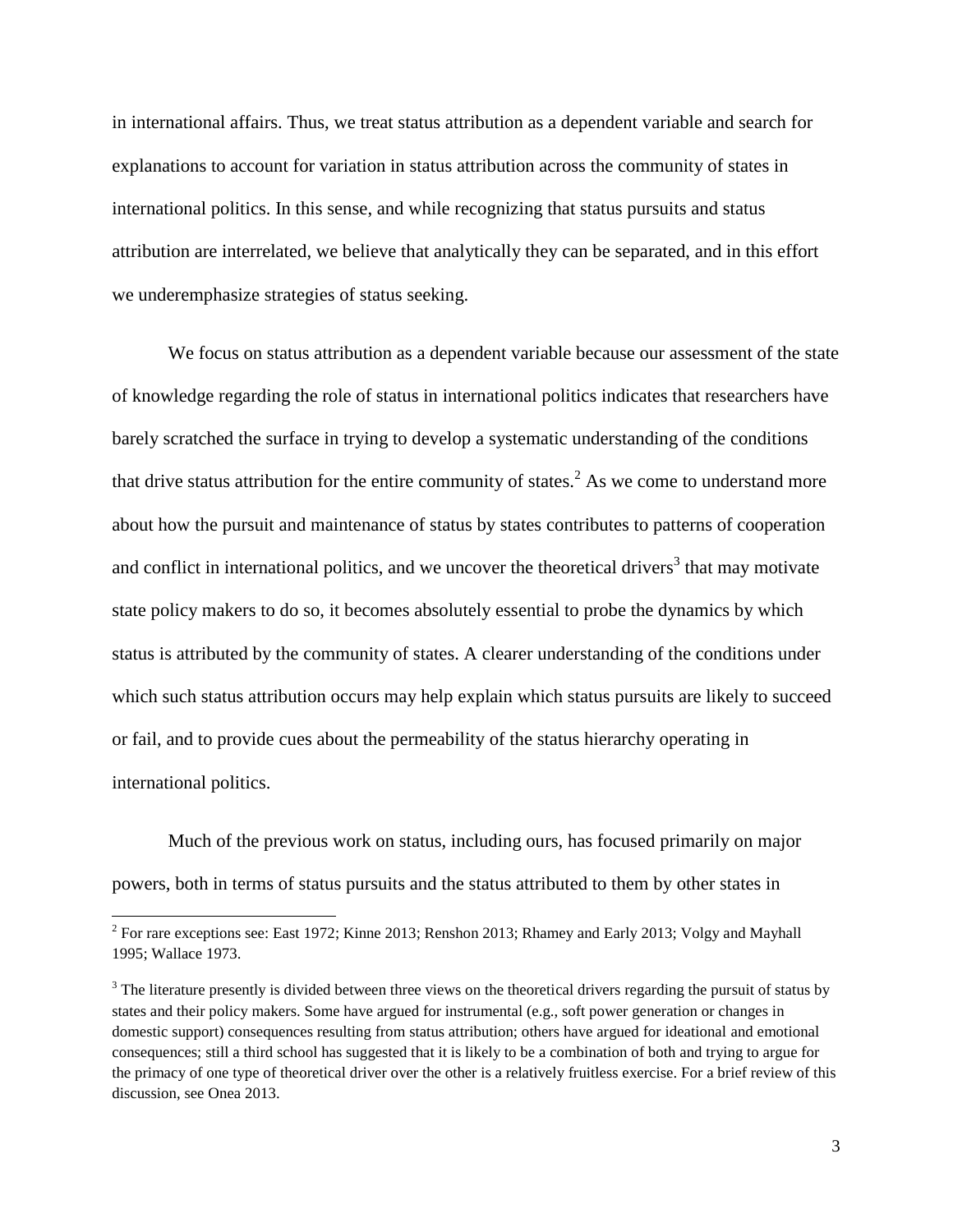international politics.<sup>4</sup> To the extent that there is an integrated body of research on status attribution, status seeking, status competition, status anxiety, status inconsistency, and status deficits in international politics, it has been overwhelmingly focused on status considerations regarding major powers and those states seeking to become major powers. Undoubtedly the extent to which major powers enjoy more or less status than they deserve, or the extent to which they engage in status competition, are salient for the course of international affairs, including how they approach conflict and cooperative processes as a consequence. In this effort however we are more interested in how the larger community of states is attributed status.<sup>5</sup> If status provides both intrinsic and material payoffs to state policy makers—as the literature on status acquisition theorizes—then policy makers in Argentina or Serbia or Indonesia should be as impacted by the dynamics of status attribution as the policy makers of major powers.

One final point about what we do not do in this effort: we have labeled our work an "exploratory" one and it is far from definitive. We do so for two reasons. First, we do not have sufficient previous theoretical foundation on top of which to build additional theory to account for status attribution in international politics. Therefore, we make only an incomplete and preliminary effort in this regard. Second, there is a paucity of systematic, empirical examination of the correlates of status attribution for states that are not major powers or rising powers, and given such paucity, our intention is to contribute to the literature by constructing a base model that can allow researchers to use it as a common foundation and a starting point for focusing on a number of important, albeit contested ideas about what may be important considerations for

<sup>4</sup> Examples include Larson and Shevchenko 2003, 2010; Nayar and Paul 2003; Onea 2013; Volgy et al. 2011; Wohlforth 2009.

<sup>&</sup>lt;sup>5</sup> Some of the processes involved in status attribution to major powers may be relevant for our concerns, although the extent to which this is the case remains both a theoretical and empirical question, and will be investigated below.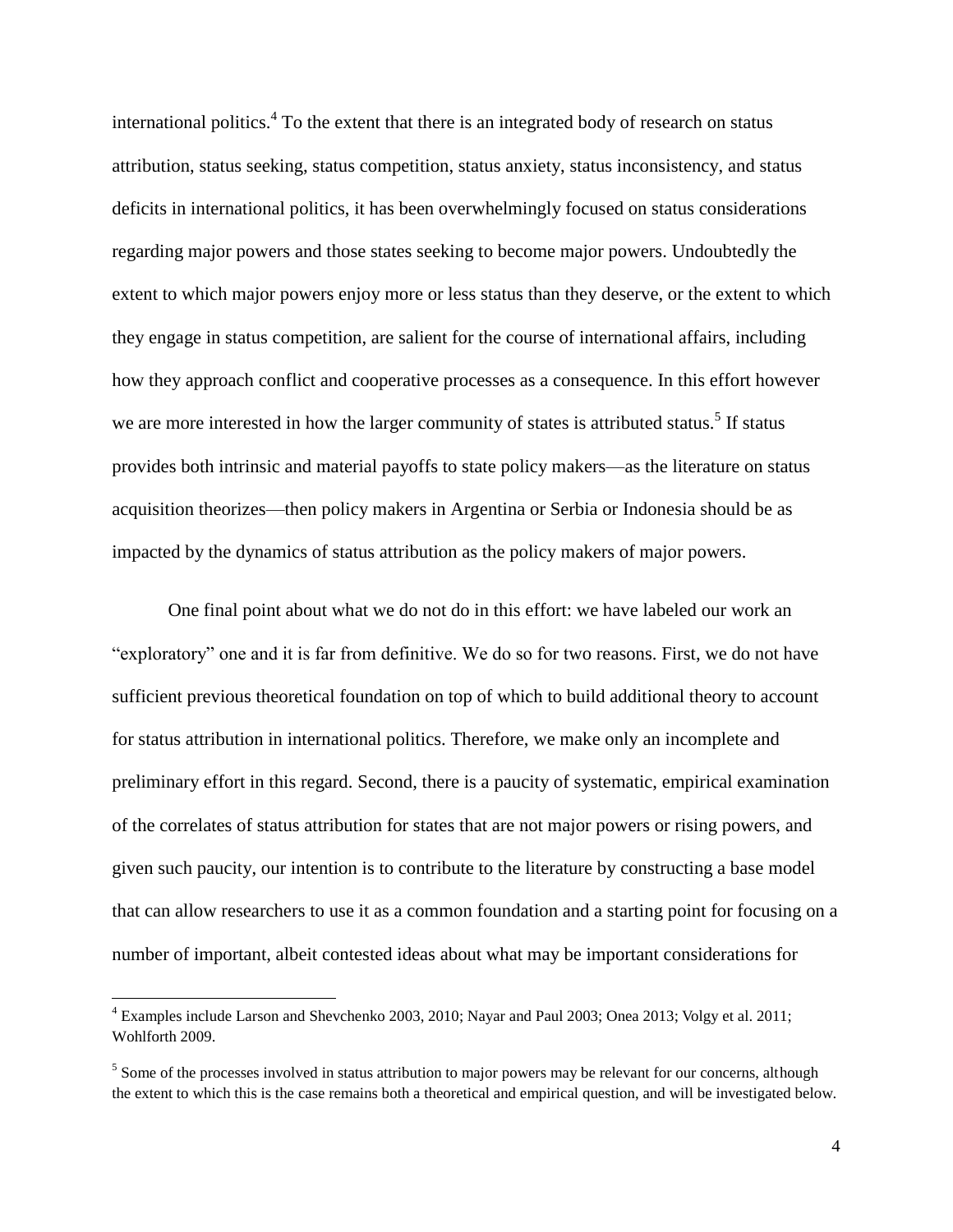states as they assess the status rankings of their cohorts. Thus, and although we conclude by suggesting the next steps for theory and model construction, our primary contribution here is to create a baseline model for status attribution as the critical starting point for further theoretical and empirical exploration.

#### **Defining Status Attribution in International Politics**

 $\overline{\phantom{a}}$ 

Definitions are theoretically derived; ours is based on an agnostic approach across realist (Wohlforth 2009), structuralist (Thompson 2011), social identity theory (SIT) (Mercer 1995; Hymans 2002; Larson and Shevchenko 2010), sociological (Weber 1978) and social psychological perspectives (Hyman 1980). We define status attribution in international politics *as overtly recognized membership (recognized standing) of an entity in a group along with an overtly recognized hierarchical ranking within the group that may carry with them obligations, responsibilities, and rights, and conveys standing different from those not in the group or from those ranked differently (higher or lower) in the group*. 6

Much of the theoretical construction seeking to explain patterns in international politics is based on three fundamental and contrasting assumptions about the nature of the international political system. One is the famous anarchy assumption popularized by Waltz (1979): that international politics is anarchic to the extent that it is missing the type of formal, structural governance mechanisms typically found in domestic systems, and this assumption should lead to

 $6$  While this definition is from a compilation of perspectives on status, due credit must also go to Brodie (1996), Lake (2011) and Renshon (2013). Consistent with Defoe et al. (2013) we differentiate between status and reputation. Reputation is a first order or second order belief about a state's capabilities or its behavioral tendency (e.g., reputation for risk aversion, reputation for strength, etc.). As Defoe et al. note "reputation is an umbrella terms that refers to inference about an agent, based on that agent's past behavior that informs that agent's future behavior" (2013:7). Status for them, like our conceptualization, is more a "holding of a particular social role in a hierarchy, based on either its positional nature or its social identity." Of course the relationship between prestige and status is a complex one, and in fact seeking prestige may be one avenue toward increasing one's status.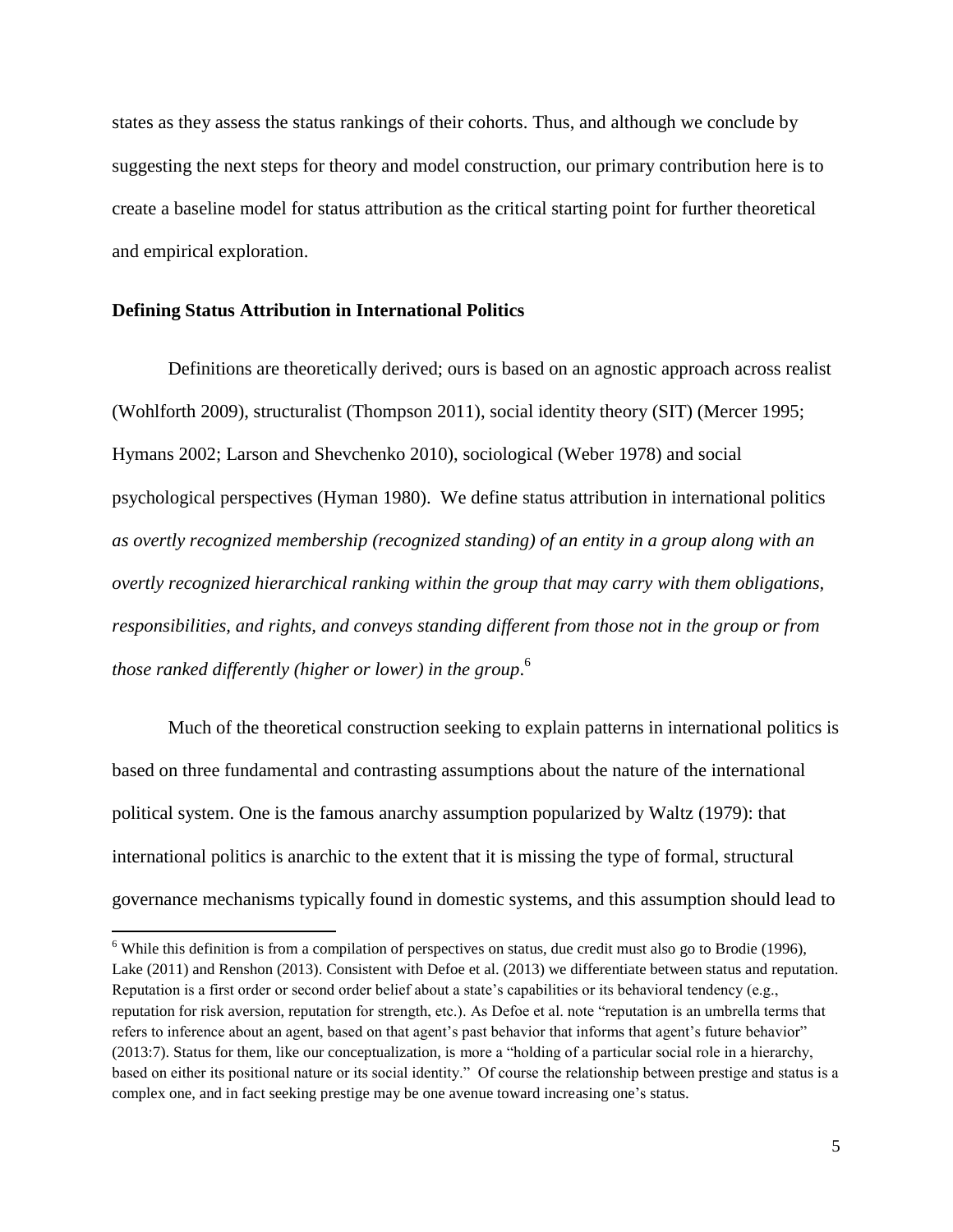significant consequences for how international politics operates. A contrasting assumption advanced by a number of structural theorists (e.g., Gilpin 1981; Modelski and Thompson 1988; Organski and Kugler 1980; Lake 2011) implies that the anarchy assumption is not a very useful one and opt instead for an assumption of hierarchical organization of the modern international system globally, and perhaps regionally as well (Lemke 2002). The third school, typically found in liberalism (Moravcsik 1997), selectorate theory and foreign policy studies (Bueno de Mesquita and Smith 2012) assumes that these distinctions are not nearly as important as domestic dynamics and various interstate processes and linkages that may be more salient than issues about anarchy or hierarchy.<sup>7</sup>

Our definition of status clearly assumes that international politics is hierarchic in nature and dominated by substantial inequalities between states. The exclusive nature of high status groupings reflect the nature of both the hierarchy and the enormous inequalities that operate across the international system. Few states have the capabilities to enter the most exclusive status groupings, and differences in rank within all status groupings (including the highly exclusive status clubs) $8$  become salient for interstate interactions (and perhaps as well for the domestic political survival of policy elites). We have documented the extent of inequalities elsewhere (Volgy et al. 2011). Yet to underscore those here, we simply note that a Gini index of inequality on both measures of military and economic capabilities for states in international politics shows a strong, linear progression over time in systemic inequality in basic capabilities, with values

 $<sup>7</sup>$  Although one can argue that the extent of hierarchy, in the form of dominant power, or very ample resources with</sup> which to seek to control certain outcomes between states, is certainly part of the calculus for foreign policy makers in both small and large selectorate based regimes (Bueno de Mesquita and Smith 2012).

<sup>&</sup>lt;sup>8</sup> We use the terms status groups, status groupings, and status clubs interchangeably.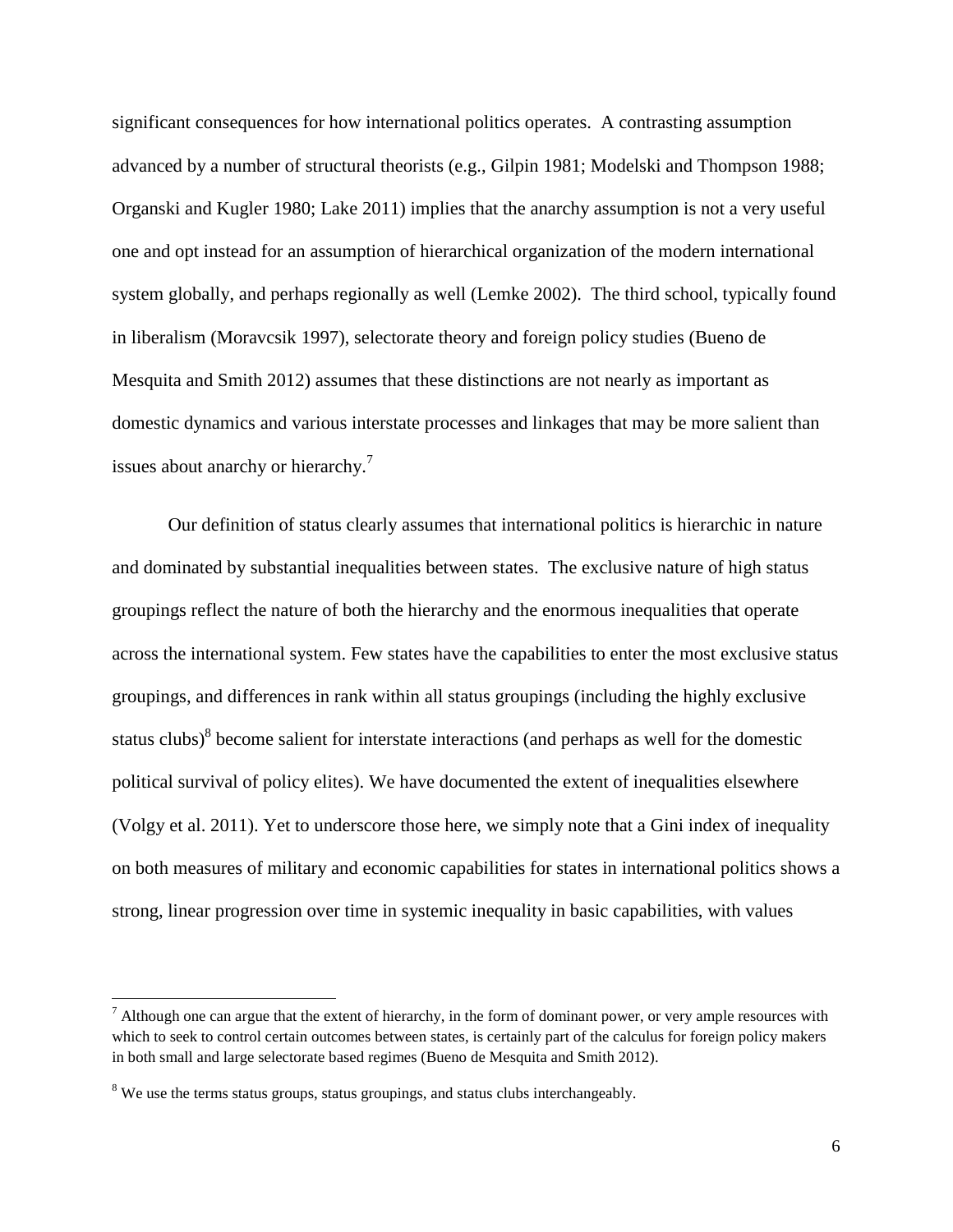ranging as high as .9 for military inequality over the last five decades, and over .8 for economic inequality.<sup>9</sup>



### **Figure 1: Possible High Status Clubs in International Politics.**

Our definition approaches the conceptualization of status in a hierarchical system characterized by enormous inequalities in two overlapping ways. First, status attribution is partly a function of group membership. Those states that are group members have higher status than those that are not members. In this sense we have identified numerous potential high status groupings in international politics: the superpower club; the major powers club; the regional power club; the G-7(8) club; the G-20 club; the club of sovereign states (Figure 1). Some of

 $\overline{\phantom{a}}$  $9^9$  The Gini index ranges from 0 (perfect inequality) to 1 (total domination by one unit in the system).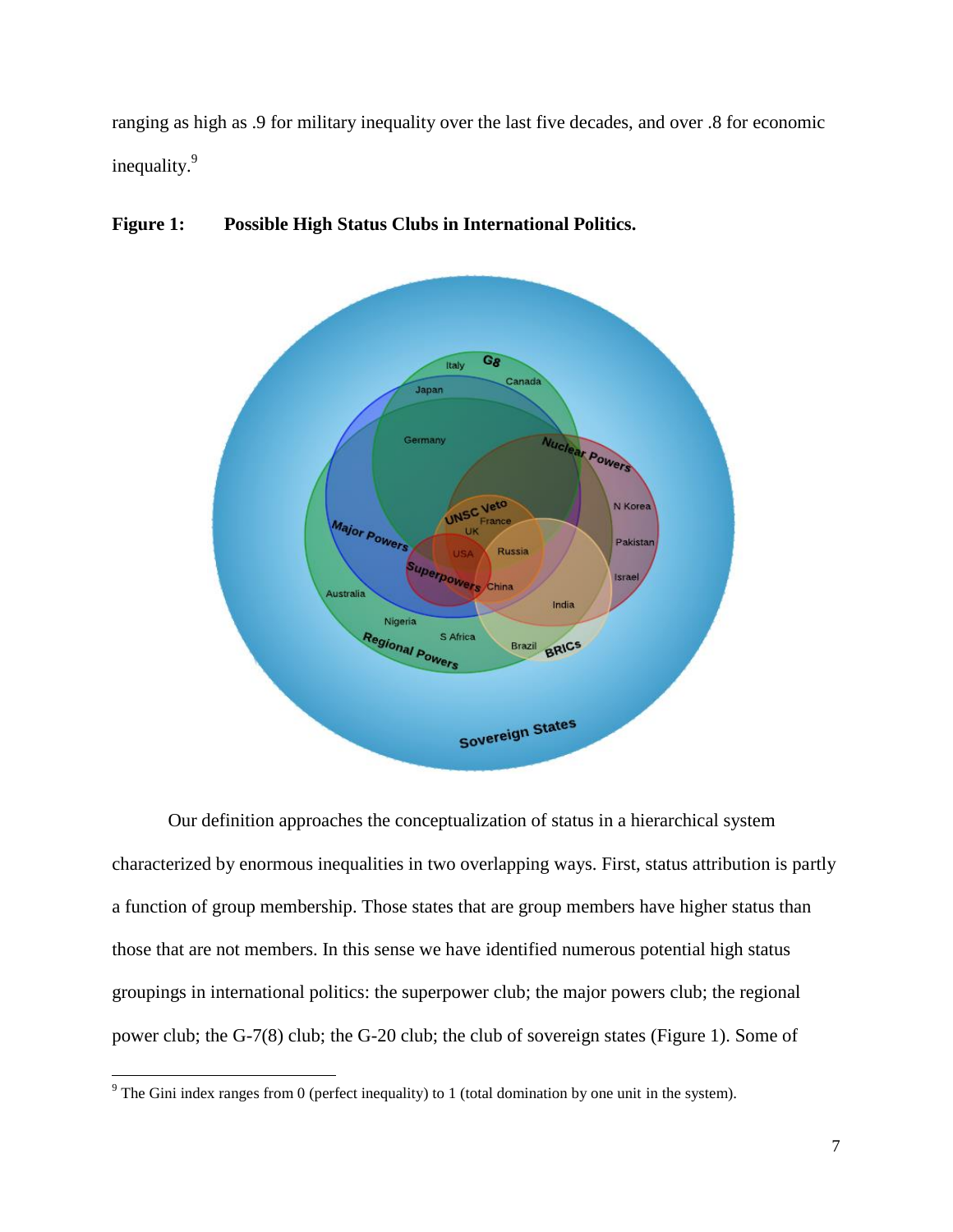these clubs have overlapping membership, but most are highly exclusive (the superpower club ranges from a membership of one to two; the club of major powers normally ranges from three to seven states), and likely membership in some of these clubs carries more status than in others. Note that in the Figure 1 we have specified only one inclusive club—the club of sovereign states—which is the primary focus of our effort.<sup>10</sup>

Our definition however also emphasizes that status attribution is not just about club membership but is also focused on rankings *within* the club/group, reflecting the substantial inequalities that exist in international politics. Even within rather exclusive clubs, there are substantial rank differences. Not all members of the G-7(8) are equal in status; nuclear club members have all crossed one crucial threshold to membership but within the club, there are substantial inequalities, inequalities that are recognized both by members and those states that are outside the club.

Most of the status clubs in international politics are highly limited in membership, further underscoring the great inequalities characteristic of the international system, as entrance is barred to most states with limited capabilities. Likely this is why status rankings matter in the much more inclusive club—the club of states—which is widely open to those units that make a legitimate claim to being a sovereign state. It is this political club that is the focus of our analysis. Bearing these inequalities in mind, our paper seeks to address the broader question of status attribution among the community of states, and not just those states within the highest status groupings.

 $10$  Yet even this inclusive club membership may be contested. Note the case of Taiwan, or contestation over East Germany's status during the Cold War, and recently about the status of Bosnia, Kosovo, Transdniestria, or the breakaway republics in the Caucuses.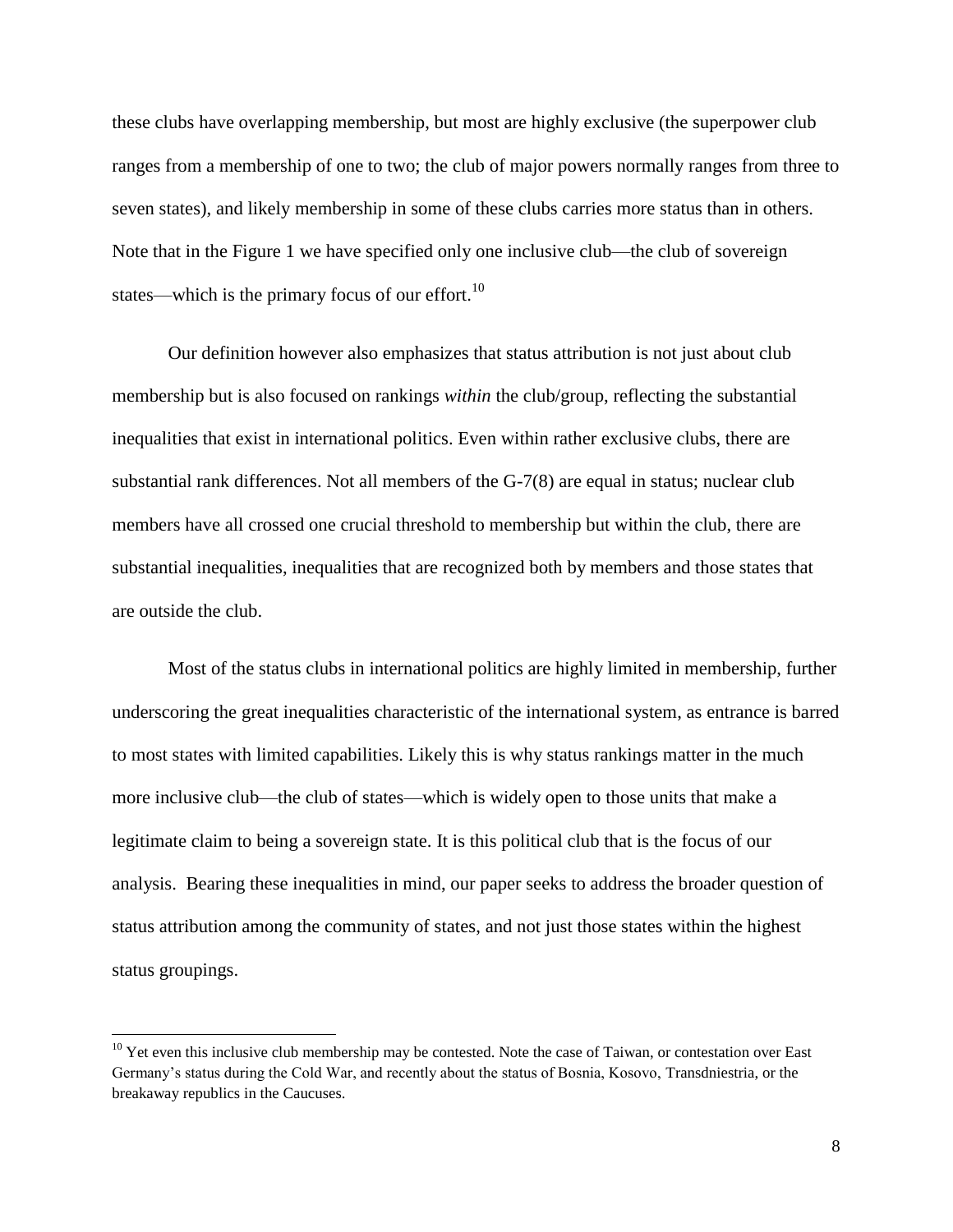Note several additional issues about our definition. The term "recognized" in the definition refers to the notion that status is based on perceptual and intersubjectively determined criteria rather than objectively determined attribution. We thus concur with both SIT theorists and social psychologists that status attribution is a social phenomenon resulting from perceptions and social comparisons being made by actors (both those inside and outside a status grouping) about another actor. In some cases perceptions and "objectives realities" may be the same: it is difficult to not perceive Italy as a member of the G-7 (even though its economic and political clout—and its ranking within the group—is perhaps more limited than those of other group members). It is invited to and participates in all G-7 meetings and is part of the formal membership. But these instances are typically rare, and most attributions require substantially more complex judgments by other entities engaged in social comparison. As the requirements for membership or ranking increase in complexity, the likelihood of objective and subjective rankings being the same is reduced dramatically.

Furthermore, our definition of status attribution for the community of states in international politics specifies *overt* recognition, going beyond simply perceptions and social comparison. We do so for two reasons. First, the status group of sovereign states is so inclusive and its membership so heterogeneous that in order for rankings to matter to recipients, there needs to be some public recognition of where a state stands. Otherwise, private perceptions and private social comparisons create far too much uncertainty regarding standing, making its consequences, including social obligations, rights and responsibilities, and domestic or personal benefits that come with ranking problematic. Second, we acknowledge that there may be a significant difference between private perceptions and social comparison on the one hand and overt recognition of states' status on the other. To the extent that there are political costs for

9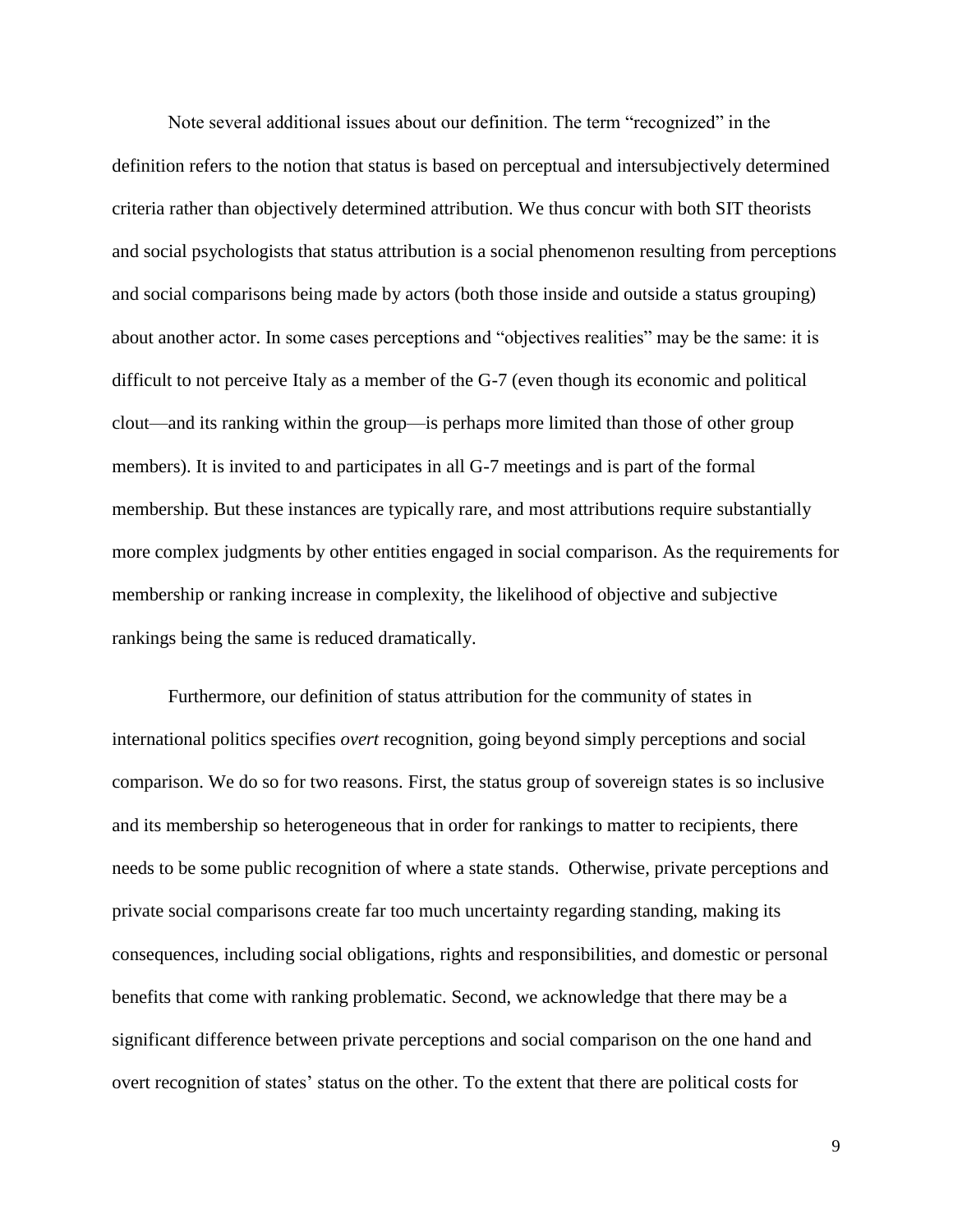states for publicly attributing status rankings to other states, the more salient phenomenon should be overt rather than private recognition. $^{11}$ 

Additionally, we are suggesting that for most states in international politics the elite status groupings (superpower status, major power status, and regional power status) are unreachable, and thus the most salient status consideration is about the attribution of ranking within the inclusive club of states. Yet, what the definition fails to indicate is the appropriate social comparison within this large club. Two concerns are relevant here. First, what criteria are being used by states to make these social comparisons (and to what extent are they influenced by very strong states<sup>12</sup> seeking to influence the contours of international politics)? Second, is it a state's global ranking that is most salient, or is it more appropriate to focus on the extent to which states make status comparisons and rank each other primarily within their own regions or neighborhoods? There is some evidence for the value of the global approach (Kinne  $2013$ )<sup>13</sup> although some scholars have also argued strongly for the regional approach (e.g. Renshon 2013; Onea 2013:11) as being primarily relevant for status attribution in international affairs.

Our definition is silent on the appropriate group for social comparison for the community of states: it is intentionally ambiguous on the global versus regional focal point for status attribution. Valid arguments can be made regarding the salience if not the preeminence of the

l

 $11$  It may matter a great deal that Chinese decision makers would believe that Russia has become a third-world oil producer of limited consequence (as one Chinese academic privately noted recently), but it is far more consequential if Chinese foreign policy makers publicly so indicate.

<sup>&</sup>lt;sup>12</sup> See Thompson 2011.

 $<sup>13</sup>$  Kinne argues persuasively that states make social comparisons globally, orienting their diplomatic structures</sup> toward both prestigious/high status states and diplomatically salient ones, although his measure of distance (suggesting a regional focus) in the empirical analysis does have a significant effect on the diplomatic missions being sent by states.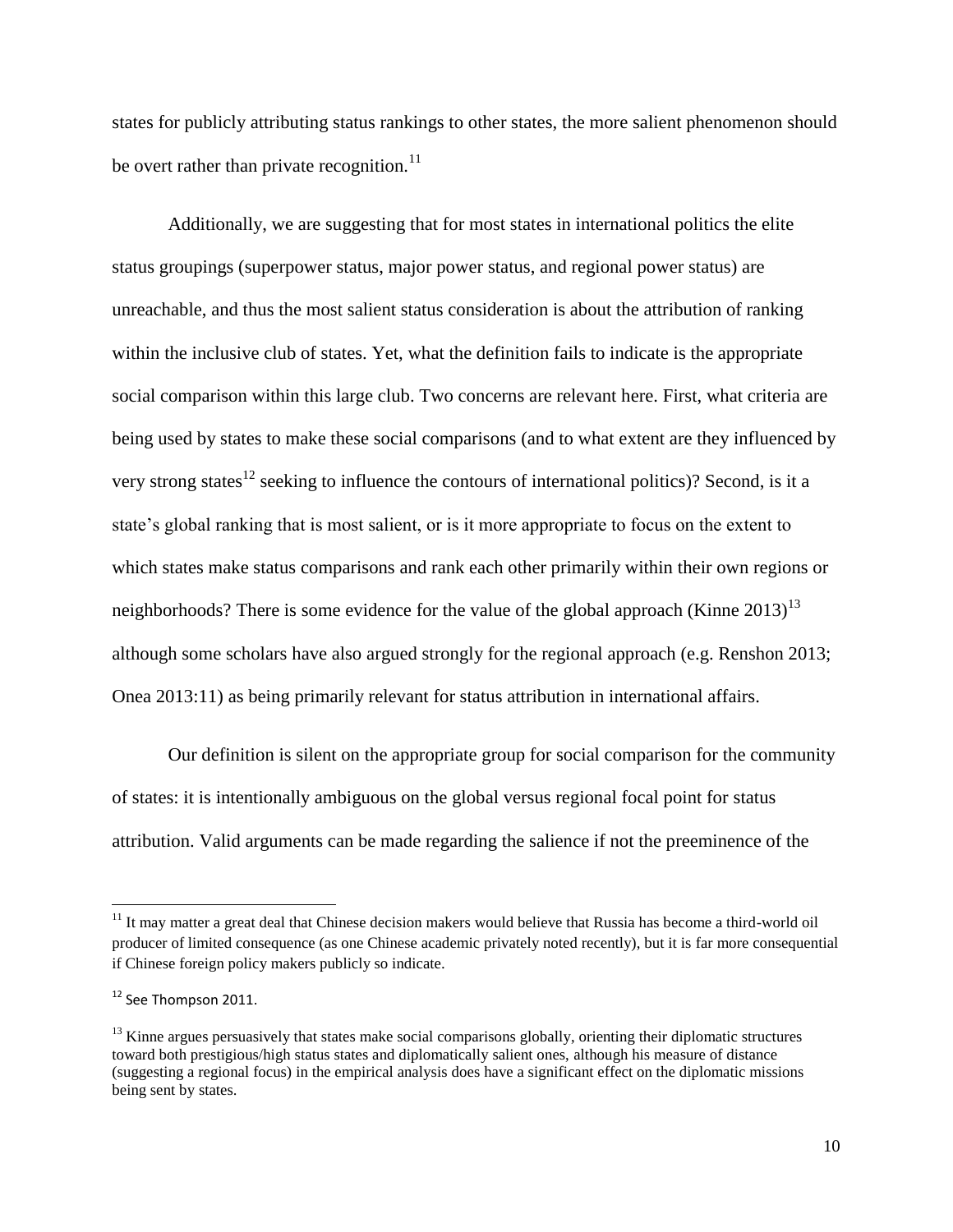local context of social comparison. We have no clear answers to these types of questions: Does it matter to Colombia's policy makers if its status ranking is substantially higher or lower than Indonesia's, as attributed by states outside of South America? Is the more appropriate social comparison Colombia's ranking by other South American states (and by key actors outside the region) vis-à-vis its regional reference points, such as Venezuela or Argentina?

Frankly, we are not sure, but there may be at least two reasons why global rankings may be at least as salient as regional ones. First, to the extent that states increasingly exist and "do business" in a globalized world, the status they are attributed by other states outside their immediate region may very much matter to the pursuit of their foreign policies and perhaps their domestic political well-being. Even those that do not venture much out of their regional settings may be impacted by states from outside of the region, and thus global standing likely matters. Second, the status attributed by the global community may complement and/or offset limited status attribution within the region. $^{14}$ 

Given the limited amount of work on status attribution across the global community of states, we pursue below a strategy of focusing first on global status, but we will make comparisons as well with states' regional status attribution. Doing so, we will seek to ascertain whether or not the two patterns run in tandem and/or if there are substantial differences both in status designations and the dynamics that may drive those differences.<sup>15</sup>

l

 $14$  Note for instance Cuba, and Egypt after the Camp David accords, as illustrations of states that receive far greater status attribution globally than within their own regions (see regional tables below).

<sup>&</sup>lt;sup>15</sup> Although we are interested in both global and regional status attribution, the central focus of this effort is the development of a baseline model from which to probe the dynamics of global status attribution. Therefore, we limit here the investigation of regional status attribution to a simple comparison with its global counterpart, and leave more complex specifications for regional status attribution for our future research agenda.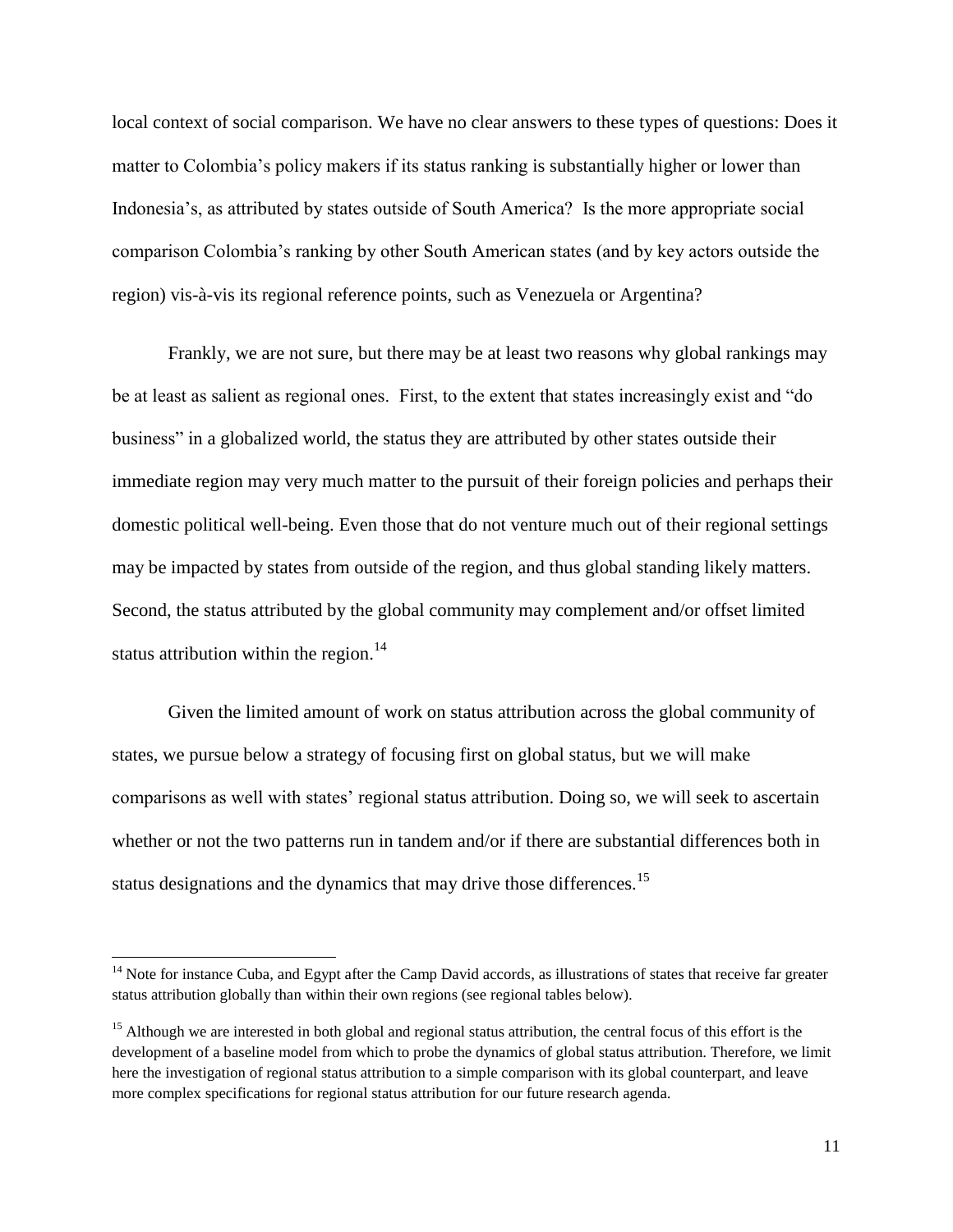Finally, note that the definition includes reference to the *benefits* of rank: that membership in status groups or rankings within them "carry with them obligations, responsibilities, and rights". In this sense we are suggesting that group membership, and relative rankings in the group have consequences—both positive or negative—for a state whose relative status is recognized. This aspect of the definition is similar to the Weberian notion of status (see Sylvan et al. 1998; Duque 2013) and without this dimension to status attribution, its consequences for international politics would be severely limited.<sup>16</sup>

#### **Measuring Status Attribution within the Community of States**

How can researchers develop valid measures of status attribution if in fact such attribution by states toward other states is conceptualized as a perceptual phenomenon involving social comparison? States do not perceive nor make social comparisons; foreign policy makers do, and we have no access to those perceptions or comparisons. At best, we can find statements by foreign policy makers that may reflect some perceptions and a few comparisons, but even those statements are not systematically available over time, and certainly not about more than a handful of other states. Therefore, short of conducting experimental studies, researchers need to rely on measurable, systematically observable behaviors (and consistent with the idea of overt recognition) that are most likely to be tied to such perceptions and social comparisons.

To the extent that prior research has sought to systematically operationalize the status rankings of states in international politics—consistent with our definitional approach,

<sup>&</sup>lt;sup>16</sup> And in this sense we return to the distinction between materialist and ideational drivers behind status. Our definition does not preclude the latter but is suggestive that at the minimum, the former is highly salient.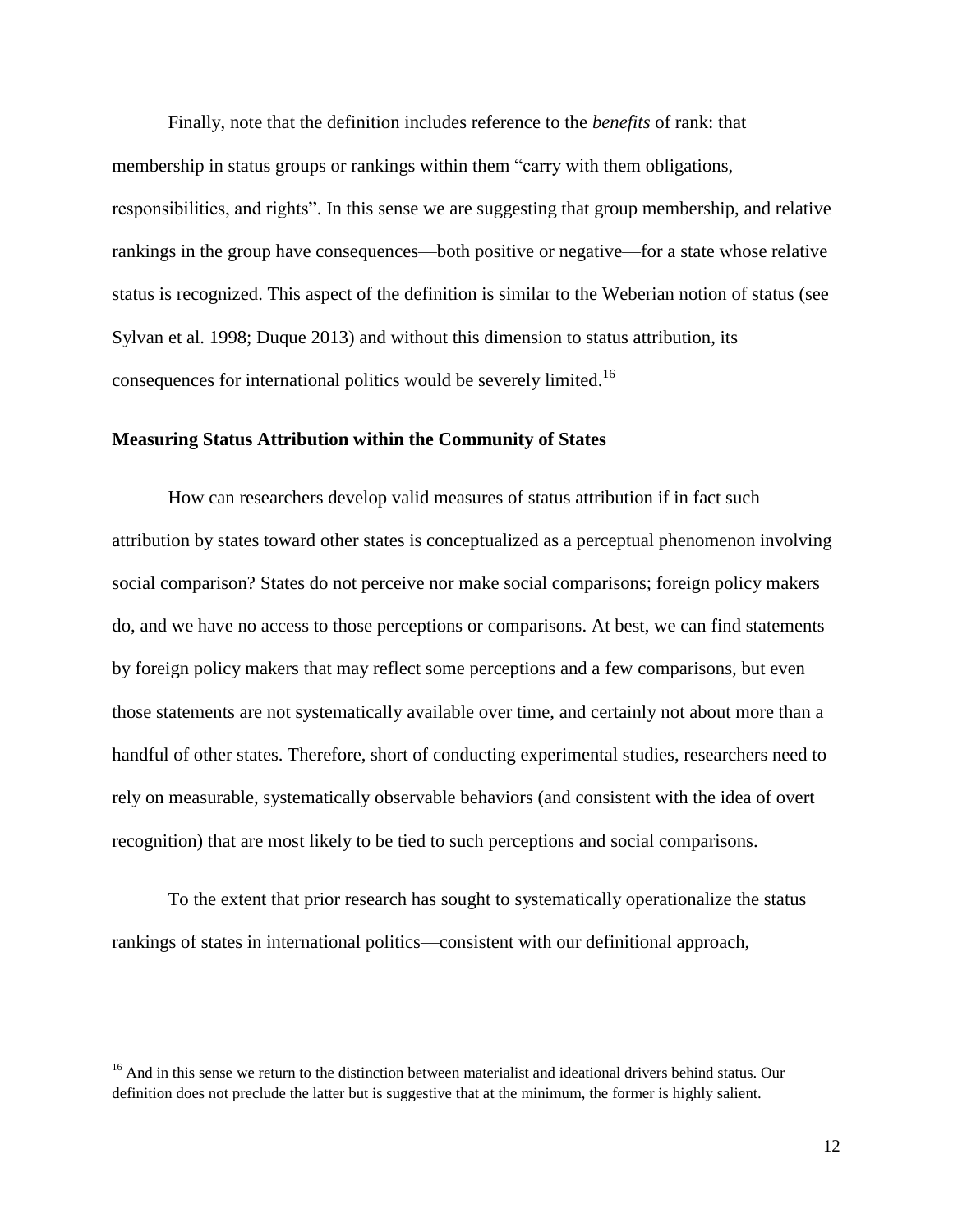emphasizing articulated perceptual and social phenomenon<sup>17</sup>—virtually all the literature has focused on diplomatic exchanges<sup>18</sup> as behavioral, overt manifestations of perceptual status rankings (East 1972; Kinne 2013; Renshon 2013; Singer and Small 1966; Small and Singer 1973; Volgy and Mayhall 1995; Wallace 1971, 1973). Kinne (2013:1) for instance also argues that states engage in "[e]xtensive reliance on diplomatic missions as a source of prestige or status," thus using the missions they receive as perhaps a major measure of their own status achievement.<sup>19</sup>

Large-n analyses of status attribution surrounding the more exclusive clubs of regional and major powers have used more complex indicators but those operational strategies are not available for the more inclusive club that numbers its membership over time between sixty and 195 members, as does the club of sovereign states. For instance, the Correlates of War (COW) approach to empirically identifying members of the major powers status club relies on a survey of diplomatic historians who are asked to identify not states with major power status, but states that policy makers of other states perceive to have major power status (Singer 1988). While this strategy may be valid for a handful of states (the club ranges between five and seven members), it is likely a strategy of highly questionable validity when applied to all states in international

 $17$  For sociologists, who focus on status as an objective phenomenon, the operational classification is approached quite differently. For example, operating out of a world systems perspective, Olzak and Tsutsui (1998) classify status simply as membership in the core, semi-periphery, or the periphery, based on economic attributes.

 $^{18}$  For one intriguing exception, see Maoz (2011) who uses network centrality measures of three dimensions of international participation to classify the relative status of states in the international system by treating centrality as status.

 $19$  To the extent that there is also some reciprocity involved, note that the Palestinian effort at recognition in the UN General Assembly was preceded with opening as many embassies as possible prior to the General Assembly meeting in 2011.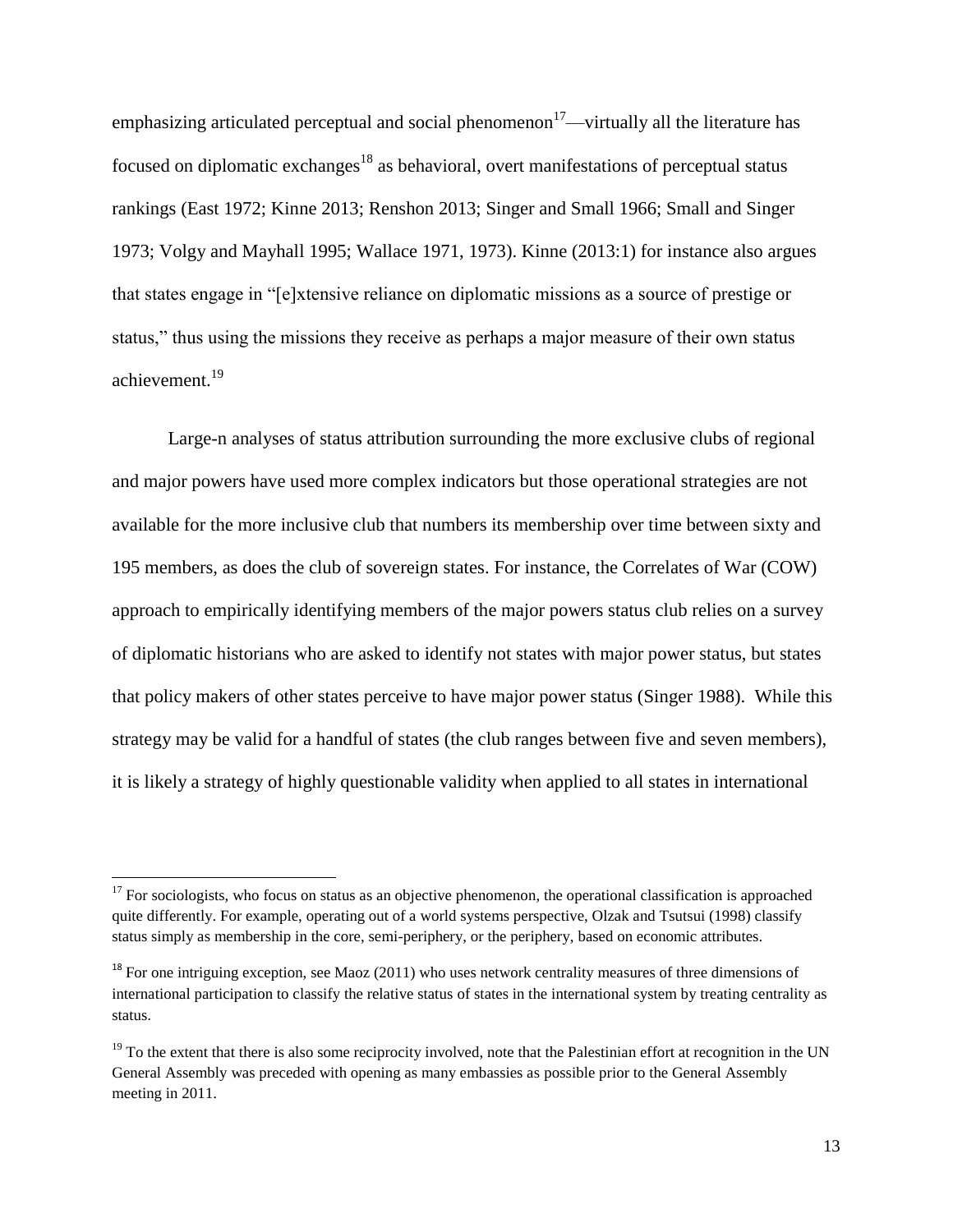politics.<sup>20</sup> Furthermore, while it is useful for a few major powers where public recognition may not be crucial, $^{21}$  its application to a very large number of states without public recognition would become problematic.

A second approach to identifying major power (and regional power) status club membership—and ranking within the club—has used a combination of diplomatic missions received complemented by high volumes of symbolic state visits received by states with substantial capabilities (Volgy et al. 2011). While this strategy has been fruitful and met several tests of face validity, its reliance on events data to generate high levels of state visits received by major and regional powers depends on events data archives that are less reliable in capturing the occurrence of state visits to the large majority of states that are routinely not covered by the media on which those archives are based. $^{22}$ 

Thus, the default option for measuring the behavioral manifestations of status perceptions and social comparisons between states in international politics has become the volume of diplomatic contacts sent by states to each other, and it is the strategy utilized in our effort.<sup>23</sup>

 $20$  And even these judgments about major power status appear at times to be somewhat questionable. For instance, virtually all states that gain major power status never lose it permanently (with Italy being the lone exception), while some states are designated by COW as having major power status for decades before their policy makers actually seek such status or have the capabilities with which to seek it (e.g. China between 1950 and 1985).

 $21$  This is so because for a handful of major powers, the public communication about their status is attained through a variety of mechanisms, including elite status in organizations (e.g. veto power in the UN Security Council), periodic high level group meetings, large numbers of symbolic state visits, etc.

 $^{22}$  As part of this effort we combed the IDEA events data base (Bond et al. 2003) for state visits to most states and found it to be relatively insensitive to these activities for states that are not major powers, regional powers, or engaged in rivalries or long-term conflicts.

<sup>&</sup>lt;sup>23</sup> We have investigated a number of additional measures that would complement diplomatic contacts, including elected office holding in the United Nations, but have found severe shortcomings associated with each approach, including problems involving structural distortions (quotas, lack of universal opportunity, various procedural restrictions), longitudinal breaks, etc.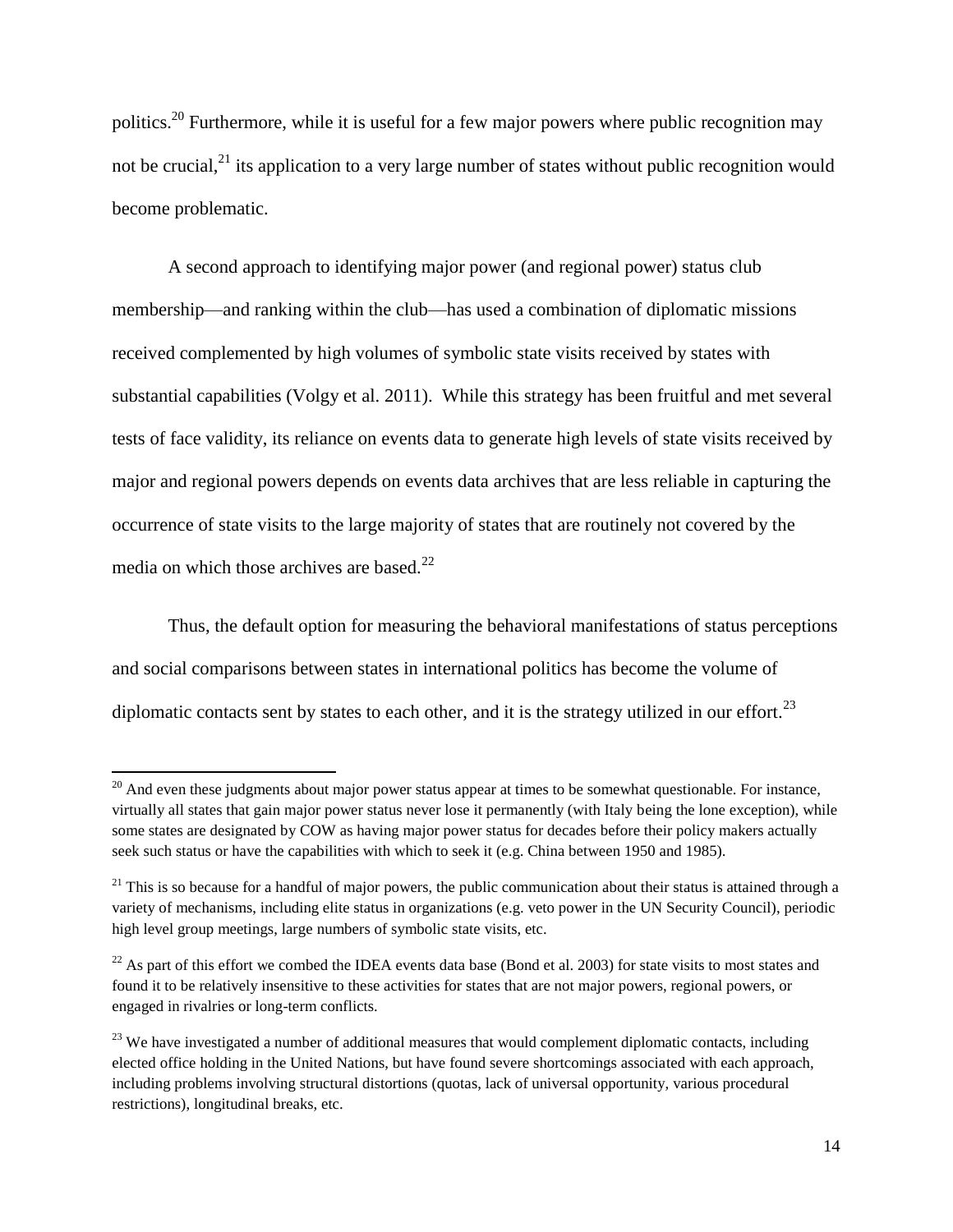Although diplomatic contacts have been the measure of choice for almost all large-n systematic analyses of status attribution in the literature, we recognize that the indicator carries some significant drawbacks, distortions, and "noise" in the data.<sup>24</sup> For instance, Belgium ranks much higher in formal embassies received than its status likely warrants, and likely its ranking would be far lower if the EU's headquarters were not located in Brussels. Furthermore, the diplomatic norm of reciprocity between states (Kinne 2013) adds further noise to the data, reflecting not necessarily just status perceptions and social comparisons.<sup>25</sup>

Despite such problems, the establishment of diplomatic missions in one state by other states tends to create observable, overt manifestations that appear to reflect perceptions of status on the part of the sending states (Barston 2006), an argument that has persisted in the literature over time (Singer and Small 1966; Small and Singer 1973; Kinne 2013). A significant part of the argument for its validity as a status measure is utilitarian: "states face resource constraints and must be selective in choosing diplomatic partners" (Neumayer 2008), and this is an issue even for states endowed with substantial economic capabilities and resources.<sup>26</sup> States then are likely to invest in substantial diplomatic missions in other states based on decisional criteria that are in

 $24$  We sought to minimize the level of "noise" in the data by eliminating all contacts that were not directly in the capitals of the state targeted with a diplomatic contact, and eliminating as well those diplomatic contacts that did not include an ambassador (or higher) in residence (see below on the coding of diplomatic contacts).

<sup>&</sup>lt;sup>25</sup> Clearly such reciprocity does not create isomorphic relationships, yet to the extent that reciprocity exists, it is a plausible distortion in the data if the data are meant to reflect only a perceptually based social comparison between states. That they are not is discussed below.

 $26$  Note that even the strongest of states in the system—the United States—has struggled with such resource constraints, and especially in terms of providing sufficient security for its range of embassies, an issue that was highlighted with the attacks on its embassies in Uganda and Kenya, and most recently through the domestic politics that whirled around the killing of the U.S. Ambassador in Benghazi, Libya. Even aspiring major powers such as Brazil and India have had difficulties investing in sufficient capabilities to create a large enough diplomatic corps that is able to staff Indian and Brazilian desires to conduct extensive diplomatic operations across Africa (see "India in Africa: Catching Up." *The Economist*, May 28, 2011:7; and "On Indian Foreign Policy Infrastructure: Can India Become a Great Power?" *The Economist*, March 30<sup>th</sup>, 2013.)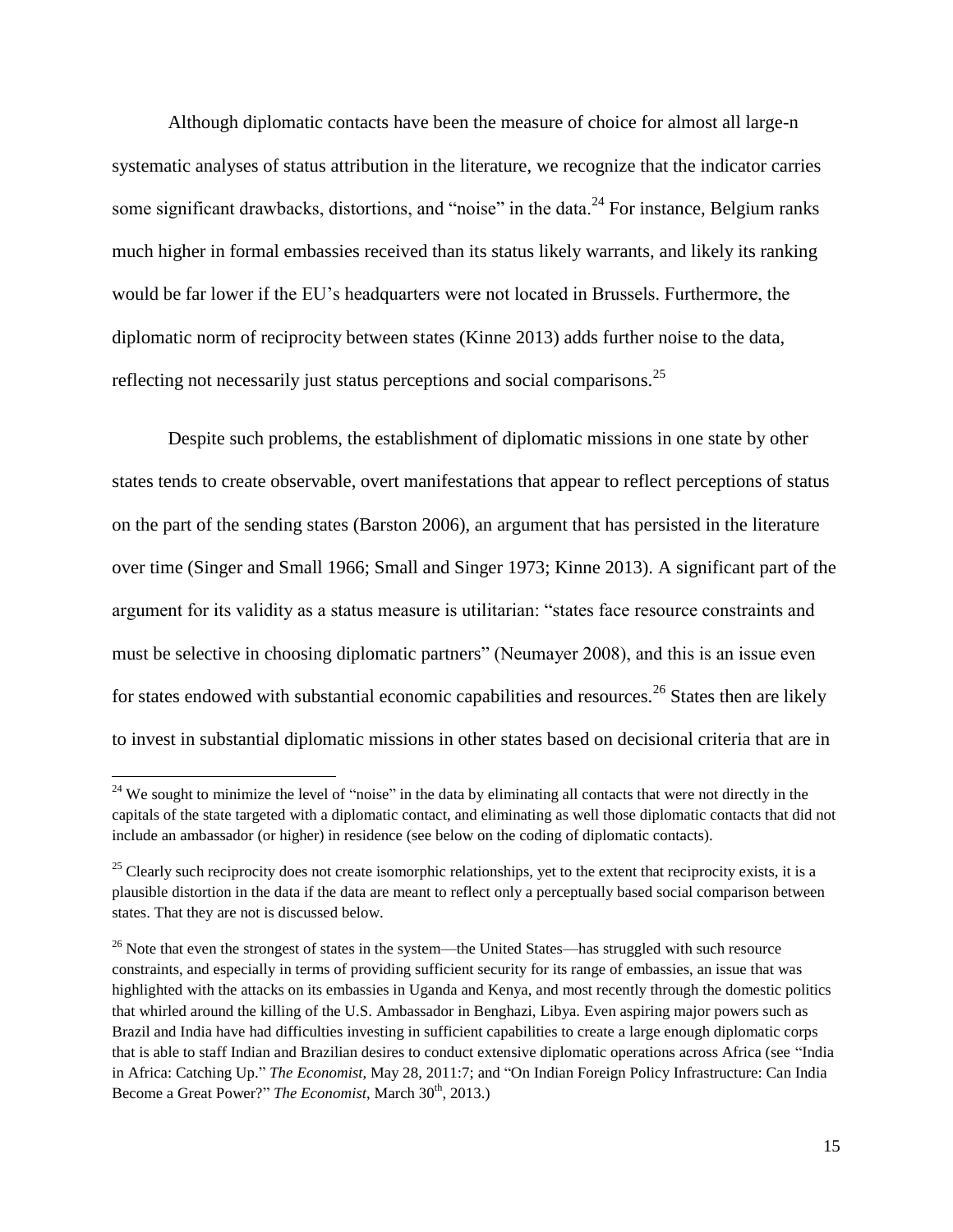*good measure*<sup>27</sup> linked to perceptions of relative rankings from the pool of all such possible diplomatic missions that could be sent.

Yet, note the qualifier of "good measure"; we anticipate that the behavioral manifestation of status attribution in international politics is not solely a reflection of perceptions of status based on social comparisons. If status attributed is of value to the recipient (and we assume that it is) then it is also likely to be contested by certain states in conflict with each other, and such contestation may add to the costs of manifesting status attribution. As others have noted (Kinne 2013; Renshon 2013), establishing diplomatic relations with some states can carry significant costs, as states engaged in rivalries for instance seek to prevent the conferral of additional status and legitimacy on their antagonists and perhaps seek to induce additional status and legitimacy on their allies. This was certainly the case during the Cold War (over the divided Germany and Korea) and is still the case over  $T$ aiwan<sup>28</sup> and some of the contested republics stemming from the end of the Cold War and the dissolution of the Soviet Union. We raise this issue as a cautionary

<sup>&</sup>lt;sup>27</sup> Note again that we are not trying to identify an "objective" measure of status. To the extent that these social comparisons are driven by perceptions, the theoretical focus needs to be on what drives perceptions and social comparisons. Some perceptions are based on views of the capabilities of the recipient state; some may be in response to the recipient state actively seeking to conform to widely shared norms (democracies, freedom loving states) that are valued, while these perceptions may be mediated by other states actively seeking to restrict manifestations of social comparison for a variety of political reasons. It comes as no surprise to students of the Cold War for instance about the bitter battles by major powers and Cold War antagonists to influence perceptions and/or behavioral manifestations of those perceptions over East Germany, West Germany, North Korea, South Korea, Taiwan after the acceptance of the PRC as the legitimate official entity for China, or the breakaway republics around Georgia. Thus, the manifestations of social comparison through diplomatic rankings are likely to be mediated by other factors that have not been systematically specified, including potential negative consequences for recognizing one side over another (or even both sides) when two states or groups of states are engaged in major conflicts or rivalries.

<sup>&</sup>lt;sup>28</sup> The PRC has used its considerable resources to place enormous pressures on states not to recognize and send embassies to Taipei; in turn, Taiwan has used some of its economic strength to woo recognition and embassies, particularly from smaller states. As recently as 2013, academic bureaucrats in China informed the International Studies Association (ISA) that China could not participate in a joint conference unless ISA changed the designation of its Taiwanese members as academics coming from "Chinese Taipei".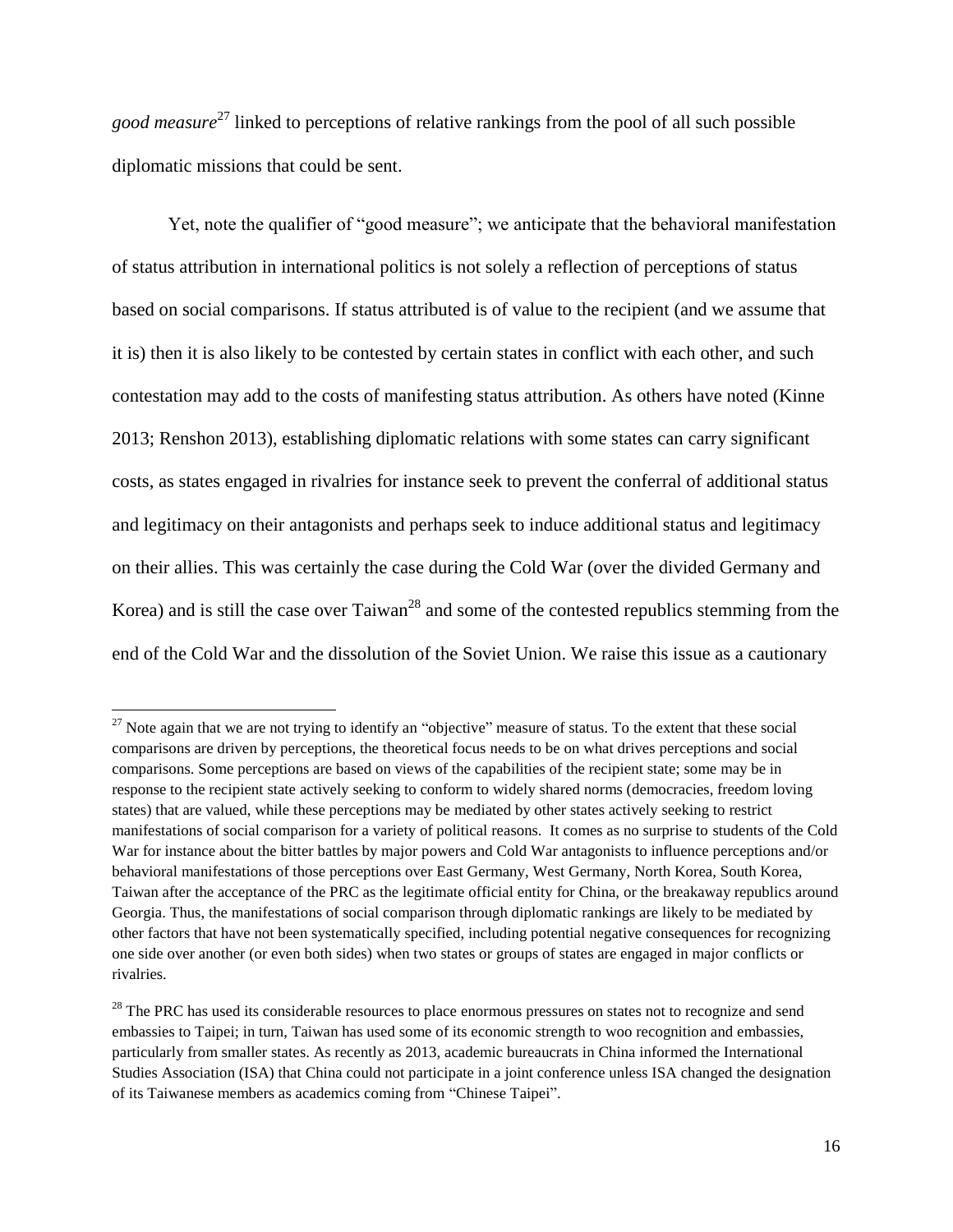note about diplomatic contacts; while we argue that it is reflective of overt status rankings, it is also a behavioral manifestation of status based on more (or less) than simply perception of ranking based on social comparisons. We will return to this point below as we seek to construct a theory and model of status attribution.

Nearly all of the literature using diplomatic contacts as a status measure relies on the COW diplomatic contacts data base (Bayer 2006). This source has been modified in a number of ways. Rhamey et al (2010) have recreated the data for the 1965-2005 timeframe, and added to the data base diplomatic contacts for 2010 using the same source (*Europa Yearbook*). We use the Rhamey et al. database with slight modifications (Rhamey et al 2013), restricting the data to states with populations in excess of  $250,000^{29}$  and with some minor modifications where the original source may have provided information inconsistent with some events. Both the original Rhamey et al. data collection and the latter modifications differ from the COW data in the following ways:

- 1) Only those instances are coded when the original source indicates an *embassy* in the *capital* of another state; an embassy that is also accredited to a state when it is not located in its capital is eliminated from the data.
- 2) The coding rule requires that the staffing of the embassy be headed by a diplomat in residence with at least the ranking of an ambassador or its equivalent; when the ambassador's position is vacant, or the highest ranking diplomat is below the ambassadorial level, the embassy is not coded as a status relevant diplomatic contact.

<sup>&</sup>lt;sup>29</sup> The Rhamey et al 2013 version of the data base can be accessed at:  $\frac{http://www.u.arizona.edu/~volgy/data.html}{http://www.u.arizona.edu/~volgy/data.html}$ .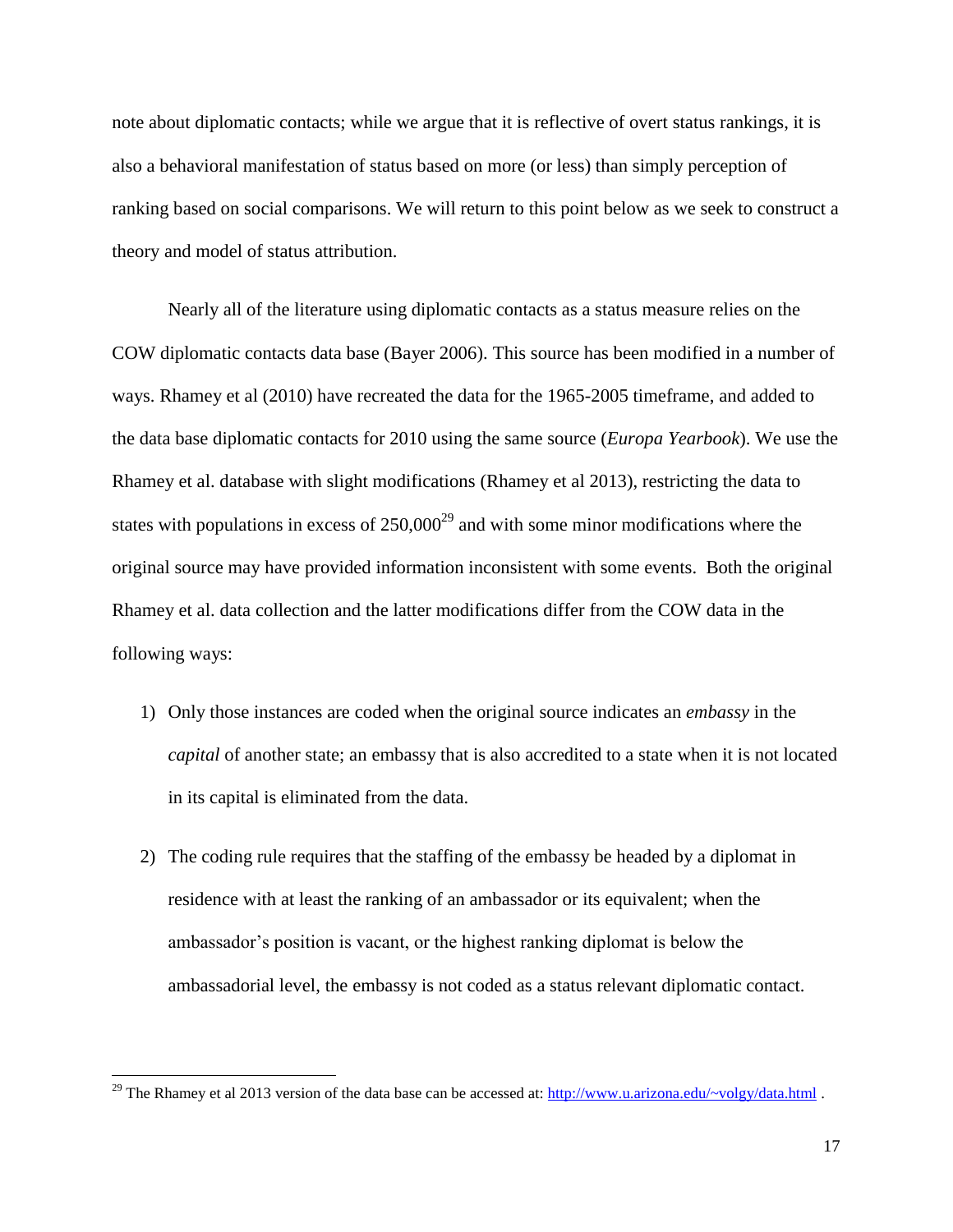- 3) Where there are ambiguities in the original source (*Europa Yearbook*) previous and subsequent years are searched to determine the reliability of the information.
- 4) We eliminated from the database all microstates (those with populations of 250,000 or smaller), and all states that neither receive nor send embassies.  $30$

We have taken these steps in an effort to ensure that the measure reflects overt status attribution as much as possible and to reduce as much noise as possible in the data. Nevertheless, it is clear that we are still dependent on the original source for the indicator and there may be errors either in the source or in our categorizations. $31$ 

There are numerous options for assembling the diplomatic status variable and previous research has varied in approaching this issue. We have looked at a variety of alternatives. One is to create a simple ranking of states, from those receiving the most to those receiving the least number of contacts (e.g., East 1972; Volgy and Mayhall 1995). Another obvious alternative is to simply use the actual counts of embassies being accredited to any state at a particular point in time (Rhamey and Early 2013). A third approach is to create a network measure for each state in the diplomatic network (Kinne 2013; Maoz 2010; Renshon 2013), by using one of a number of

 $30$  We eliminate states for the years when they neither send nor receive in order to minimize noise in the data. Virtually all of these states are brand new and are constructing their foreign policy architecture. Thus, for instance an entity that becomes a sovereign state in 1964 or 1965 may not receive nor send embassies until at least one year after independence in several cases, and would increase the noise in the data had we listed it as having actual zero values. Compare for instance the ability of the new Russian Federation to the Ukraine in recreating and staffing a diplomatic corps after the breakup of the Soviet Union. Rhamey et al (2010) and our later alterations seek to maximize reliability to the extent possible. For example, ten percent samples of each five-year period were recoded and the threshold of 96% inter-coder reliability was used as a minimum before accepting the data for any specific year. We encourage other investigators to make us aware of any errors or omissions.

 $31$  Note that prior to 1965 the original source (and the COW data) does not provide sufficient information to create the differentiation across missions we require. As Kinne (2013) notes, all diplomatic ties are coded equally prior to 1965, including one embassy being accredited to more than one country, and there is very limited information on the status of the actual diplomatic staffing being sent. Therefore, our analysis begins in 1965.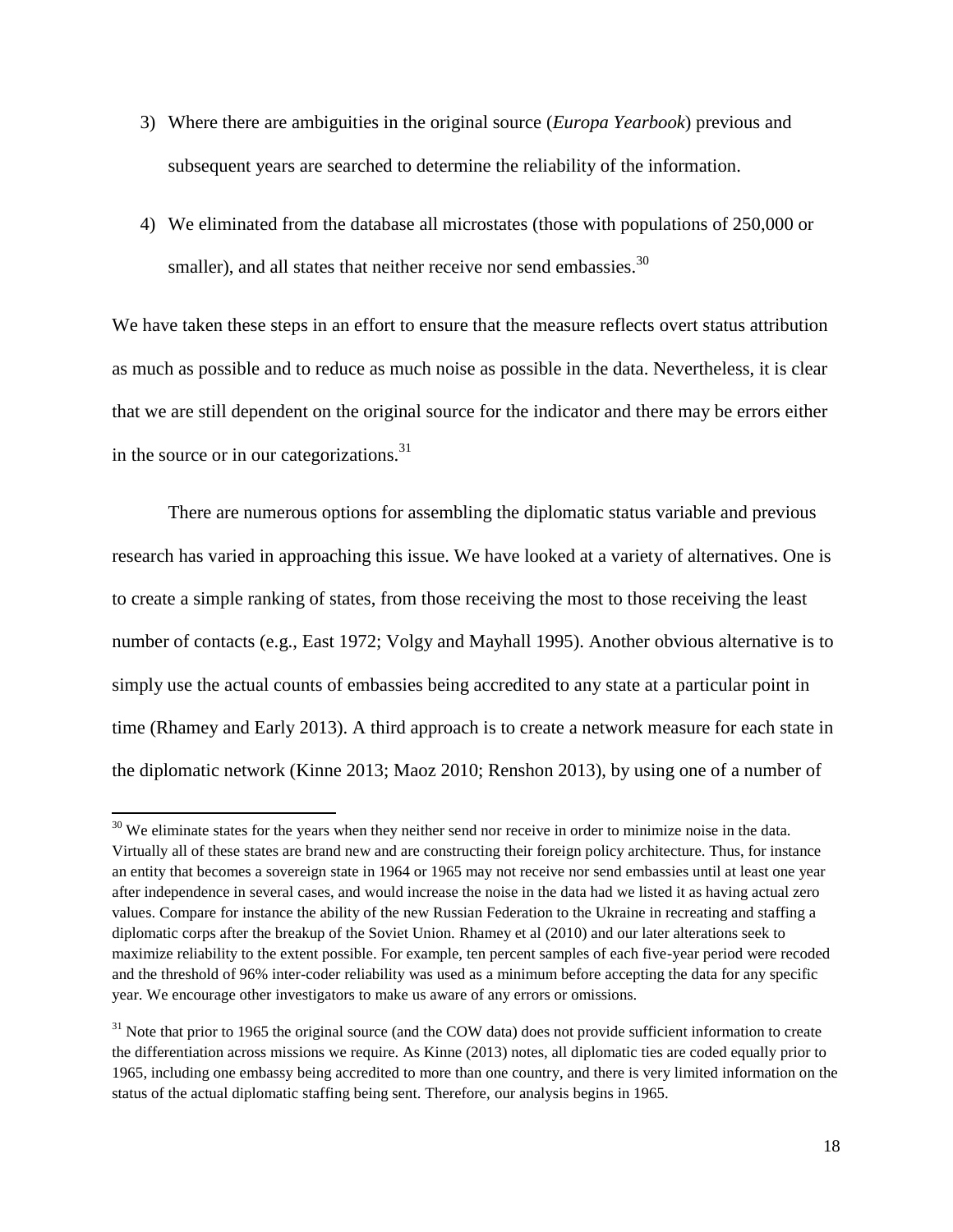network centrality measures and ranking states on the basis of their values on the appropriate measure.<sup>32</sup>

Since we are interested in assessing how status attribution may be changing over time as the *opportunity* to receive embassies also changes over time (since the number of states in the system increases over time), we want to focus on a measure that takes into account the opportunity of receiving embassies versus their actual receipt. For us this is crucial as we seek to observe changes across both Cold War and post-Cold War years and during periods of substantial expansion in the community of states in international politics. Therefore, the measure we develop is a percentage indicator of embassies received: the numerator is the number of embassies received, and the denominator is the number of states in the system in the year that states send their embassies to other states.

It is plausible that the results of our base model could vary substantially as a function of these choices being made. In order to probe for this possibility, we correlated all of these options with each other (Table 1). The results show extremely high correlations between the various versions of the dependent variable including a high correlation between one network measure and the percentage indicator we use below.

#### **Table 1: Correlation Matrix of Dependent Variable Options for Diplomatic Contacts**

 $32$  Renshon (2013) makes a strong argument for using the network centrality measure PageRank (a variant of eigenvector centrality) to assess not only the number of ties (diplomatic contacts) received but also the centrality of the sender. We avoided making judgments, empirical or conceptual, about the nature of the "senders", relying on the degree of consensus instead among the community of states regarding the status of a single state. For us status attribution is a function of the extent of consensus about a state's rankings rather than consensus only among influential states. Thus, we would not use network measures that are not based on directed data. Network measures that allow for directed ties (degree centrality/in-degree centrality) correspond closely to the measure we use to weigh diplomatic contacts received by states; when not normalized, the correlations are virtually identical to that measure. The relative face validity between our measure and Renshon's is discussed below.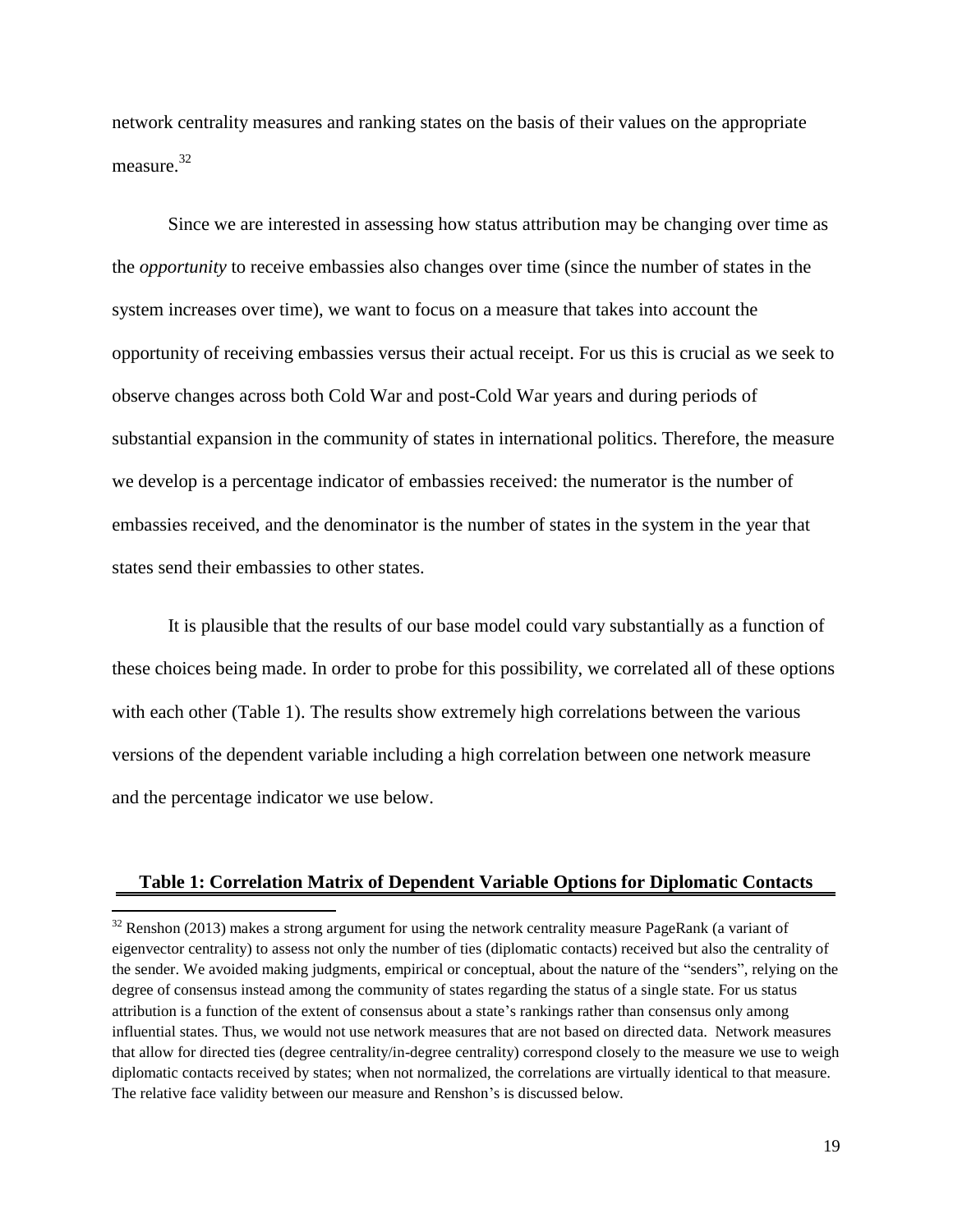### **(Dipcon) Measure.**

|                   | Dipcon Count | Dipcon Ranking | Dipcon Percentage |
|-------------------|--------------|----------------|-------------------|
| Dipcon Count*     | 1.000        | $-0.823$       | በ 971             |
| Dipcon Ranking    | 0.823        | 1.000          | 0.885             |
| Dipcon Percentage | በ 971        | 0.885          | 1.000             |

\* Note: the Dipcon Count variable is equivalent to the network measure of in-degree centrality

We create observations for all states in the system at five-year intervals for time periods when data are available on diplomatic missions, essentially yielding data over ten time frames between 1965 and 2010. Four of the ten time frames allow us to observe post-Cold War changes as well. For illustrative purposes, Table 2 provides descriptive statistics on the dependent variable for all years and at ten-year increments.<sup>33</sup>

| percentages), for total years and by decades, 1970-2010. |                |                |             |                           |  |  |  |  |  |
|----------------------------------------------------------|----------------|----------------|-------------|---------------------------|--|--|--|--|--|
| <b>Time Frame</b>                                        | <b>Minimum</b> | <b>Maximum</b> | <b>Mean</b> | <b>Standard Deviation</b> |  |  |  |  |  |
| $1965 - 2010$                                            | 0.585          | 98.276         | 23.847      | 18.547                    |  |  |  |  |  |
| 1970                                                     | 0.763          | 77.099         | 21.481      | 17.096                    |  |  |  |  |  |
| 1980                                                     | 0.676          | 77.027         | 24.169      | 18.097                    |  |  |  |  |  |
| 1990                                                     | 1.316          | 81.579         | 25.216      | 18.227                    |  |  |  |  |  |
| 2000                                                     | 0.585          | 84.211         | 22.352      | 18.585                    |  |  |  |  |  |
| 2010                                                     | 1.724          | 98.276         | 26.873      | 21.181                    |  |  |  |  |  |

**Table 2: Descriptive statistics on Global Status Attribution (in** 

Table 3 is created to illustrate the extent of face validity in the data by comparing the distribution of status attribution values for states across two time periods: 1980 and 2010. We list the top fifty states for each period. As can be seen from this listing, the status attribution measure appears to correspond strongly with past analyses of at least major power status<sup>34</sup> and

 $33$  A one-way ANOVA test for the table indicates that the groupings are not significantly different from each other across the time frames, indicating that changes in the number of states in the system does not appear to significantly impact on status rankings.

 $34$  For 1980, all four states with major power status (Volgy et al. 2011) are in the top six of the rankings, and if Belgium represents the collective of the EU, then the only one in the top six without major power status is Germany.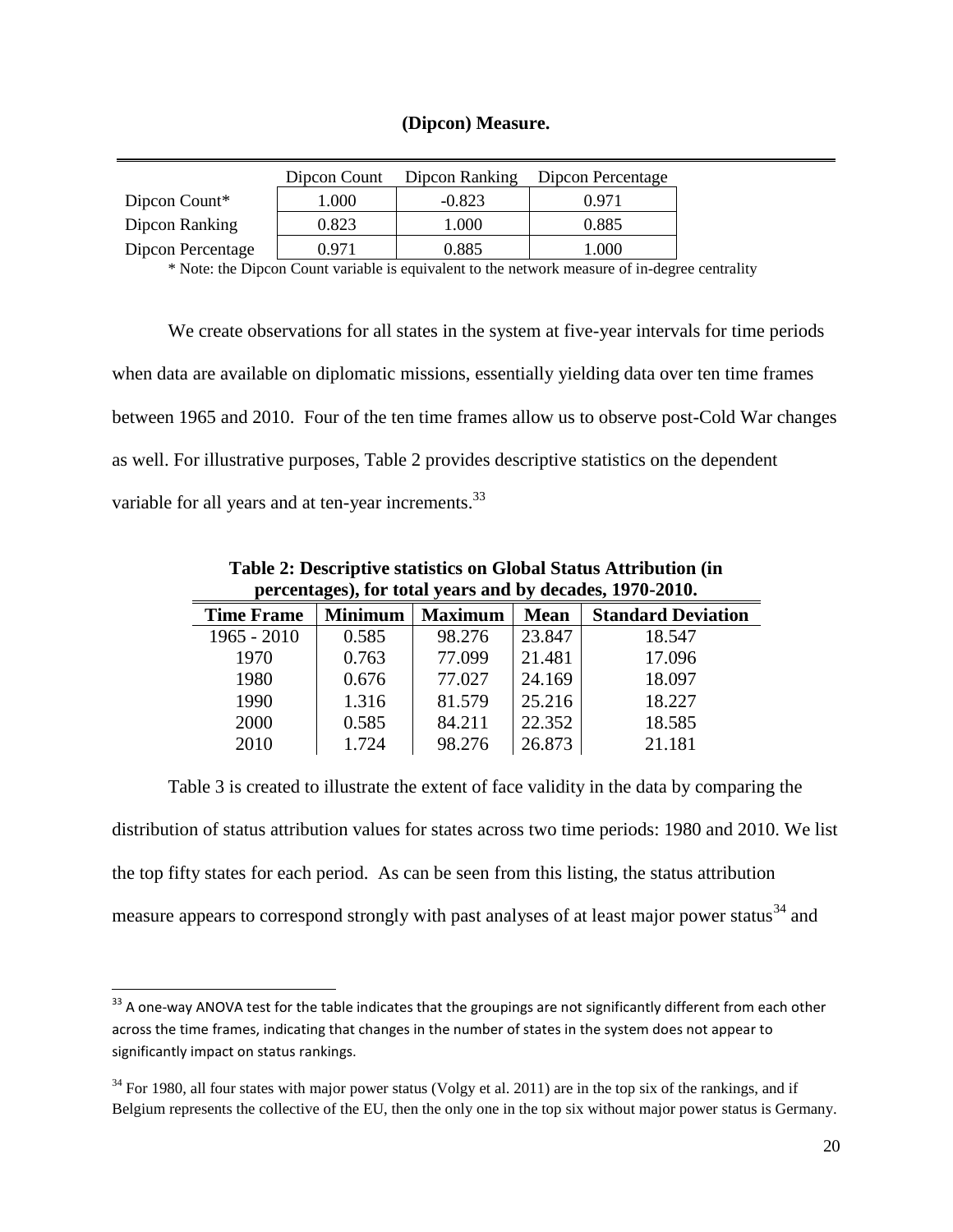also with more recent assessments of the status rankings of regional powers that are members of the BRICS club. For instance, we would normally expect the U.S. and the Soviet Union—as the two superpowers—to rank near the top in 1980 but since both states contested status rankings and pressured their allies accordingly during the highly polarized Cold War era, neither state, in fact, is on top of the rankings.<sup>35</sup> Note which state has the highest ranking: France, a major Western power, but one that had created some distance between itself and the U.S. during the Cold War, and as a consequence, its status was less contested outside the West. $36$ 

After the end of the Cold War, and in the age of unipolarity we would expect the U.S. to receive top ranking, and in fact not only does it do so, but gains an almost perfect score. China moves from  $10^{th}$  to  $3^{rd}$  place between 1980 and 2010, consistent with its post-Cold War rise in at least economic capabilities. The combination of the end of bipolarity and changing economic capabilities also appear to drive the change in status rankings for South Korea, which did not appear in the top 50 in 1980 but moved into  $21<sup>st</sup>$  place by 2010.

| 1980                    |            | 2010                 |            |
|-------------------------|------------|----------------------|------------|
| <b>State</b>            | Percentage | <b>State</b>         | Percentage |
| France                  | 77.03      | <b>United States</b> | 98.28      |
| German Federal Republic | 75.68      | Belgium              | 88.51      |
| United Kingdom          | 75.00      | China                | 87.36      |
| <b>United States</b>    | 75.00      | France               | 83.33      |
| Belgium                 | 72.30      | United Kingdom       | 82.76      |
| <b>USSR</b>             | 67.57      | Germany              | 80.46      |

**Table 3: A Comparison of States Based on the Percentage of Diplomatic Contacts Received, for the Fifty Highest Ranked States, 1980 and 2010.**

In 2010, all seven states with major power status are in the top ten (and eight if we include the EU/Belgium designation).

l

 $35$  Had we included the microstates as part of the sovereign state population (presumably most of those were in the "Western" camp), the U.S. ranking would vault to the top in 1980, while the USSR ranking would remain roughly the same.

<sup>36</sup> Note as well that West Germany's high status ranking comes on the heels of Willy Brandt's *Ostpolitik* policies, seeking rapprochement with East Germany and to a limited extent the Soviet Union, prior to the 1980 status rankings.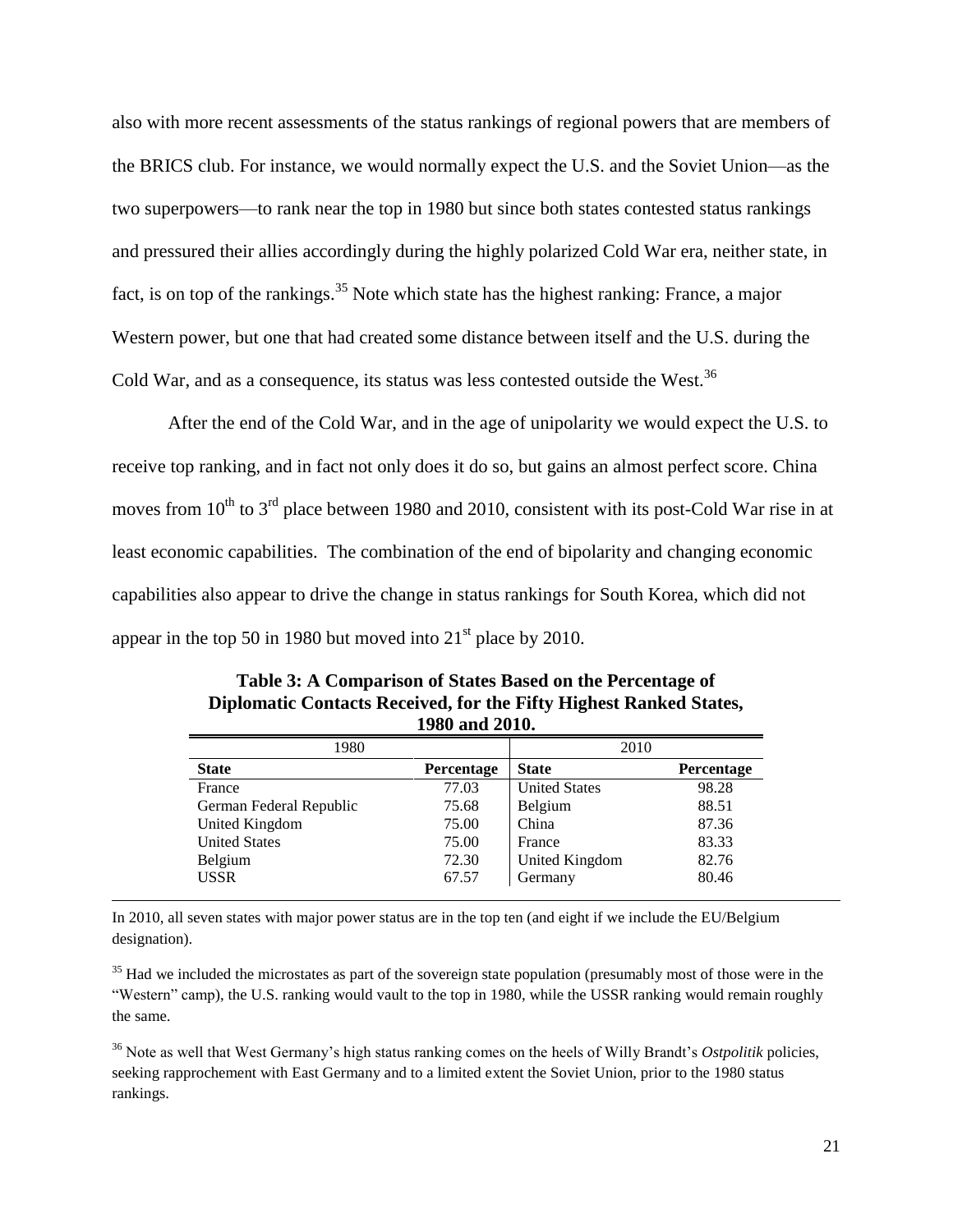| Italy                        | 62.16 | Russia                      | 79.89 |
|------------------------------|-------|-----------------------------|-------|
| Japan                        | 61.49 | India                       | 79.89 |
| Canada                       | 59.46 | Italy                       | 71.84 |
| China                        | 58.11 | Japan                       | 71.84 |
| India                        | 55.41 | Canada                      | 71.26 |
| Egypt                        | 54.05 | Egypt                       | 70.69 |
| Algeria                      | 50.68 | <b>Brazil</b>               | 66.09 |
| <b>Brazil</b>                | 49.32 | South Africa                | 63.22 |
| Yugoslavia                   | 47.97 | Spain                       | 61.49 |
| Sweden                       | 47.30 | Austria                     | 60.34 |
| Spain                        | 47.30 | Netherlands                 | 57.47 |
| Romania                      | 47.30 | Sweden                      | 56.32 |
| Nigeria                      | 47.30 | Saudi Arabia                | 55.75 |
| Austria                      | 43.92 | Switzerland                 | 54.02 |
| Switzerland                  | 41.89 | South Korea                 | 53.45 |
| Mexico                       | 41.22 | Australia                   | 52.30 |
| German Democratic Republic   | 40.54 | Turkey                      | 50.57 |
| Saudi Arabia                 | 40.54 | Cuba                        | 50.57 |
| Argentina                    | 39.86 | Malaysia                    | 48.85 |
| Libya                        | 39.86 | Poland                      | 48.28 |
| Iran                         | 39.19 | Iran                        | 47.70 |
| Netherlands                  | 38.51 | Indonesia                   | 47.13 |
| Venezuela                    | 37.84 | Ethiopia                    | 45.98 |
| Poland                       | 36.49 | Greece                      | 44.83 |
| Iraq                         | 36.49 | Nigeria                     | 44.25 |
| Australia                    | 36.49 | Pakistan                    | 44.25 |
| Portugal                     | 35.81 | <b>United Arab Emirates</b> | 42.53 |
| Democratic Republic of Congo | 35.81 | Israel                      | 42.53 |
| Morocco                      | 35.81 | Hungary                     | 41.95 |
| Pakistan                     | 35.81 | Morocco                     | 41.95 |
| Greece                       | 35.14 | Czech Republic              | 41.38 |
| Kuwait                       | 35.14 | Romania                     | 41.38 |
| Lebanon                      | 35.14 | Argentina                   | 41.38 |
| Peru                         | 34.46 | Mexico                      | 40.80 |
| Denmark                      | 33.78 | Algeria                     | 40.80 |
| Turkey                       | 33.78 | Denmark                     | 40.23 |
| Senegal                      | 33.78 | Portugal                    | 40.23 |
| Ethiopia                     | 33.11 | Libya                       | 39.66 |
| Czechoslovakia               | 32.43 | Thailand                    | 38.51 |
| Kenya                        | 32.43 | Kenya                       | 37.93 |
| Indonesia                    | 31.76 | Qatar                       | 37.36 |
| Syria                        | 31.76 | Kuwait                      | 36.78 |
| Cuba                         | 31.76 | Ukraine                     | 36.21 |
| Tunisia                      | 31.08 | Jordan                      | 35.63 |

There is, however, also some of the "noise" in the data to which we had earlier referred. For instance, note the prominence of Belgium; its ranking is of highly questionable face validity unless we accept the idea that the ranking is a function of the EU's headquarters in Brussels, and therefore the status it appears to receive makes sense more as a "place marker" for the EU's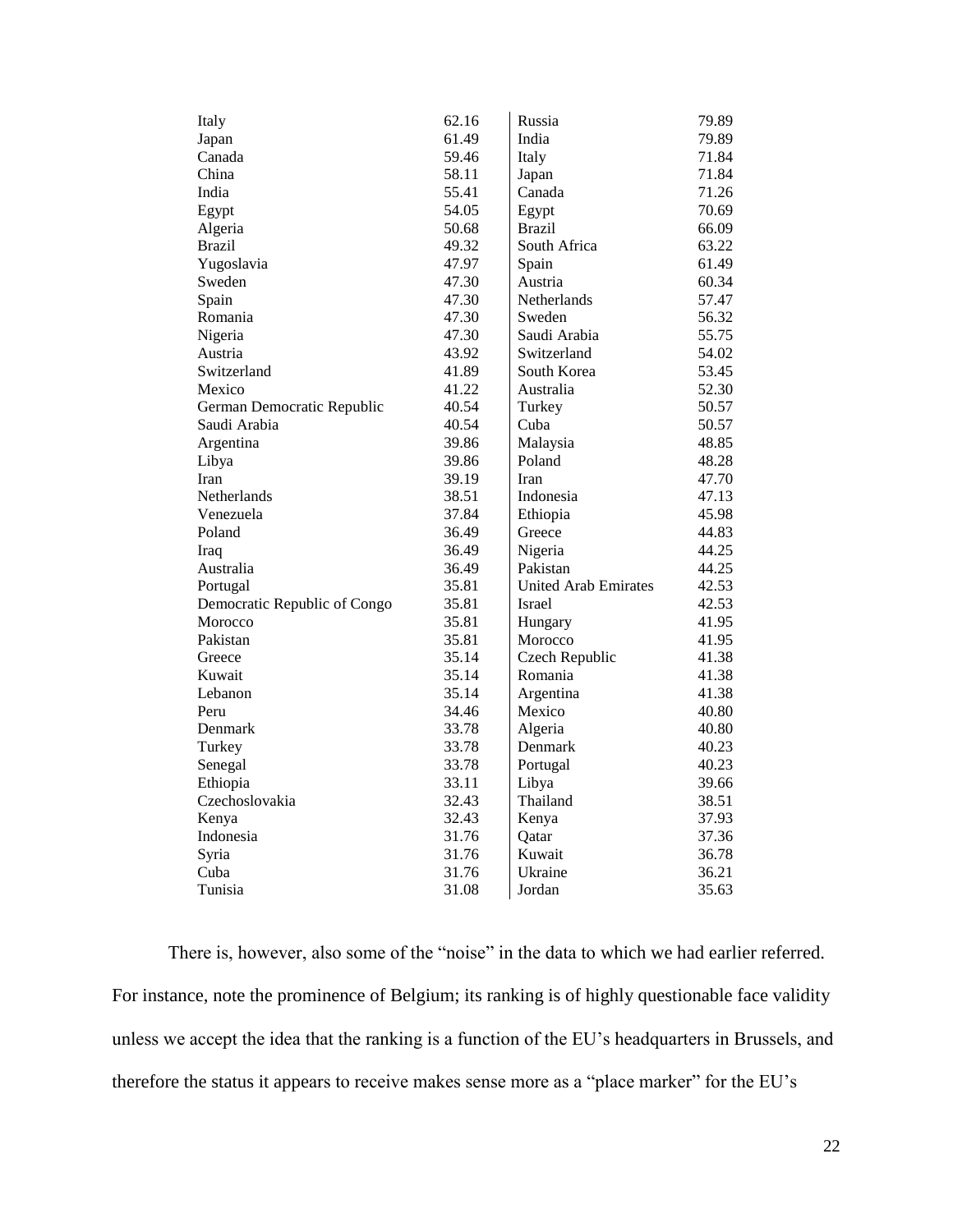status ranking rather than Belgium's. Note also that states within large regions and with high levels of integration and reciprocity in diplomatic contacts should rank better: this is likely one of two reasons why Austria ranks substantially higher than Australia.<sup>37</sup>

How does our measure compare with a network-based measure in terms of face validity? Renshon (2013:57) provides snapshots of the top and bottom status rankings in four time periods, based on network-based PageRank scores, which are a function of both diplomatic contacts received and the centrality of the senders. There are two snapshots during the 19<sup>th</sup> century, a time of clear UK global leadership, which should correspond to the UK holding the highest status ranking in the system. Yet in 1817 the highest rank goes to Germany<sup>38</sup> while the two contenders (Onea 2013) for global dominance and top status ranking (the UK and France) rank only  $4<sup>th</sup>$  and  $5<sup>th</sup>$ . However, on the measure closest to ours (Renshon also provides numbers of ties, which corresponds to our Dipcon Count measure), they rank first and second. In 1874 the distortion is not as severe, but the UK still fails to reach first place despite its second cycle of global leadership (Thompson 2006). The snapshot in 1950 illustrates data that closely mirror the number of diplomatic ties with the PageRank measure, suggesting a rough equivalence between our measure and the network approach. However, by 2005 there again appears to be a severe distortion on the PageRank ranking: despite China trailing substantially the U.S. (receiving 34 fewer ties) on the measure closest to ours, China's ranking on PageRank shows it to be the highest in the system, surpassing the U.S. in status even during an era of American-based unipolarity.

 $37$  Europe, Austria's home region, has 45 states in the region in 2010, with an average in-region attribution value of 0.675; Oceania, Australia's home region has 7 states in the region with an average in-region attribution of 0.45. For the second reason, see below.

 $38$  From the standpoint of long cycle theory, Germany does not attain global power status until some sixty years after this ranking; see Rasler and Thompson 1994:28.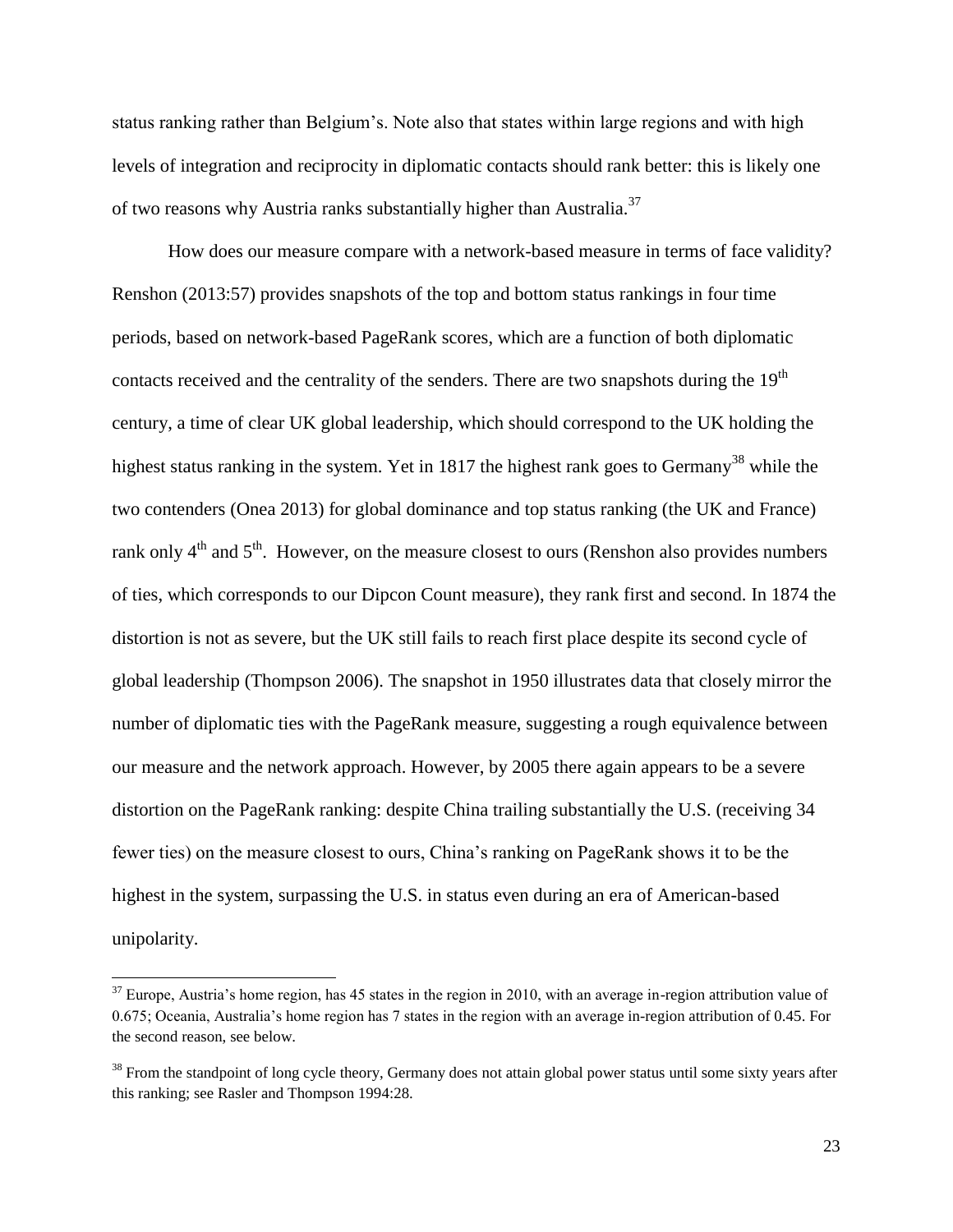We look once more at our status measure by comparing patterns of status attribution within regions versus globally. One possible comparison of interest is to observe the degree of similarity in global versus regional status attribution. We illustrate two ways of observing these distinctions. One is a pattern of correlations between status attributed within a region versus status attributed globally to the same state. As Table 4 illustrates, the correlations (both during and after the Cold War) are very high between status attributed to a state by other states within its own region versus the status attributed to it globally.<sup>39</sup> The one clear—and fascinating exception—appears to be the Middle East both during and after the Cold War.<sup>40</sup>

**Attribution Scores, 1980 and 2010.** 1980 2010 N Mean SD r | N Mean SD r Europe 30 0.713 0.231 0.821 45 0.675 0.214 0.869 Southern Africa\* 26 0.126 0.120 0.921 28 0.253 0.211 0.946 **Middle East** 15 0.453 0.228 **0.238** 14 0.709 0.214 **0.181** East Asia 18 0.386 0.213 0.763 19 0.601 0.262 0.655 South America 12 0.569 0.221 0.831 12 0.632 0.202 0.773

**Table 4: Descriptive Statistics for Selected Regions on Status Attribution within Regions, and Correlations (r) Between Regional and Global Status** 

\*The designation excludes West African and Maghreb states

 $\overline{\phantom{a}}$ 

A second comparison between regional versus global status attribution is illustrated in

Tables 5 through 9. We compare the status attributed to each state only by its region versus the

 $39$  Note as well that there is a remarkable amount of stability in Table 4 across the two time frames within most of these regions, even though the composition of some of those regions had changed dramatically between 1980 and 2010, suggesting that substantial differences exist in status attribution between regions. We test below to see where region does become significant in the baseline model.

<sup>&</sup>lt;sup>40</sup> Clearly the Middle East exception is not a function of regional size. For instance, our groupings contain fewer South American states (12) than Middle Eastern ones (15/14); the correlations between regional versus global status attribution for states in the South American region and the European region are very similar even though the latter region contains more than twice as many states.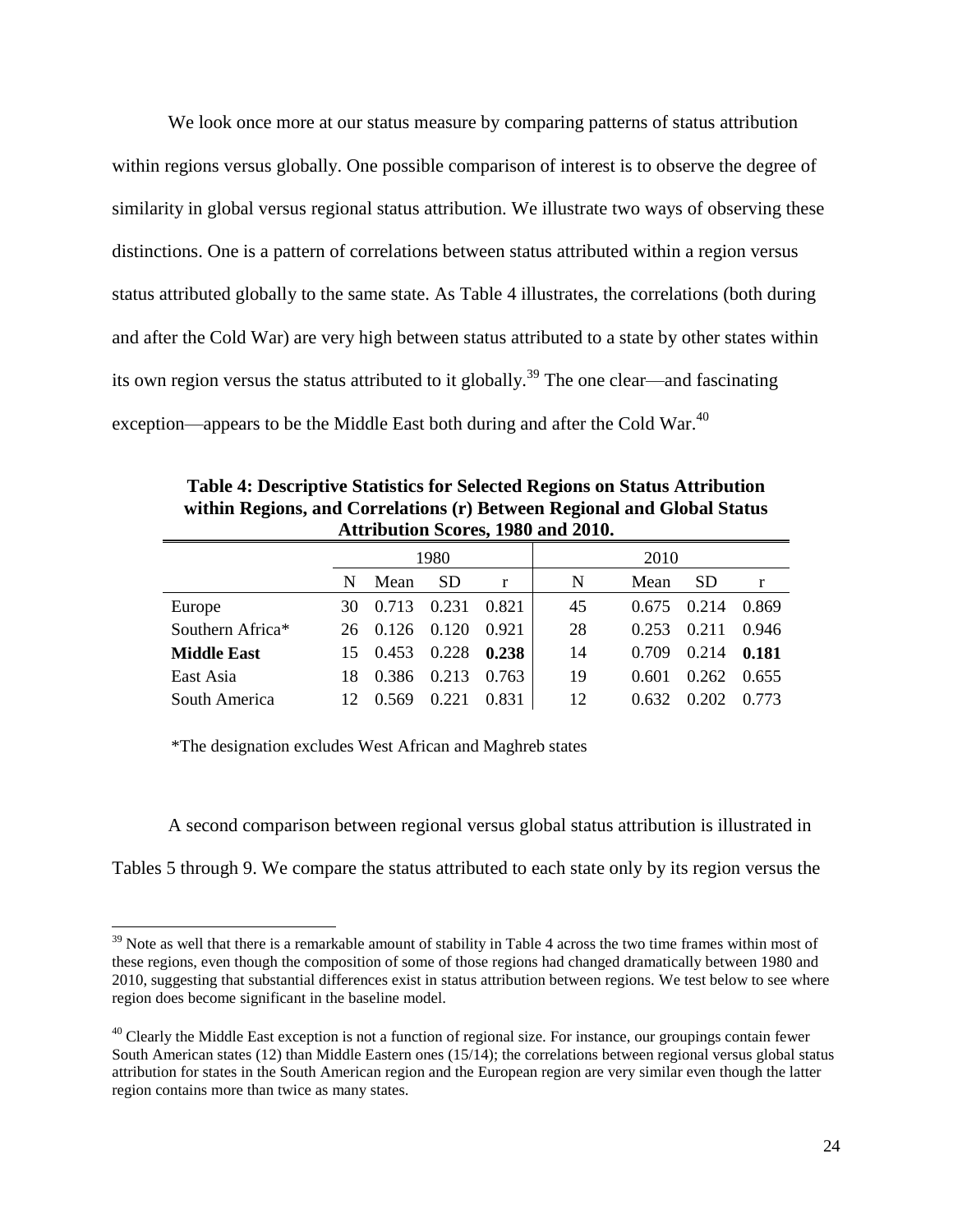status attributed to it globally, and again compare two time periods: in 1980 during the Cold War and in 2010, some twenty years after the end of the Cold War. As the tables illustrate, the primary differences between regional versus global status attribution appear to be for the Middle East region, even if Israel is excluded from the calculations. For instance, Egypt's status attribution well illustrates the lingering effects of Camp David as its status positioning globally dwarfs its regional status attribution. Note as well (Table 4) that status attribution in that region (noted by its standard deviation) becomes less diverse after the end of the Cold War.

|                | 1980            |                |        |              | 2010            |                |        |  |  |
|----------------|-----------------|----------------|--------|--------------|-----------------|----------------|--------|--|--|
| <b>State</b>   | <b>Regional</b> | <b>State</b>   | Global | <b>State</b> | <b>Regional</b> | <b>State</b>   | Global |  |  |
| Brazil         | 91.67           | <b>Brazil</b>  | 49.32  | Brazil       | 91.67           | Brazil         | 66.09  |  |  |
| Peru           | 75.00           | Argentina      | 39.86  | Argentina    | 75.00           | Argentina      | 41.38  |  |  |
| Venezuela      | 75.00           | Venezuela      | 37.84  | Colombia     | 75.00           | Chile          | 35.63  |  |  |
| Chile          | 66.67           | Peru           | 34.46  | Paraguay     | 75.00           | Venezuela      | 34.48  |  |  |
| Uruguay        | 66.67           | Colombia       | 29.73  | Venezuela    | 75.00           | Peru           | 27.59  |  |  |
| Argentina      | 58.33           | Chile          | 26.35  | Chile        | 66.67           | Colombia       | 25.86  |  |  |
| Ecuador        | 58.33           | Uruguay        | 25.00  | Ecuador      | 66.67           | Uruguay        | 19.54  |  |  |
| Paraguay       | 58.33           | Ecuador        | 20.27  | Peru         | 66.67           | Ecuador        | 17.82  |  |  |
| <b>Bolivia</b> | 50.00           | <b>Bolivia</b> | 18.24  | Uruguay      | 66.67           | Paraguay       | 13.79  |  |  |
| Colombia       | 50.00           | Paraguay       | 12.84  | Bolivia      | 50.00           | <b>Bolivia</b> | 12.64  |  |  |
| Guyana         | 16.67           | Guyana         | 9.46   | Guyana       | 25.00           | Suriname       | 6.90   |  |  |
| Suriname       | 16.67           | Suriname       | 6.08   | Suriname     | 25.00           | Guvana         | 5.75   |  |  |

**Table 5: Comparison of South American States Based on the Percentage of Diplomatic Contacts Received Regionally and Globally, 1980 and 2010.**

#### **Table 6: Comparison of Middle Eastern States Based on the Percentage of Diplomatic Contacts Received Regionally and Globally, 1980 and 2010.**

|                      | 1980                  |              |                     |                            | 2010                  |                      |        |  |
|----------------------|-----------------------|--------------|---------------------|----------------------------|-----------------------|----------------------|--------|--|
| <b>State</b>         | <b>Regional State</b> |              | <b>Global State</b> |                            | <b>Regional State</b> |                      | Global |  |
| Iraq                 | 73.33                 | Egypt        |                     | 54.05 Jordan               | 92.86                 | Egypt                | 70.69  |  |
| Iran                 | 66.67                 | Saudi Arabia |                     | 40.54 Kuwait               | 85.71                 | Saudi Arabia         | 55.75  |  |
| Jordan               | 66.67                 | Iran         | 39.19 Oman          |                            | 85.71                 | Iran                 | 47.70  |  |
| Kuwait               | 66.67                 | Iraq         | 36.49 Qatar         |                            | 85.71                 | Israel               | 42.53  |  |
| Saudi Arabia         | 60.00                 | Kuwait       |                     | 35.14 Saudi Arabia         | 85.71                 | United Arab Emirates | 42.53  |  |
| Lebanon              | 53.33                 | Lebanon      |                     | 35.14 United Arab Emirates | 85.71                 | Oatar                | 37.36  |  |
| United Arab Emirates | 53.33                 | Syria        | 31.76 Egypt         |                            | 78.57                 | Kuwait               | 36.78  |  |
| Yemen Arab Rep.      | 53.33                 | Israel       |                     | 24.32 Yemen                | 78.57                 | Jordan               | 35.63  |  |
| Oman                 | 46.67                 | Jordan       | 23.65 Iran          |                            | 71.43                 | Lebanon              | 32.18  |  |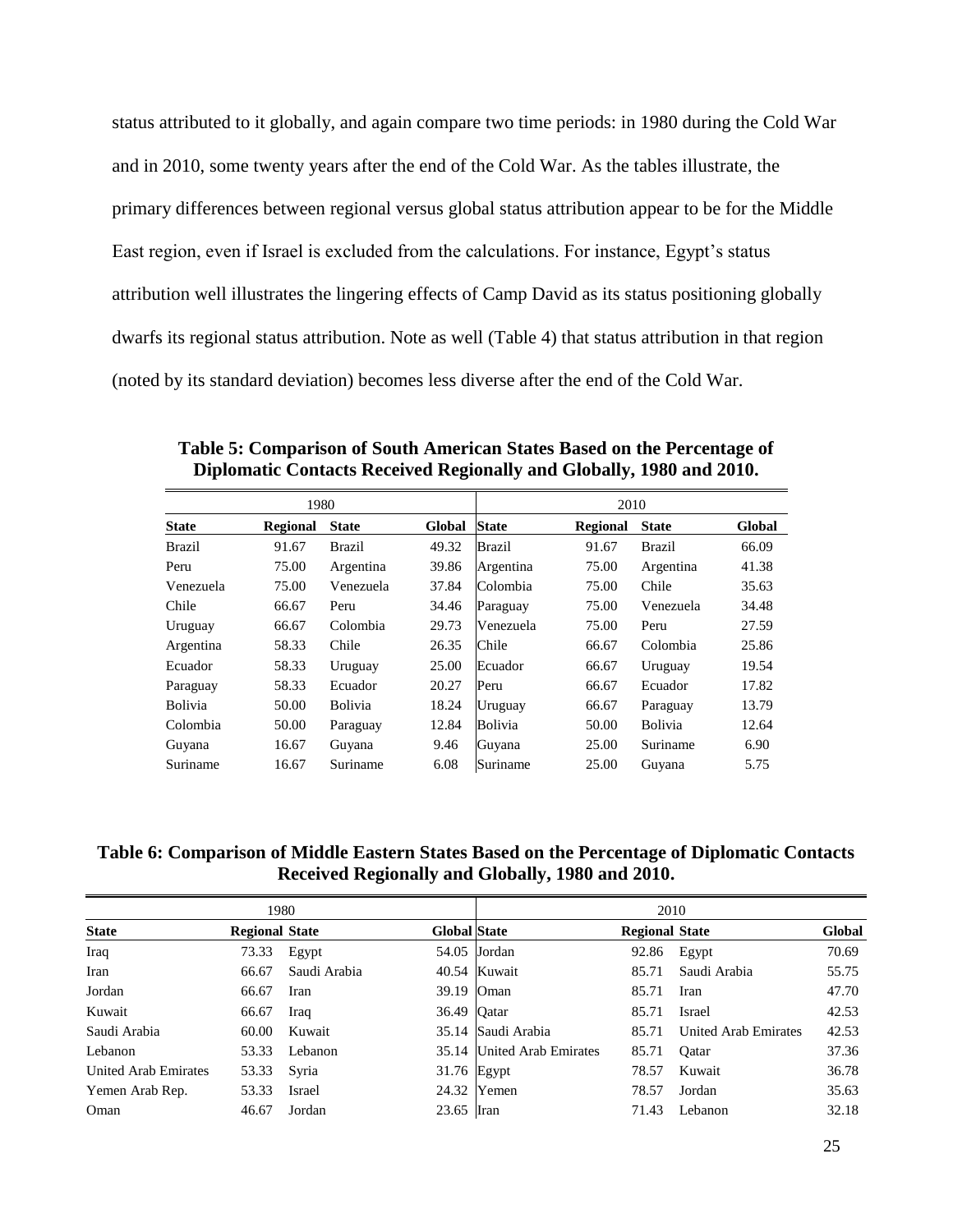| Syria               | 46.67       | United Arab Emirates |              | 18.24 Bahrain | 64.29       | Oman    | 22.99 |
|---------------------|-------------|----------------------|--------------|---------------|-------------|---------|-------|
| Qatar               | 40.00       | Yemen Arab Rep.      |              | 15.54 Lebanon | 64.29 Syria |         | 22.41 |
| Bahrain             | 33.33 Qatar |                      | $13.51$ Iraq |               | 57.14       | Yemen   | 22.41 |
| Egypt               | 13.33       | Oman                 | 10.81 Syria  |               | 42.86       | Iraq    | 20.69 |
| Israel              | 6.67        | Yemen People's Rep.  | 9.46 Israel  |               | 14.29       | Bahrain | 17.24 |
| Yemen People's Rep. | 0.00        | Bahrain              | 8.11         |               |             |         |       |

### **Table 7: Comparative Ranking of Sub-Saharan African States Based on the Percentage of Diplomatic Contacts Received Regionally and Globally, 1980 and 2010.**

|                          | 1980            |                          |        |                          | 2010            |                          |        |
|--------------------------|-----------------|--------------------------|--------|--------------------------|-----------------|--------------------------|--------|
| <b>State</b>             | <b>Regional</b> | <b>State</b>             | Global | <b>State</b>             | <b>Regional</b> | <b>State</b>             | Global |
| DR Congo                 | 42.31           | DR Congo                 | 35.81  | Ethiopia                 | 82.14           | South Africa             | 63.22  |
| Ethiopia                 | 34.62           | Ethiopia                 | 33.11  | South Africa             | 82.14           | Ethiopia                 | 45.98  |
| Kenya                    | 30.77           | Kenya                    | 32.43  | Kenya                    | 50.00           | Kenya                    | 37.93  |
| Mozambique               | 26.92           | Tanzania                 | 29.73  | DR Congo                 | 42.86           | Zimbabwe                 | 25.86  |
| Zambia                   | 26.92           | Sudan                    | 26.35  | Tanzania                 | 42.86           | DR Congo                 | 24.71  |
| Sudan                    | 23.08           | Zambia                   | 22.30  | Zambia                   | 42.86           | Sudan                    | 24.14  |
| Tanzania                 | 19.23           | Mozambique               | 20.95  | Zimbabwe                 | 42.86           | Angola                   | 21.84  |
| Uganda                   | 19.23           | Gabon                    | 18.24  | Mozambique               | 32.14           | Tanzania                 | 21.84  |
| Congo                    | 15.38           | Uganda                   | 14.19  | Angola                   | 28.57           | Mozambique               | 19.54  |
| Gabon                    | 15.38           | Congo                    | 12.84  | Namibia                  | 28.57           | Zambia                   | 18.39  |
| Burundi                  | 11.54           | Somalia                  | 12.16  | Botswana                 | 25.00           | Gabon                    | 17.24  |
| C. African Rep.          | 11.54           | South Africa             | 11.49  | Sudan                    | 25.00           | Uganda                   | 16.67  |
| Djibouti                 | 11.54           | C. African Rep.          | 10.81  | Congo                    | 21.43           | Namibia                  | 13.79  |
| Malawi                   | 7.69            | Angola                   | 10.14  | Uganda                   | 21.43           | Congo                    | 10.34  |
| Angola                   | 3.85            | Madagascar               | 9.46   | Gabon                    | 17.86           | Botswana                 | 9.77   |
| <b>Botswana</b>          | 3.85            | Burundi                  | 8.11   | Malawi                   | 17.86           | Eritrea                  | 9.77   |
| <b>Equatorial Guinea</b> | 3.85            | Diibouti                 | 8.11   | <b>Equatorial Guinea</b> | 14.29           | <b>Equatorial Guinea</b> | 9.20   |
| Lesotho                  | 3.85            | Botswana                 | 6.08   | Rwanda                   | 14.29           | Madagascar               | 9.20   |
| Mauritius                | 3.85            | Malawi                   | 6.08   | Burundi                  | 10.71           | Rwanda                   | 9.20   |
| Rwanda                   | 3.85            | Mauritius                | 6.08   | C. African Rep.          | 10.71           | C. African Rep.          | 7.47   |
| Somalia                  | 3.85            | Rwanda                   | 6.08   | Eritrea                  | 10.71           | Burundi                  | 6.90   |
| South Africa             | 3.85            | <b>Equatorial Guinea</b> | 4.05   | Madagascar               | 10.71           | Malawi                   | 6.90   |
| Comoros                  | 0.00            | Lesotho                  | 2.70   | Djibouti                 | 7.14            | Djibouti                 | 6.32   |
| Madagascar               | 0.00            | Swaziland                | 2.70   | Somalia                  | 7.14            | Mauritius                | 5.17   |
| Swaziland                | 0.00            | Zimbabwe                 | 2.03   | Swaziland                | 7.14            | Lesotho                  | 2.87   |
| Zimbabwe                 | 0.00            | Comoros                  | 1.35   | Comoros                  | 3.57            | Somalia                  | 2.87   |
|                          |                 |                          |        | Lesotho                  | 3.57            | Swaziland                | 2.30   |
|                          |                 |                          |        | Mauritius                | 3.57            | Comoros                  | 1.72   |

**Table 8: Comparison Ranking of East Asian States Based on the Percentage of Diplomatic Contacts Received Regionally and Globally, 1980 and 2010.**

| 1980         |                 |       |              |          | 2010            |              |        |
|--------------|-----------------|-------|--------------|----------|-----------------|--------------|--------|
| <b>State</b> | <b>Regional</b> | State | Global State |          | <b>Regional</b> | <b>State</b> | Global |
| Japan        | 66.67           | Japan | 61.49        | Thailand | 89.47           | China        | 87.36  |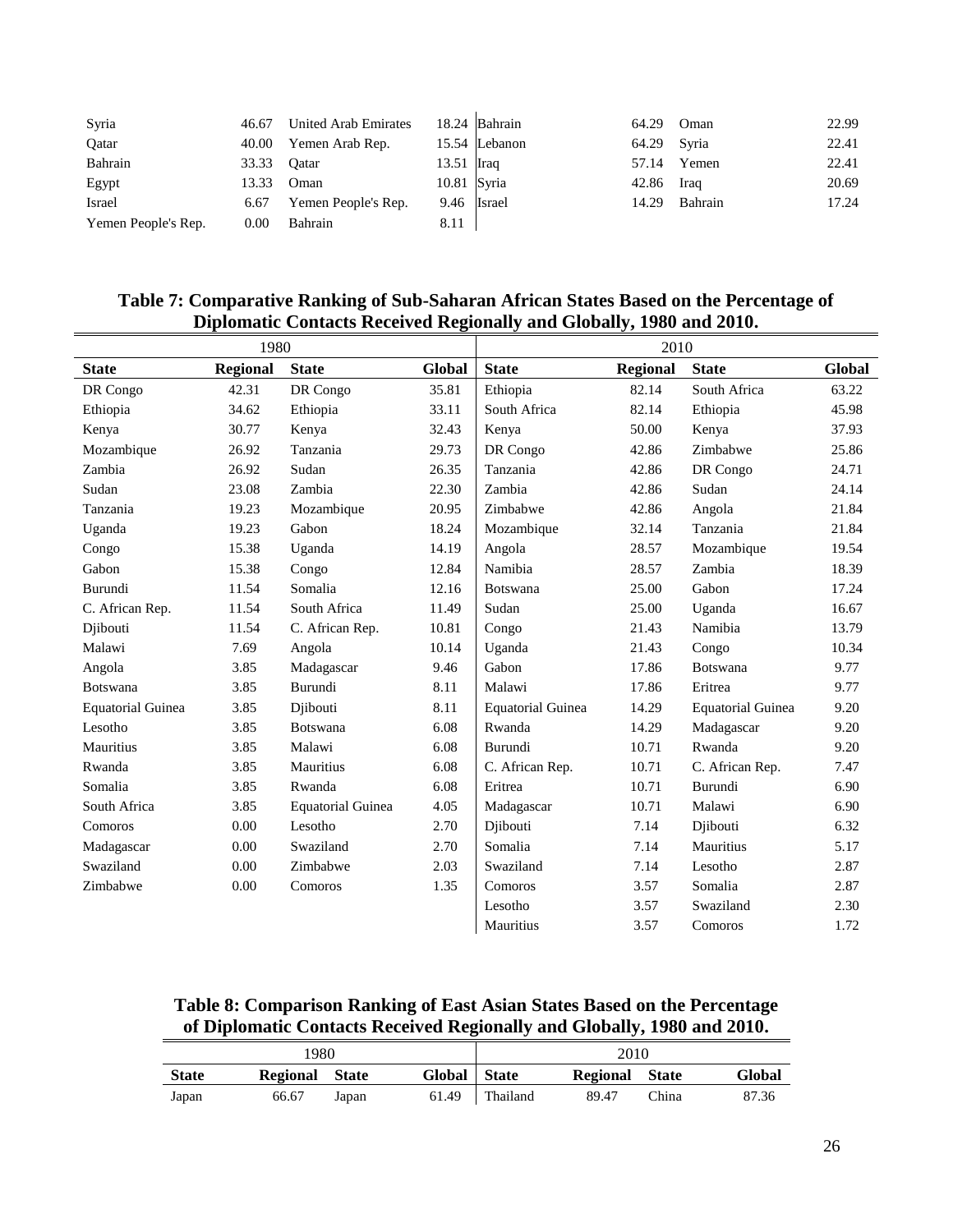| Malaysia    | 61.11 | China       | 58.11 | China       | 84.21 | Japan       | 71.84 |
|-------------|-------|-------------|-------|-------------|-------|-------------|-------|
| Thailand    | 61.11 | Indonesia   | 31.76 | Japan       | 78.95 | South Korea | 53.45 |
| Bangladesh  | 55.56 | Philippines | 27.70 | South Korea | 78.95 | Malaysia    | 48.85 |
| China       | 55.56 | Malaysia    | 27.03 | Vietnam     | 78.95 | Indonesia   | 47.13 |
| Myanmar     | 55.56 | Thailand    | 27.03 | Indonesia   | 73.68 | Thailand    | 38.51 |
| Indonesia   | 50.00 | Bangladesh  | 23.65 | Laos        | 73.68 | Vietnam     | 35.06 |
| Philippines | 50.00 | Vietnam     | 19.59 | Malaysia    | 73.68 | Singapore   | 32.76 |
| Vietnam     | 50.00 | Myanmar     | 18.92 | Myanmar     | 73.68 | Philippines | 29.89 |
| Laos        | 44.44 | Singapore   | 18.92 | Brunei      | 68.42 | Bangladesh  | 20.11 |
| Singapore   | 38.89 | South Korea | 16.22 | Cambodia    | 68.42 | Myanmar     | 14.94 |
| Nepal       | 27.78 | Laos        | 14.19 | Philippines | 68.42 | Brunei      | 14.37 |
| Mongolia    | 22.22 | North Korea | 13.51 | Singapore   | 68.42 | Cambodia    | 13.22 |
| North Korea | 22.22 | Mongolia    | 10.81 | Bangladesh  | 57.89 | Nepal       | 12.64 |
| South Korea | 22.22 | Nepal       | 9.46  | Nepal       | 36.84 | Laos        | 12.07 |
| Cambodia    | 5.56  | Taiwan      | 6.76  | Mongolia    | 31.58 | Mongolia    | 10.92 |
| Taiwan      | 5.56  | Cambodia    | 4.05  | North Korea | 31.58 | North Korea | 10.92 |
| Bhutan      | 0.00  | Bhutan      | 0.68  | Bhutan      | 5.26  | Taiwan      | 6.32  |
|             |       |             |       | Taiwan      | 0.00  | Bhutan      | 1.72  |

### **Table 9: Comparative Ranking of European States Based on the Percentage of Diplomatic Contacts Received Regionally and Globally, 1980 and 2010.**

| 1980            |                       |                 |                     | 2010           |                       |                |        |
|-----------------|-----------------------|-----------------|---------------------|----------------|-----------------------|----------------|--------|
| <b>State</b>    | <b>Regional State</b> |                 | <b>Global State</b> |                | <b>Regional State</b> |                | Global |
| France          | 93.33                 | France          | 77.03               | Austria        | 95.56                 | Belgium        | 88.51  |
| Belgium         | 90.00                 | German F.R.     | 75.68               | France         | 95.56                 | France         | 83.33  |
| Russia          | 90.00                 | United Kingdom  | 75.00               | Italy          | 95.56                 | United Kingdom | 82.76  |
| United Kingdom  | 90.00                 | Belgium         | 72.30               | United Kingdom | 95.56                 | Germany        | 80.46  |
| Austria         | 86.67                 | Russia          | 67.57               | Germany        | 93.33                 | Russia         | 79.89  |
| German F.R.     | 86.67                 | Italy           | 62.16               | Poland         | 93.33                 | Italy          | 71.84  |
| Greece          | 86.67                 | Yugoslavia      | 47.97               | Netherlands    | 91.11                 | Spain          | 61.49  |
| Italy           | 86.67                 | Romania         | 47.30               | Russia         | 91.11                 | Austria        | 60.34  |
| Sweden          | 86.67                 | Spain           | 47.30               | Belgium        | 88.89                 | Netherlands    | 57.47  |
| Denmark         | 83.33                 | Sweden          | 47.30               | Hungary        | 86.67                 | Sweden         | 56.32  |
| Netherlands     | 83.33                 | Austria         | 43.92               | Sweden         | 86.67                 | Switzerland    | 54.02  |
| Portugal        | 83.33                 | Switzerland     | 41.89               | Denmark        | 84.44                 | Turkey         | 50.57  |
| Switzerland     | 83.33                 | German D.R.     | 40.54               | Spain          | 84.44                 | Poland         | 48.28  |
| Yugoslavia      | 83.33                 | Netherlands     | 38.51               | Czech Republic | 82.22                 | Greece         | 44.83  |
| Romania         | 80.00                 | Poland          | 36.49               | Turkey         | 82.22                 | Hungary        | 41.95  |
| Spain           | 80.00                 | Portugal        | 35.81               | Greece         | 80.00                 | Czech Republic | 41.38  |
| Turkey          | 80.00                 | Greece          | 35.14               | Romania        | 80.00                 | Romania        | 41.38  |
| German D.R.     | 76.67                 | Denmark         | 33.78               | Bulgaria       | 77.78                 | Denmark        | 40.23  |
| Norway          | 76.67                 | Turkey          | 33.78               | Slovenia       | 75.56                 | Portugal       | 40.23  |
| Poland          | 76.67                 | Czech Republic  | 32.43               | Switzerland    | 75.56                 | Ukraine        | 36.21  |
| Finland         | 73.33                 | Hungary         | 29.73               | Portugal       | 73.33                 | Bulgaria       | 34.48  |
| Hungary         | 73.33                 | <b>Bulgaria</b> | 27.03               | Ukraine        | 71.11                 | Serbia         | 32.76  |
| Czech Republic  | 70.00                 | Finland         | 27.03               | Croatia        | 68.89                 | Norway         | 32.18  |
| <b>Bulgaria</b> | 66.67                 | Norway          | 25.00               | Norway         | 68.89                 | Ireland        | 30.46  |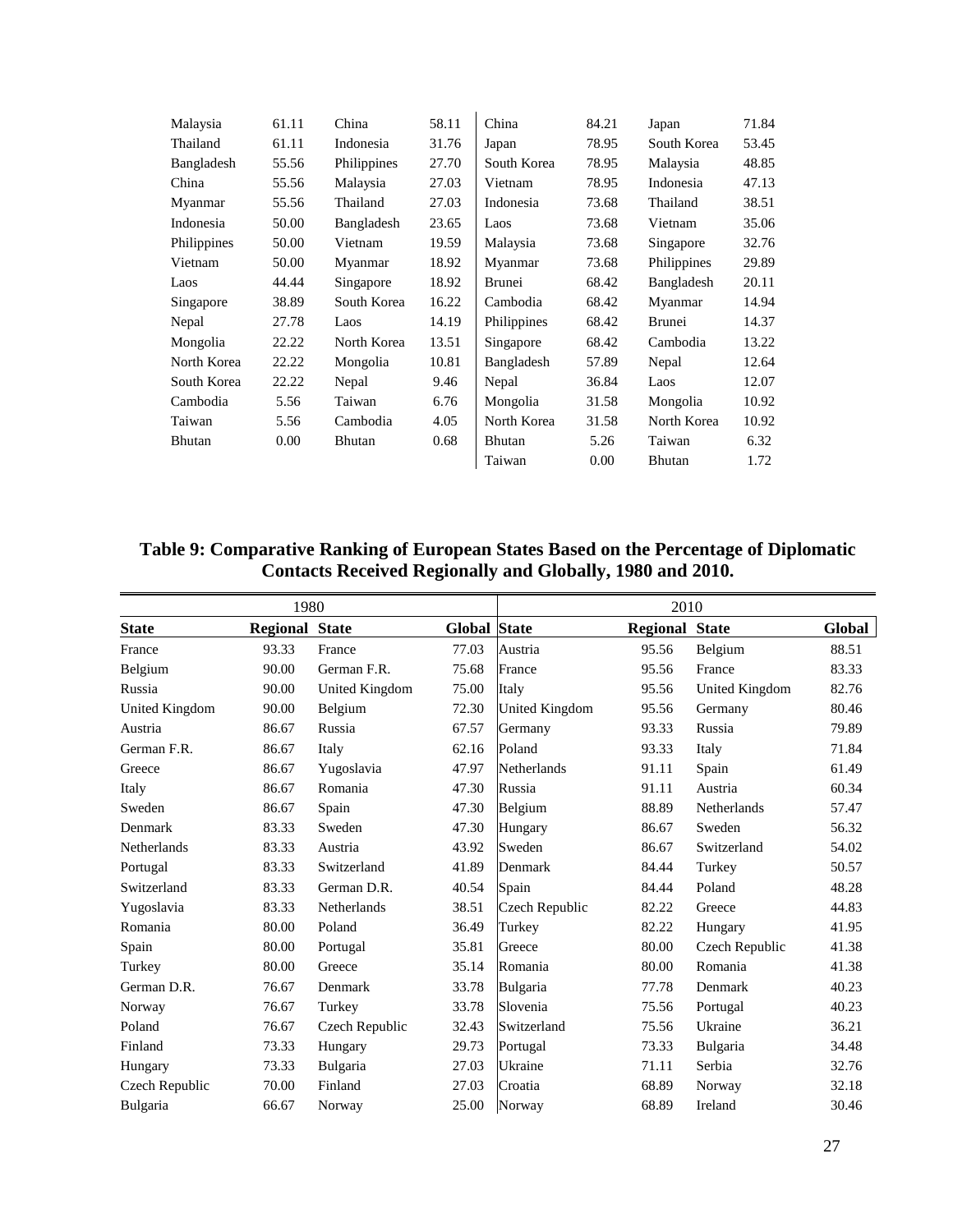| Ireland    | 50.00 | Ireland    | 14.86      | Serbia           | 68.89  | Finland          | 28.74 |
|------------|-------|------------|------------|------------------|--------|------------------|-------|
| Luxembourg | 40.00 | Luxembourg | 8.78       | Slovakia         | 66.67  | Croatia          | 25.86 |
| Iceland    | 26.67 | Albania    | 8.11       | Finland          | 64.44  | Azerbaijan       | 25.29 |
| Albania    | 20.00 | Cyprus     | 7.43       | Ireland          | 62.22  | Slovakia         | 24.71 |
| Cyprus     | 20.00 | Iceland    | 6.76       | Latvia           | 62.22  | Slovenia         | 23.56 |
| Malta      | 16.67 | Malta      | 6.76       | Lithuania        | 62.22  | <b>Belarus</b>   | 20.69 |
|            |       |            |            | Estonia          | 60.00  | Bosnia-Herzegov. | 19.54 |
|            |       |            | Azerbaijan | 53.33            | Cyprus | 19.54            |       |
|            |       |            |            | Bosnia-Herzegov. | 53.33  | Latvia           | 18.97 |
|            |       |            |            | Cyprus           | 51.11  | Lithuania        | 18.39 |
|            |       |            |            | Macedonia        | 51.11  | Estonia          | 17.24 |
|            |       |            |            | Albania          | 48.89  | Albania          | 16.67 |
|            |       |            |            | <b>Belarus</b>   | 46.67  | Georgia          | 15.52 |
|            |       |            |            | Georgia          | 44.44  | Macedonia        | 14.94 |
|            |       |            |            | Luxembourg       | 40.00  | Armenia          | 13.22 |
|            |       |            |            | Montenegro       | 40.00  | Montenegro       | 12.07 |
|            |       |            |            | Kosovo           | 37.78  | Luxembourg       | 11.49 |
|            |       |            |            | Moldova          | 33.33  | Kosovo           | 10.34 |
|            |       |            |            | Armenia          | 28.89  | Moldova          | 10.34 |
|            |       |            |            | Malta            | 26.67  | Malta            | 9.77  |
|            |       |            |            | Iceland          | 15.56  | Iceland          | 6.90  |

Meanwhile, Table 7 illustrates the more limited regional status attribution of African states towards each other, presumably driven in part by scarce resources needed to staff large numbers of embassies. The region's own status attribution is reflected by the global community; Table 4 shows the highest correlations between regional and global attribution for this region across both points in time (.92 and .95 respectively).

For Europe, the pattern of regional versus global status attribution over time appears a bit complex, and should be, given the substantial changes that occur with the end of the Cold War. Regional versus global status attribution roughly parallel each other for 1980, but are more distorted by 2010, as new states and "rebuilt" states come to be more recognized within the region. The most interesting case is Austria, which received the highest ranking regionally in 2010, corresponding to its assertive and active bridge-building relationships with its neighbors in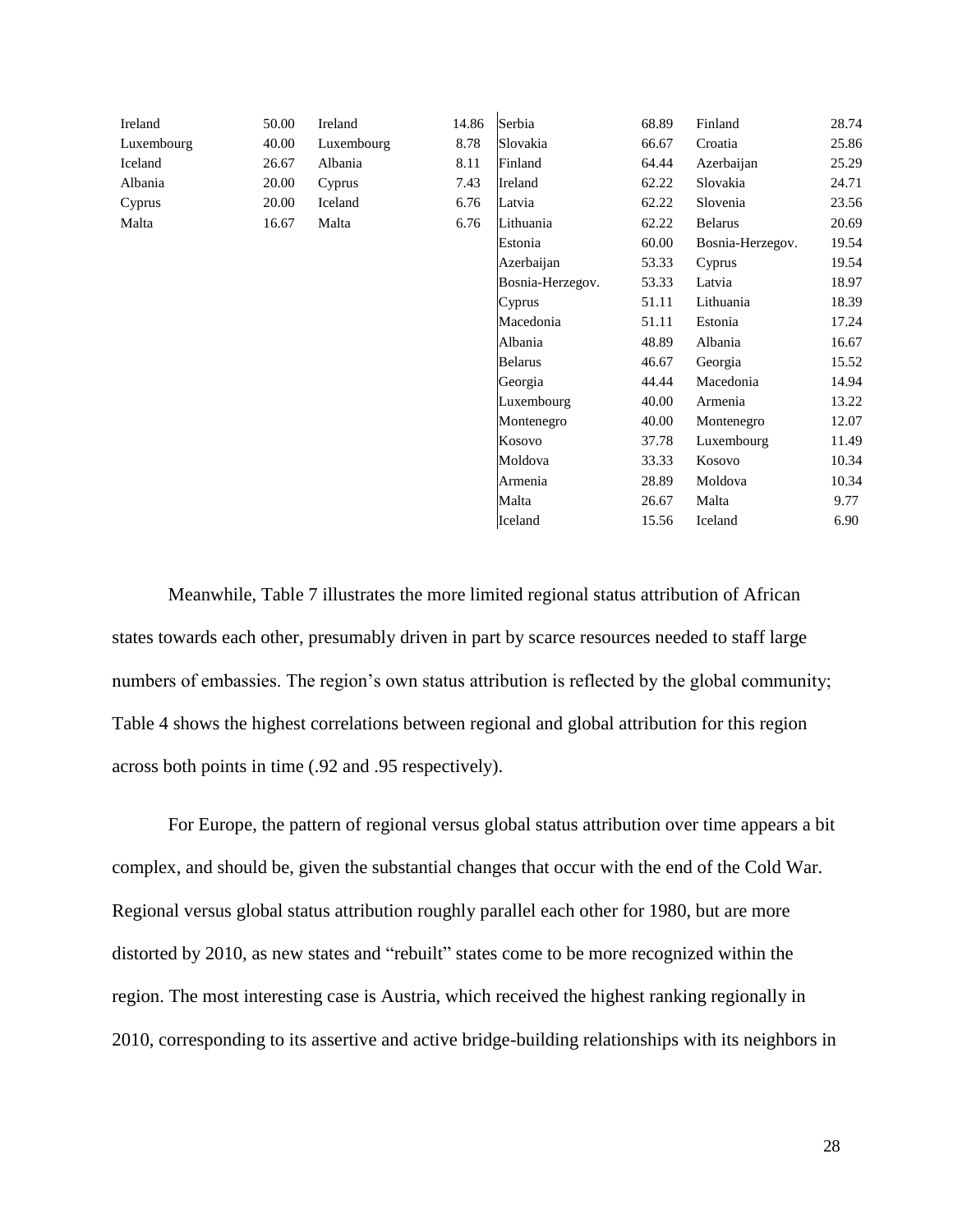the new Central European neighborhood (see Volgy et al. 2013), linking the EU more closely to previous European communist states.

For Latin America, Africa to a certain degree, and East Asia as well, there seems to be noticeable parallels between regional and global status, particularly regarding which states are at the top of the hierarchy. However, the noticeable distinctions between regional and global status in the Middle East, in Africa, and East Asia indicate that the attribution of status globally is not identical to the attribution of status regionally. These differences lead us to suspect that while some of these discrepancies may be due to regional dynamics, there may also be other dynamics at work $41$  and are important to keep in mind as we build a model of explanatory factors that influence both the global and the regional attribution of status.

#### **Constructing a base model of status attribution**

 $\overline{a}$ 

Initially, we are interested in constructing a base model for status attribution, similar to base models used in the literature on conflict and militarized interstate disputes (MIDs). Such base models provide the useful function of creating theoretical and methodological baselines from which to build more complex and more controversial explanations of the phenomenon under investigation.

We begin with a broad theoretical framework described in Figure 2. It is admittedly a bare-bones framework, very roughly illustrating a variety of factors that may impact on status attribution. Nonetheless, the framework contains two different approaches to accounting for the status rankings of states. The first approach contains what we expect would be relatively

<sup>&</sup>lt;sup>41</sup> Note for instance the improvement in status rankings between 1980 and 2010 of oil-producing Gulf States in the Middle East.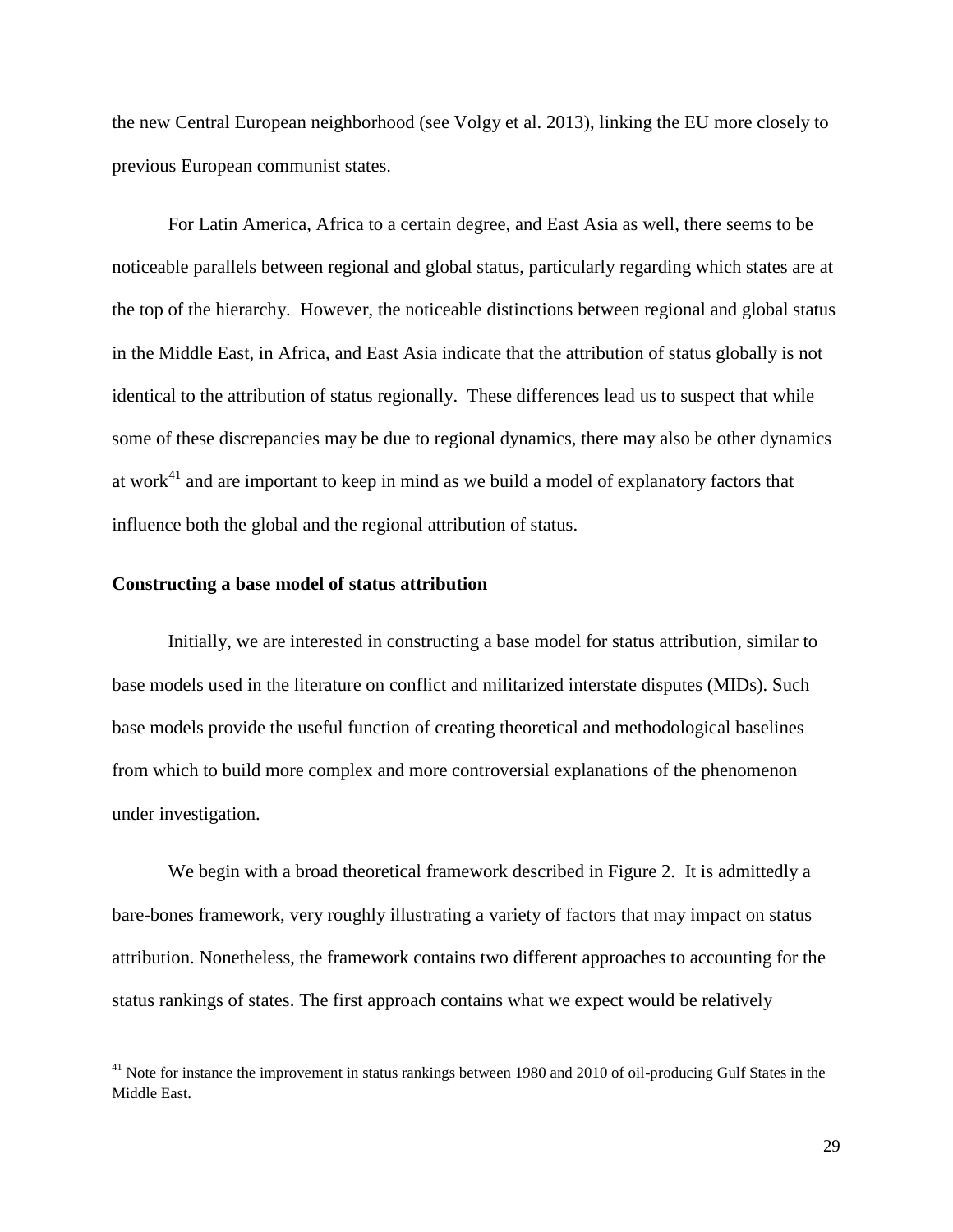uncontroversial factors associated with the attribution of status, given the varied empirical literature that links these variables to most forms of behaviors. These form the core of our baseline model. The second approach contains the more speculative, theoretically controversial possibilities. These will be the concerns that will be tested once there is some finalization to the base model.

**Figure 2: A Framework for Status Attribution within the Community of States in International Politics.**



Regarding the first approach, there is fairly widespread agreement that regardless of theoretical perspective and regardless of varying assumptions about anarchy versus hierarchy operating in international affairs, the capabilities of states—both economic and military—matter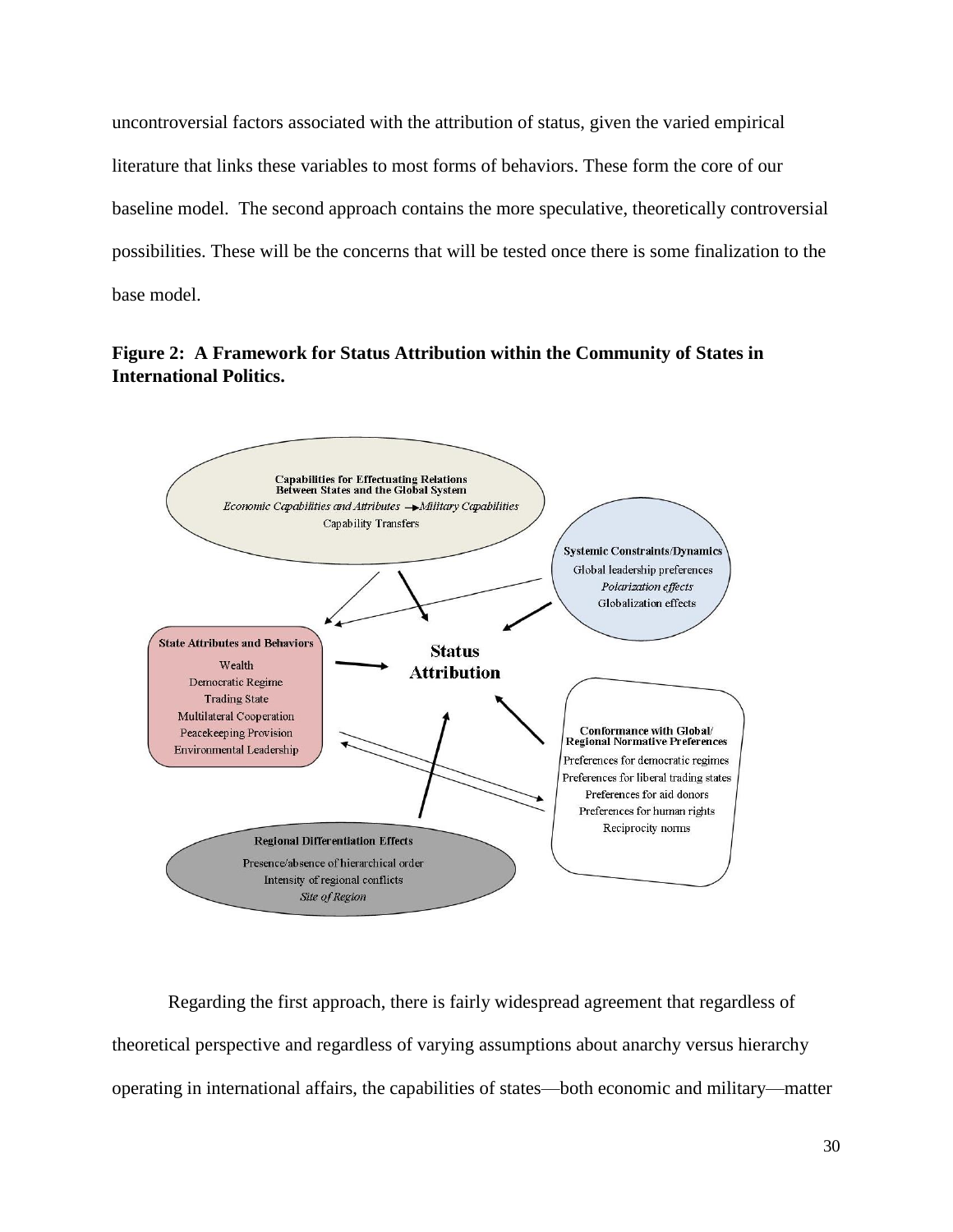for numerous phenomena in international affairs. We assume that this should be of major consequence as states make social comparisons about each other's status rankings.<sup>42</sup> Thus, we begin by integrating economic size (GDP) and military capability (military spending) into the base model.<sup>43</sup> In doing so, we immediately encounter a significant problem: the issue of multicollinearity between the two capabilities. A simple correlation indicates that GDP and military spending are highly correlated  $(r = .89)$ , and both appear to be significantly (and similarly) predictive of status rankings.<sup>44</sup> Therefore, we alter our approach slightly by entering economic size into the equation and then creating a separate variable for military capabilities that is a function of over or under military spending compared to the size of a state's GDP.<sup>45</sup> We label this variable as Military (over/under) Performance.<sup>46</sup>

There are two other phenomena contained in Figure 2 over which there is widespread agreement. One is that the dynamic of the Cold War—bipolar in nature and highly polarized was relatively unique to the history of modern international politics (e.g. Vasquez 2007). Thus whether or not we are observing status attribution during the Cold War or after its end should matter. This distinction acknowledges the role that bipolarity and rivalry between the U.S. and the Soviet Union played in the attribution of status by the community of states. We expect that status attribution would be granted partly based on alliances with either NATO or the Warsaw

 $42$  This is certainly evident in work regarding great powers and global status considerations (Wohlforth 2009; Larson and Shevchenko 2010; Renshon 2013).

<sup>&</sup>lt;sup>43</sup> See Appendix A for concepts, their measurements, and sources used.

<sup>&</sup>lt;sup>44</sup> Spearman's rho correlations between status rankings and the ranking of states on GDP and military spending respectively yield very similar correlations in a very high range around an average of .8.

<sup>&</sup>lt;sup>45</sup> The over/under performance of military capabilities was generated by taking the proportion of a state's GDP to total global GDP and then subtracting the ratio of a state's military expenditures to global military expenditures.

<sup>46</sup> The correlation between GDP and Military over/under performance is only .105.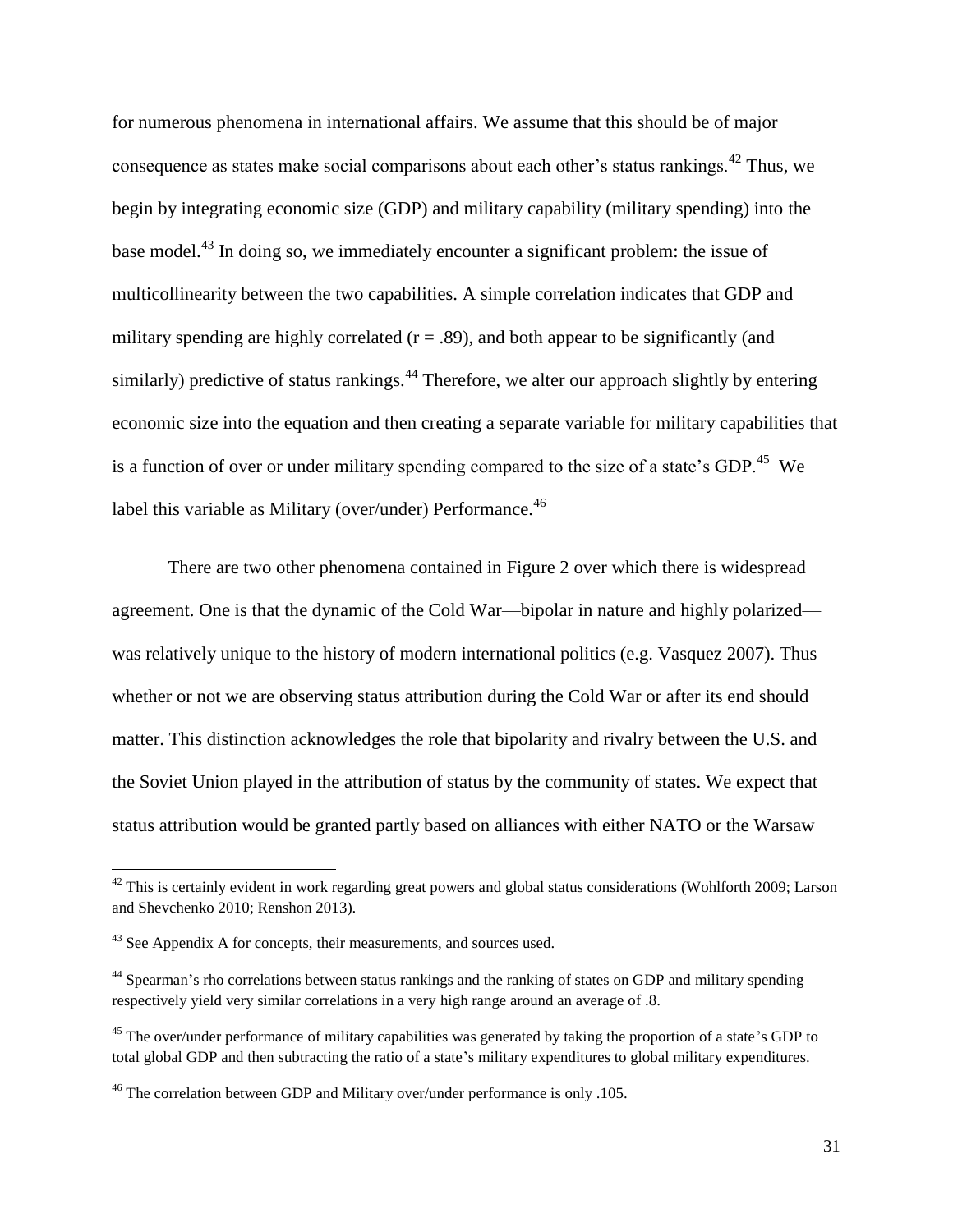Pact during the Cold War,<sup>47</sup> but this division should diminish greatly after the Cold War's end. Thus, we introduce a Cold War dummy variable into the base model.

Second, there is a persistent trend in both qualitative analyses and large-N empirical studies to note the varying effects of region on the phenomenon under investigation (Katzenstein 2005; Acharya and Johnston 2007; Narang and Nelsen 2009). Most empirical models, when specifying regional variation, find significant effects for some or all regions (Lemke 2002; Solingen 2007; Johnston 2012), depending on the empirical identification of these geopolitical spaces.<sup>48</sup> Thus, we add to the base model dummy variables for the larger regions, including Europe, North America (including the Caribbean), South America, West Africa, South Africa, East Asia, South Asia, and the Middle East.

There are potentially other variables that could be included in the base model. We had investigated a number of these, focused primarily on state capability attributes. For instance, it is plausible to argue that it is variation in the wealth of states (GDP per capita) rather than economic size, or military reach (military spending/size of the military) rather than military spending that are salient as state attributes for global status attribution. Yet, when we added these variables to our base model, they were not significant and did not add to the explanatory power of the model.

#### **A Baseline Model of Status Attribution**

l

 $47$  Less clear is whether or not actual non-alignment was granted status recognition by states minimally involved in bipolar division. It is a subject we will investigate later.

<sup>&</sup>lt;sup>48</sup> There is huge diversity in conceptual definitions and empirical delineations of regions, ranging from metaregional designations (Europe, Asia, etc.) to more sophisticated versions. We use a regional classification based on whether or not states are contiguous, have the capability of reaching each other, engage in minimal interactions, and have some cultural/linguistic similarity (see Cline et al. 2011).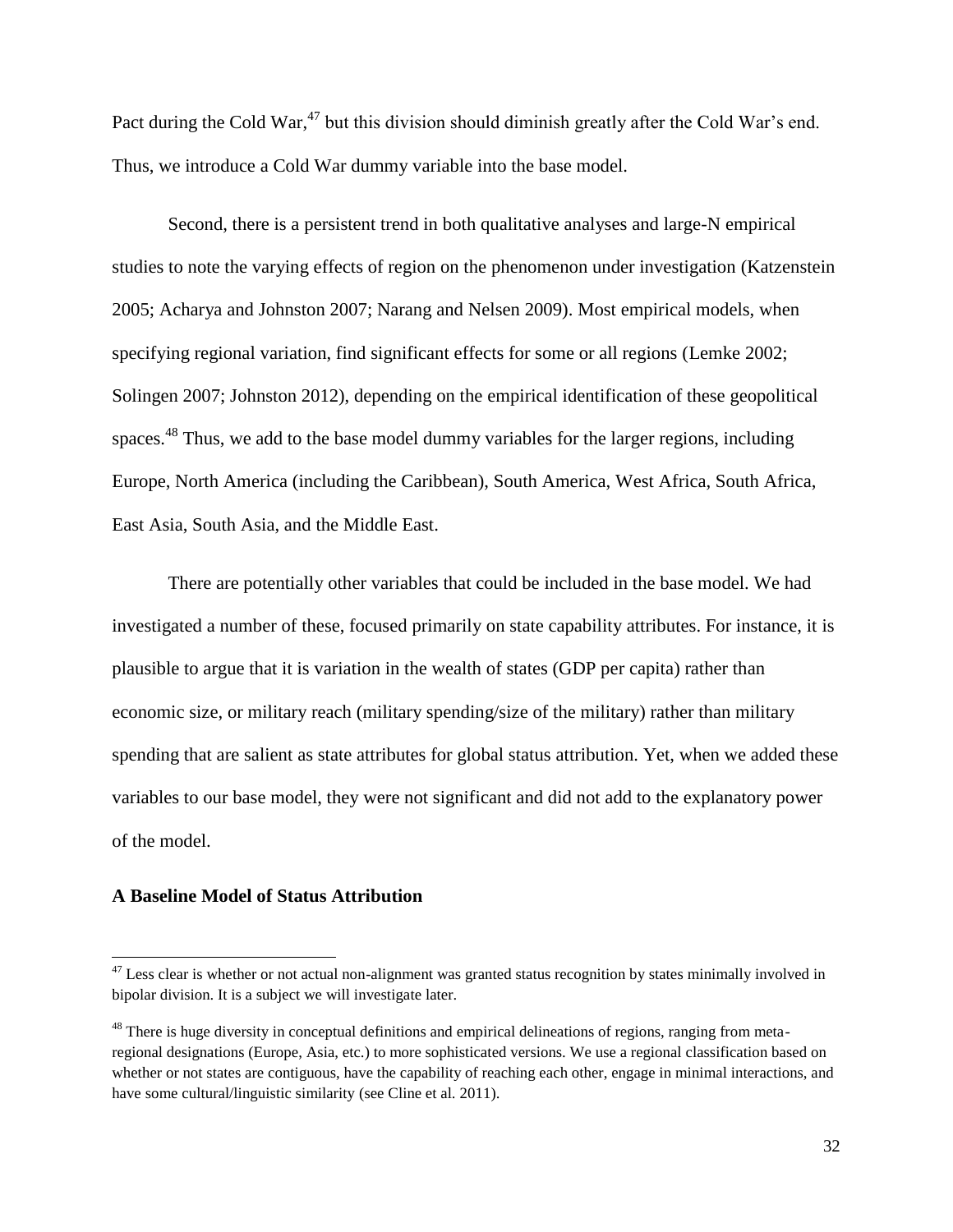To model the dynamics of status attribution, we first assembled the panel data as described earlier. This resulted in 1614 observations of state-years across all of the time periods.<sup>49</sup> As this is an exploratory analysis, we began by simply specifying a linear time-series regression model utilizing the variables described above. To account for the fact that some of the variables, namely the material factors of GDP and military over/underperformance, are weighed in the status attribution process only after they are known, we lag these measures.<sup>50</sup> Accounting for these lagged factors as well as time components,  $51$  and the possibility of regional effects,  $52$  we use the following equation:

# *Global Status Attribution* =  $\beta_1 GDP_{t-5} + \beta_2 MilOver/Underperformance_{t-5} + \beta_3 ColdWar(dummy)$ + *β4TimeCounter* + *β5Region*+ ε

We are very much aware of the fact that other factors are likely to influence the attribution of status, but as we have noted earlier, we are only attempting first to assemble a baseline model. Therefore, what we have listed above should be considered a starting point rather than the final baseline specification for global status attribution.

### *Statistical Results*

 $49$  These observations include data from 1960 to account for the lagged independent variables; however, the results listed here do not include the status attributions from any point prior to 1965.

<sup>&</sup>lt;sup>50</sup> The lag for both GDP and military over/underperformance is 5 years, which corresponds to the structure of the status attribution dependent variable.

 $<sup>51</sup>$  To account for trends in the data, which may be sources of unmodeled heterogeneity, we have incorporated a time</sup> counter. Further examination of the time dynamics may be undertaken in subsequent analyses but at this early stage we are more interested in examining specific material and intangible factors.

 $52$  We model regional effects as a dummy variable for each region, omitting those regions with very few member states (Maghreb, Oceania) or ones that had virtually no members during the Cold War (Central Asia).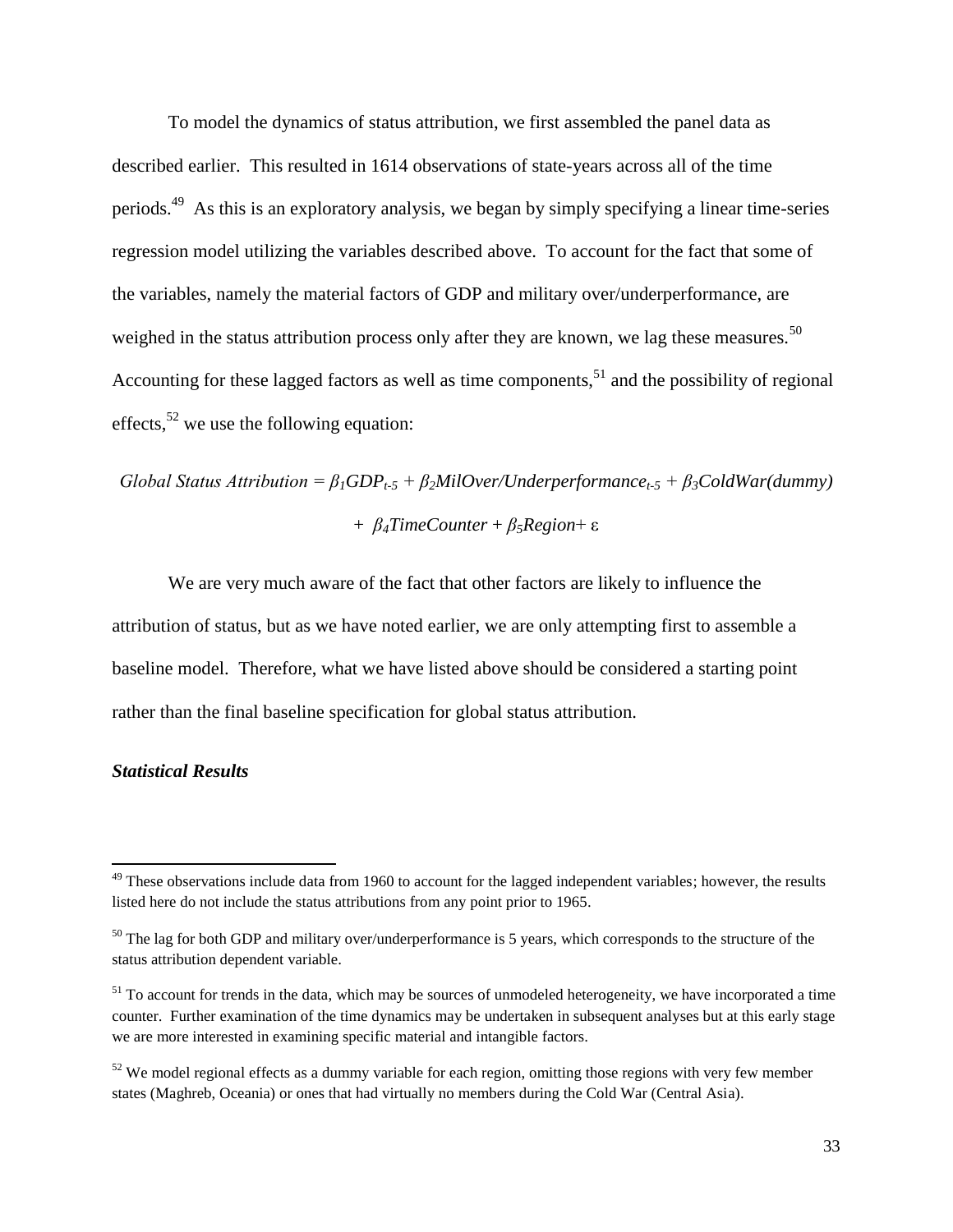The results of this initial specification are listed in Table  $9^{53}$ . As the table illustrates, economic size (GDP) is an important predictor of global status attribution. We had noted earlier that military and economic capabilities are so highly correlated that it is difficult to parse out their independent effects on status rankings. Therefore, our measure of military capability is only the extent of over/under performance relative to economic capability. Yet, even under such restrictive observations, military capacity beyond economic capability still registers as significant in the model, albeit clearly not as significant as pure economic or military capacity.

| $GDP_{t-5}$                         | 0.0000446         | (0.0000173) |
|-------------------------------------|-------------------|-------------|
| Military Performance <sub>t-5</sub> | $0.731^{\dagger}$ | (0.443)     |
| Cold War dummy                      | $0.0388^{***}\,$  | (0.00601)   |
| <b>Time Counter</b>                 | $0.0117***$       | (0.00146)   |
| Europe                              | $0.130**$         | (0.0451)    |
| West Africa                         | $-0.0358$         | (0.0416)    |
| South Africa                        | $-0.0269$         | (0.0384)    |
| Middle East                         | $0.138***$        | (0.0468)    |
| East Asia                           | 0.0461            | (0.0459)    |
| South Asia                          | 0.101             | (0.106)     |
| South America                       | 0.0746            | (0.0481)    |
| North America                       | 0.0267            | (0.0536)    |
| Constant                            | $0.0702^*$        | (0.0341)    |
| Observations                        | 1276              |             |
| Adjusted $R^2$                      | 0.3164            |             |

† 1989 - 1989 - 1989 - 1989 - 1989  $p < 0.1, \sqrt[4]{p} < 0.05, \sqrt[4]{p} < 0.01, \sqrt[4]{p} < 0.001$ 

 $\overline{a}$ 

In addition, the model underscores that status attribution processes are clearly affected by large system dynamics such as whether or not status attribution is occurring during the Cold War. Note also the substantial significance of the time counter, underscoring significant path

 $53$  The model specification for this examination utilizes random effects with robust standard errors. Results from the fixed effects specification of this model produced identical results. The Hausman test comparing the fixed and random estimates indicated that the fixed effects model specification is appropriate for modeling status attribution. However, as noted in Clark and Linzer (2012), for data where the correlation between the regressor and unit effects is small, the estimates produced in the random effects specification actually exhibit only limited bias and greater efficiency than estimates produced in the fixed effects specification.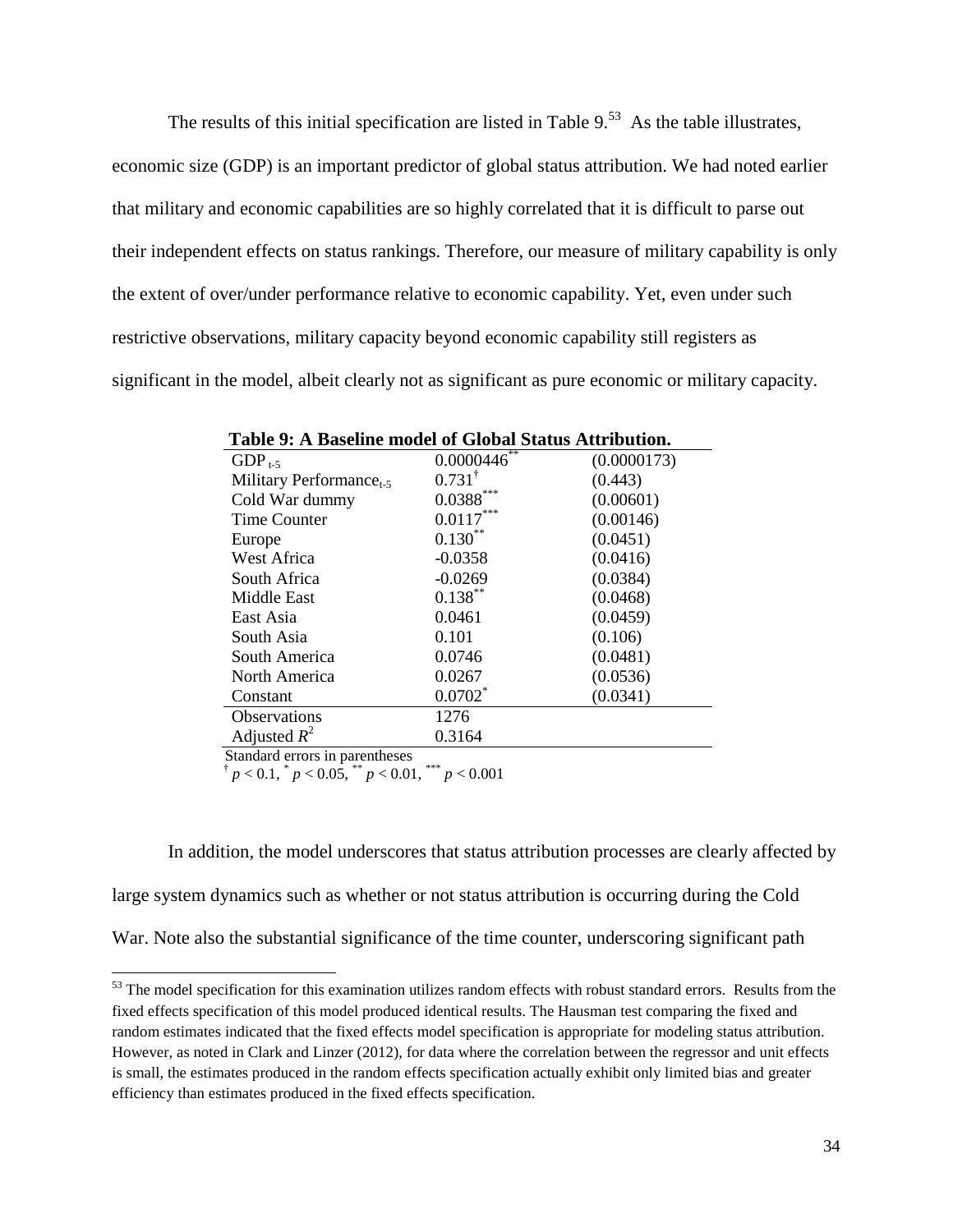dependency in the attribution of status. Furthermore, regional differences appear to matter, but not uniformly across regions: the dummy variables in the equation are significant for Europe and the Middle East (even when controlling for the Cold War time frame), but not for the other large regions.<sup>54</sup> Thus, the results in Table 9 suggest that global status attribution is neither uniform nor region-specific but rather that the process falls somewhere between these two extremes.

| Table Tv. Global Status Atti ibutibil Mouel I efformance for Selected Regions. |               |                       |                         |                  |               |  |
|--------------------------------------------------------------------------------|---------------|-----------------------|-------------------------|------------------|---------------|--|
|                                                                                |               | Sub-Saharan           |                         |                  | South         |  |
|                                                                                | Europe        | Africa                | Middle East             | East Asia        | America       |  |
| $GDP_{t-5}$                                                                    | $0.0000665$ * | $0.00354***$          | $0.000812$ <sup>*</sup> | $0.0000601^{**}$ | $0.000239***$ |  |
| Mil. Performance $_{t=5}$                                                      | $0.338*$      | $-19.78$ <sup>*</sup> | $-0.422$                | $2.399***$       | $-0.0828$     |  |
| Cold War dummy                                                                 | $0.0394**$    | $0.0362**$            | 0.00820                 | $0.0563***$      | $0.0306***$   |  |
| Time Counter                                                                   | $0.0135***$   | 0.00340               | 0.00451                 | $0.0244***$      | $-0.000255$   |  |
| Constant                                                                       | $0.179***$    | $0.0726$ **           | $0.240***$              | 0.00622          | $0.217***$    |  |
| Observations                                                                   | 302           | 197                   | 98                      | 139              | 110           |  |
| Adjusted $R^2$                                                                 | 0.258         | 0.185                 | 0.212                   | 0.298            | 0.532         |  |
|                                                                                |               |                       |                         |                  |               |  |

**Table 10: Global Status Attribution Model Performance for Selected Regions.**

Standard errors in parentheses

 $\overline{a}$ 

\*  $p < 0.05$ ,  $\sqrt[**]{p} < 0.01$ ,  $\sqrt[**]{p} < 0.001$ 

The model specification in Table 9 does not examine whether this base model applies uniformly to various regions but rather makes that assumption and allows for the regional dummies to resolve any remaining heterogeneity issues. In creating a base model, we do not wish to make this assumption without an investigation into whether the effects are fairly consistent across each of the regions examined. Therefore, Table 10 provides the results of the baseline model broken down according to region for five of the largest regions in the data. The table yields several, clear outcomes. First, economic capability is uniformly relevant for global status attribution in all regions. Second, military over/under performance does not appear to be significant for either South American or Middle Eastern states, and while it is positively related to status attribution in East Asia and Europe, it is negatively related to status attribution in the

<sup>&</sup>lt;sup>54</sup> That is not to say that there are other regional dynamics at work that are not captured by the dummy variable in the equation. See Table 10 below.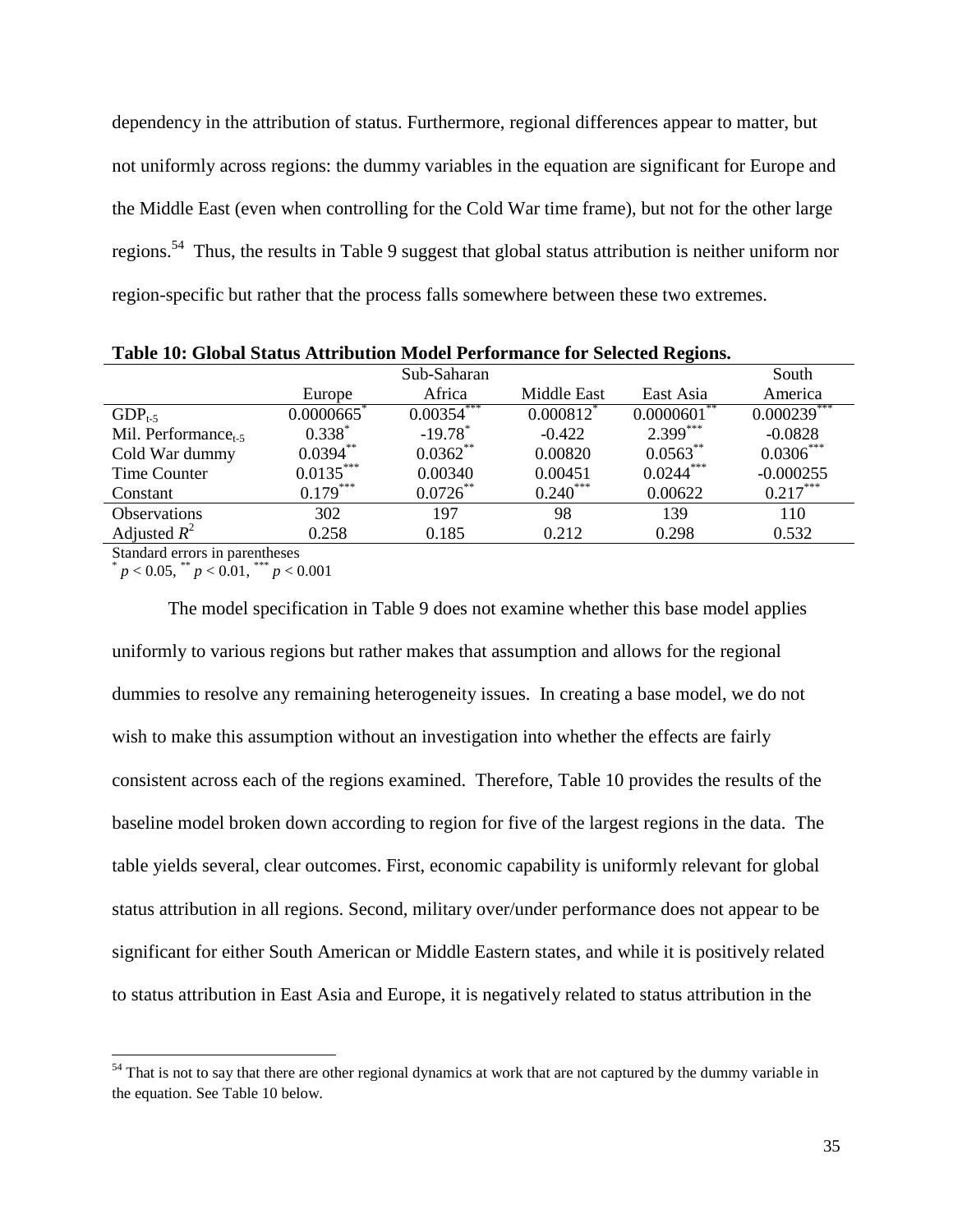South African region. The Cold War effect is nearly uniform, except for the Middle East, a region that appears to diverge from the model most consistently (see also Table 4). Path dependency appears to vary by region as well, being strongest in East Asia and Europe.

Finally, the clearest finding in Table 10 appears to be the variation in the extent to which these indicators account for status across regions: South American global status attribution is modeled quite well with only economic size and the Cold War control while for South Africa these factors do not have nearly as much explanatory power; the total amount of variance accounted for by the model ranges substantially from around 53 percent (South America) to 19 percent (South Africa) of the variance explained. In essence, while we have confidence in our baseline model, Table 10 suggests that as we move beyond it to more extensive explanations of status attribution, we will need to keep in mind that either states integrate into their status rankings the nature of different regions, and/or that the similarities common to states in a certain region reflect additional dynamics that will need to be integrated into a more comprehensive theory of status attribution.

We proceed to the next steps with the knowledge that both the overall base model and its regional variants do not offer anywhere near comprehensive predictions regarding status attribution. The overall model results in an adjusted R squared that is no greater than 32 percent of the variance explained by the base model, while the variance accounted for by the regional models are typically below 30 percent.

#### **The Next Steps**

The baseline model we have created is useful to test alternative explanations for status attribution by the community of states. On its own, however, it does not reflect (nor was it

36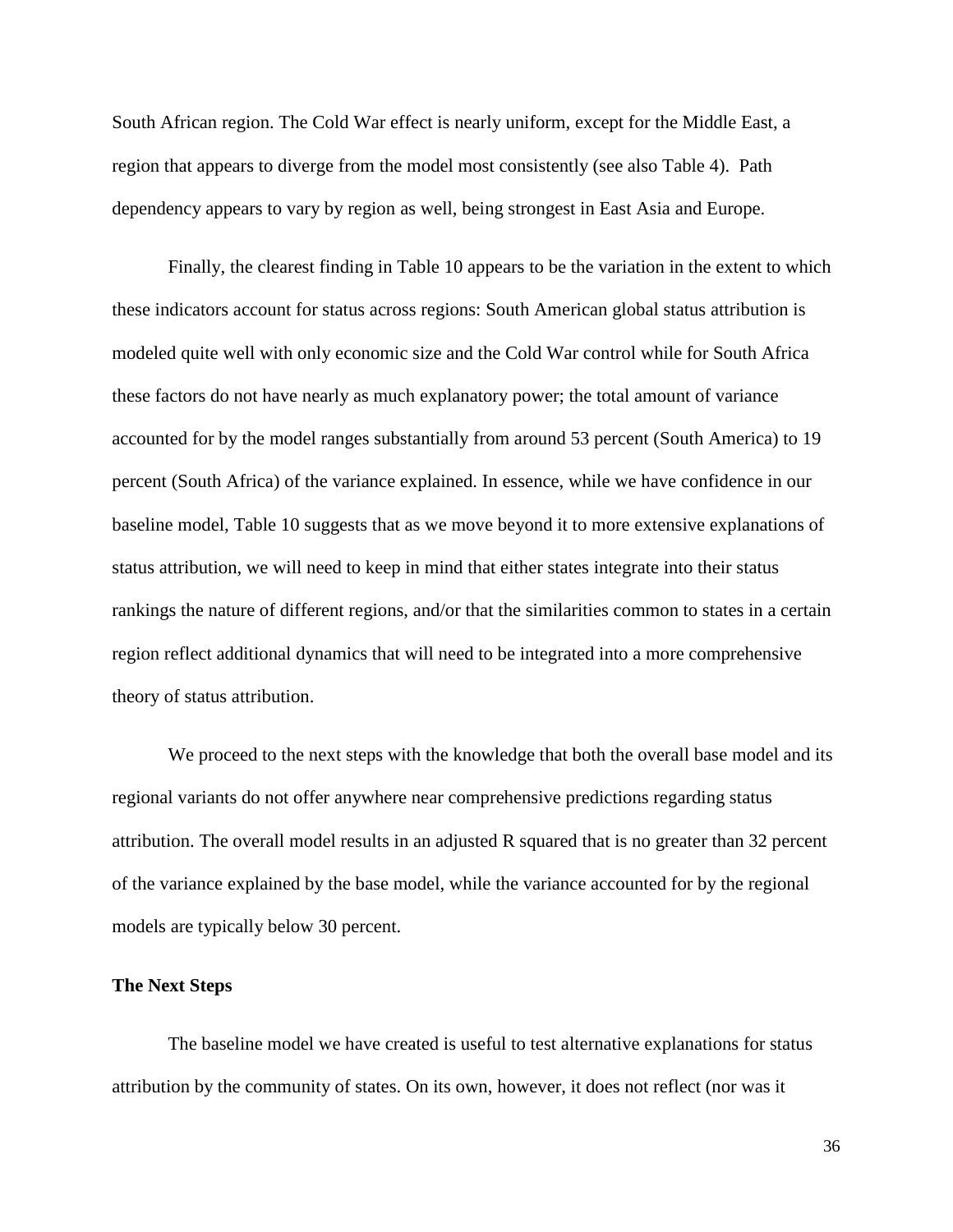expected to) a theoretically challenging approach to status attribution. We expect that capabilities matter and so do systemic changes. We also expect, as the time counter in the base model suggests, that status attribution does not change quickly and there is some path dependency in how states rank other states. Nor would it come as a great surprise to area studies scholars or to students of conflict that the Middle East region creates unique explanatory challenges compared to other regions. None of these results are unexpected, and it is exactly in the absence of such surprises that we make a claim to its legitimacy as a useful base model.<sup>55</sup>

The salient question facing us now is: how and where to proceed from here? The framework in Figure 2 is suggestive of three broad streams of factors that may influence the overt manifestations of social comparisons that result in global status attribution within the community of states. These include the following:

1) An evaluation of states' potential (capabilities) that may be used to pursue foreign policy objectives. These considerations form the backbone of our baseline model.

 $55$  As of this writing, we are aware of only one other attempt to create a baseline model for status attribution (all states) in international politics (Rhamey and Early 2013). That model uses change in diplomatic contacts as the dependent variable. The baseline model for testing Olympic performance and Olympic "hosting" as independent variables for status attribution are compared to a baseline consisting of change in GDP, change in military expenditures, and domestic political regime type. Given the multicollinearity between GDP and military expenditures, only one (GDP) of these two variables shows to be consistently significant across their three models. The polity indicator varies between significance and insignificance, depending on the dependent variable in question. In all three models, using the baseline variables and Olympic success, the adjusted R squared values never surpass 18 percent of the explained variance produced by the models.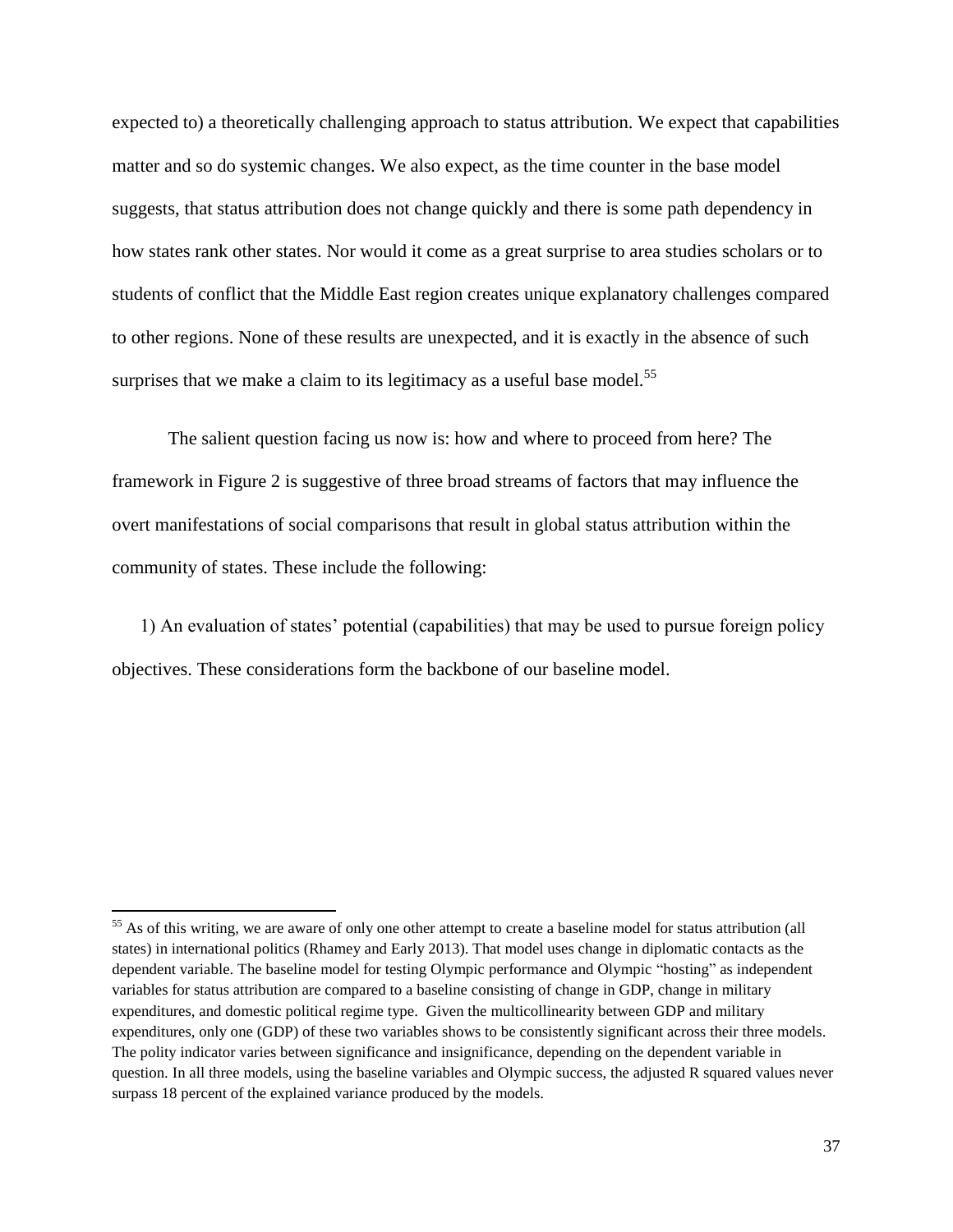2) An evaluation of states' actions, both domestic (democratic forms of activity in the political system) and external,<sup>56</sup> as they conform to broadly held global norms of appropriate behavior.

3) Global and regional conditions that may create contestation over both norms and the manifestations of social comparisons that lead to status attribution, including attempts by very strong actors to attempt to influence patterns of status attribution.

We plan to expand our base model by focusing on propositions associated with the second and third streams. We propose to pursue the following key research questions as the next steps for our analysis:

 *Democracy, Democratization, and Status Attribution*: Democratization has become a substantial norm in international politics and has been actively promoted by the lead global power in the international system (Rasler and Thompson 2005). This is consistent with our view of the hierarchical nature of international politics, with the lead global power having significant influence over which global norms matter (Thompson 2006).<sup>57</sup> Of course the U.S. has not been the only state to press for democratization of regimes, nor is it the only one to value democracies. Nor is this norm uncontested; it is in fact actively

<sup>&</sup>lt;sup>56</sup> These include not only behaviors that have consequences for status attribution (e.g., commitments to pursue multilateral instruments of foreign policy), but also direct attempt to increase a state's status (e.g., Rhamey and Early 2013).

<sup>&</sup>lt;sup>57</sup> While the U.S. role in democracy promotion was highly uneven during the Cold War, its democracy promotion worldwide since the end of the Cold War (Mansfield and Snyder 2002), as well as the emphasis placed on election monitoring by the U.S. and other Western powers (Kelley 2008) suggests that this consideration may appear more salient after Cold War's end.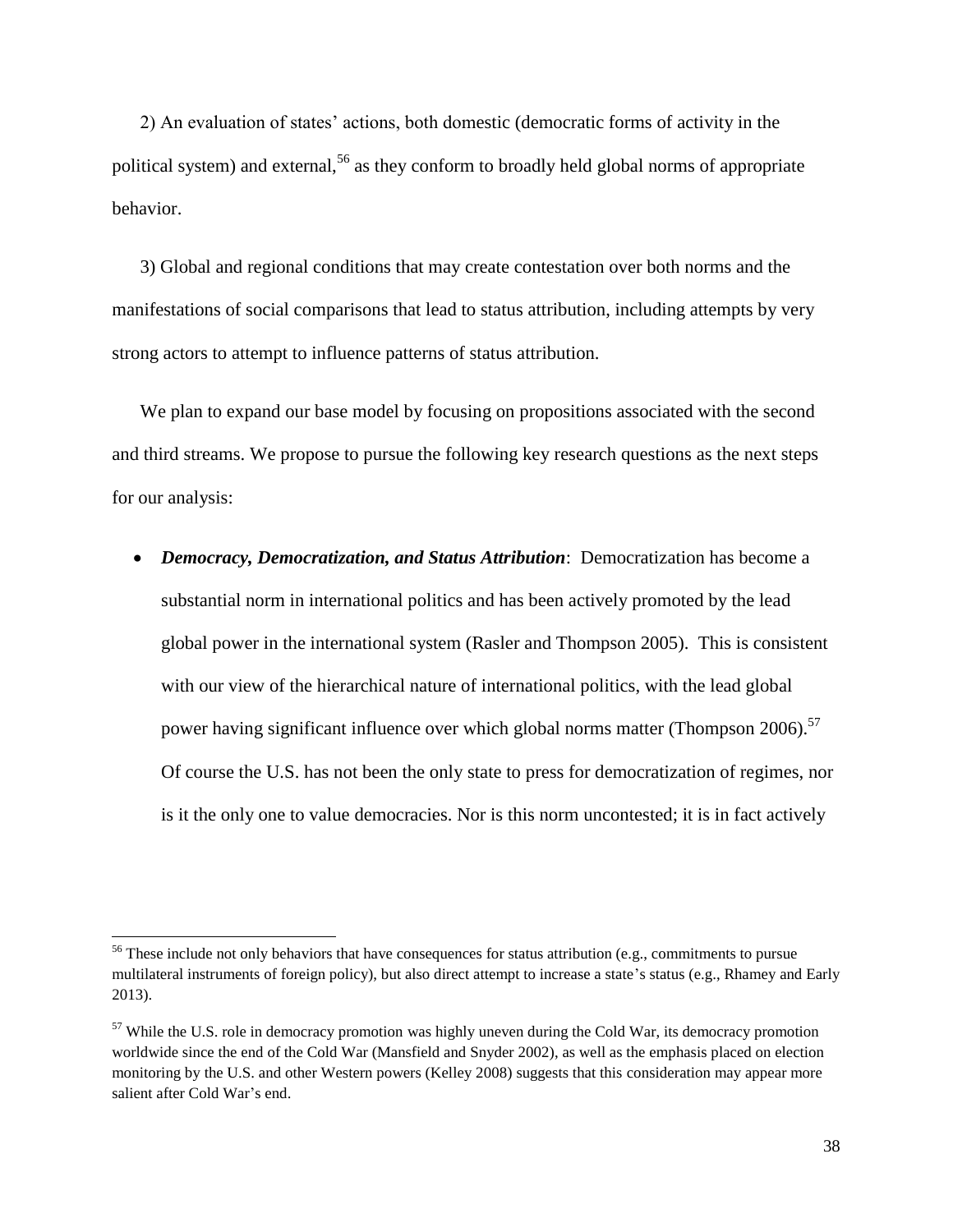challenged.<sup>58</sup> We will pursue the question of: to what extent are states with democratic regimes, and equally importantly states that are democratizing—all else being equal attributed more status than states that are not democracies?

 *Foreign Aid Disbursements*: The number of foreign aid-providing states has steadily increased in the post-WWII era; however, the study of its impacts has not. One convincing school of thought holds that foreign aid is given by states for strategic and political reasons (Bueno de Mesquita and Smith 2007, 2009). Regardless of whether or not this is an accurate description of motivation for all aid-providing states, the linkage in the literature between aid provision and increased status attribution as one such motivation remains absent. Thus, we wish to probe the question: are states that provide foreign aid – all else being equal – attributed more status than states that do not?

Note that this issue is not completely independent of the previous one, as democratization has been linked by some states in providing aid internationally. Since the 1990s, developed states have linked their international aid to a recipient state's regime type, or making eligibility conditional on movement toward a democratic government (Nelson and Eglinton 1992; Stoke 1995). We will need to parse out—to the extent possible—the independent effects of foreign aid giving and the democratic attributes of the givers, particularly since the overwhelming numbers of states providing such aid are democracies.

<sup>&</sup>lt;sup>58</sup> The European Union has been extremely active in democracy promotion, first in Europe but as well outside the continent. It has made democracy a prerequisite for accession, and has even reached into parts of Europe where democracy is far from the norm with states that are unlikely to join the EU in the foreseeable future. In turn, the Russian Federation has promoted a greater Eurasian Union to counter the EU and to provide an alternative vision and set of norms for states in its geopolitical neighborhood. See "The Eurasian Tug of War," *The Economist*, July 6, 2013:51.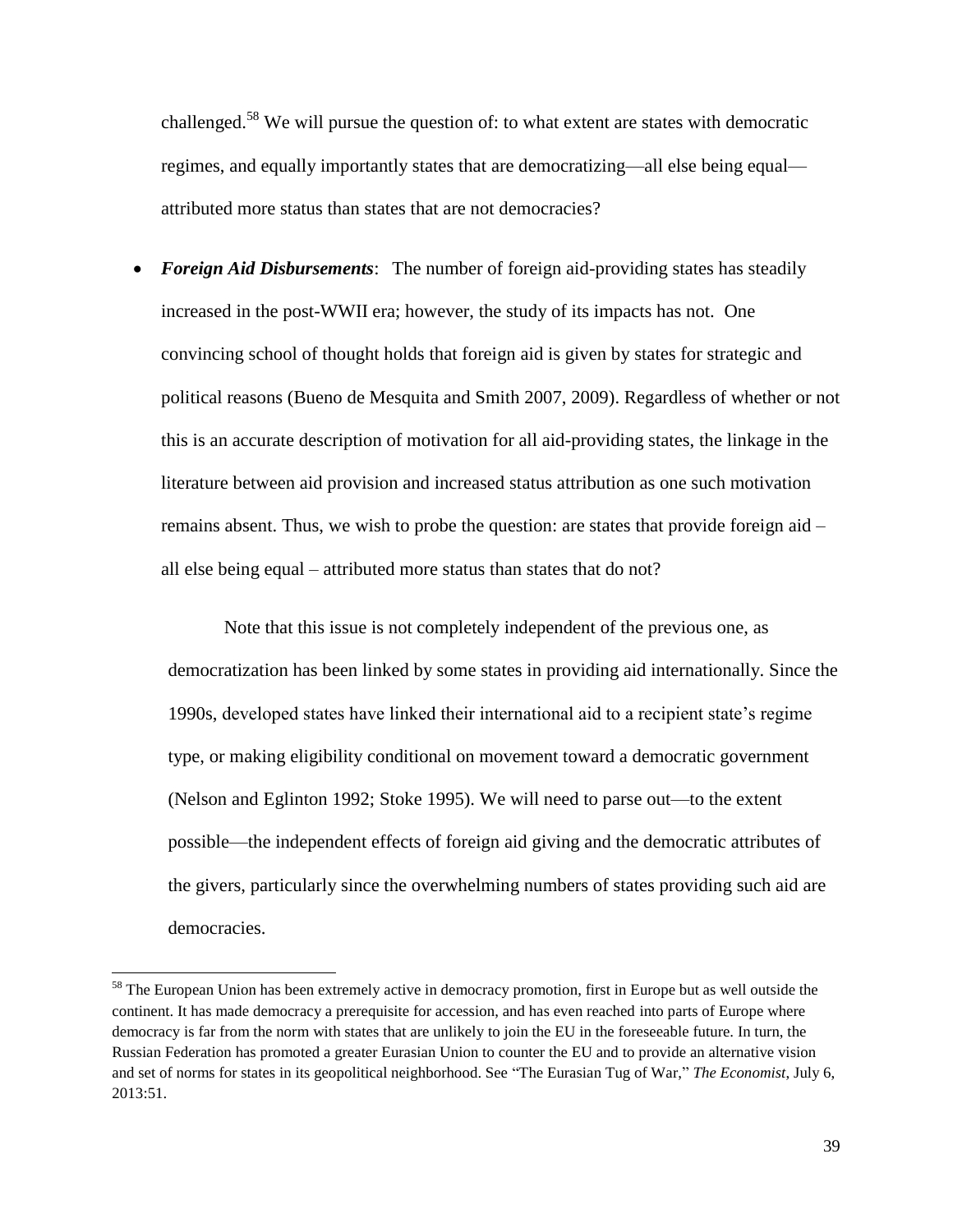- *Human Rights and State Motives*: The literature on human rights is rife with debate about whether commitments to rights on paper have any significance in practice; one key question in this debate is why states bother to sign agreements if they are indeed meaningless (Hathaway 2007), particularly if they provide openings for domestic factions to demand change from their leadership (Simmons  $2009$ )<sup> $259$ </sup> We will pursue the following questions: Are specific human rights activities, such as signing treaties, tied to higher levels of status attribution? Do states differentiate between those that sign such treaties but fail to live by them versus those states that change their behaviors regarding domestic human rights?
- *Conflict and Status*: We would expect that status rankings would have effects on conflicts in a number of ways, as states pursue greater status, or use status as a component of their arsenal of means with which to pursue their foreign policies. However, we are interested in ascertaining as well whether or not the extent to which they engage in conflicts has an impact on their status rankings. We will seek to answer the following questions: Is the norm of peaceful states awarded status by the global community? To what extent is status affected by states involved in conflicts? Further, is there a differential impact on states involved in conflicts in which the state is either the initiator or the target? Finally, do those states that are willing to support peacekeeping efforts rewarded with additional status in international politics?
- *Club Memberships*: We noted earlier that there are a number of highly restricted, exclusive clubs in international politics. Requirements for membership are quite onerous, and it is plausible that the base model and the additional considerations noted above may

 $59$  For a thorough overview of the human rights regime literature, see Hafner-Burton 2012.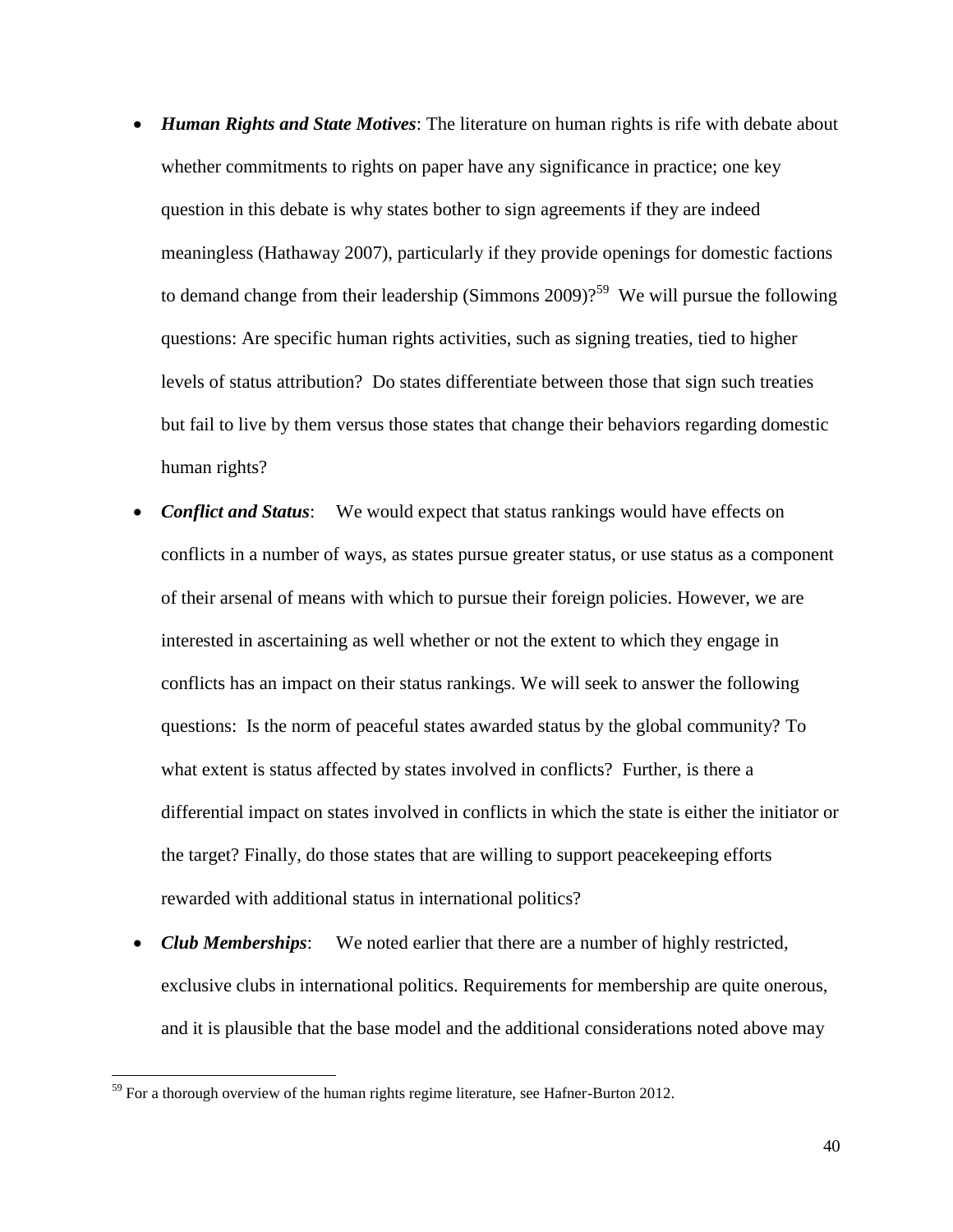account for the conditions that require membership in these clubs. We are interested in uncovering whether or not membership in these clubs has additional status effects, above and beyond the criteria that allow entry into those clubs. For instance, South Africa is a member of the BRICS and the regional power club; South Korea, with substantially greater economic and military capabilities, but lacking regional power status is not a member of either club. Does South Africa's club memberships and regional leadership role impact on its global status attribution more so than the status awarded to South Korea, or does the latter's edge in capabilities offset its lack of exclusive club membership?

Answering this puzzle (along with most of the previous ones) will likely require us to not only test these notions in the aggregate using our baseline model, but to move beyond our baseline model and to engage in research designs that are based on matched samples and similar system comparisons. We will need to do so in order to control for a substantial variety of other considerations impacting on status attribution, and thus zeroing in on research designs that help to give substantive meaning to "all else being equal".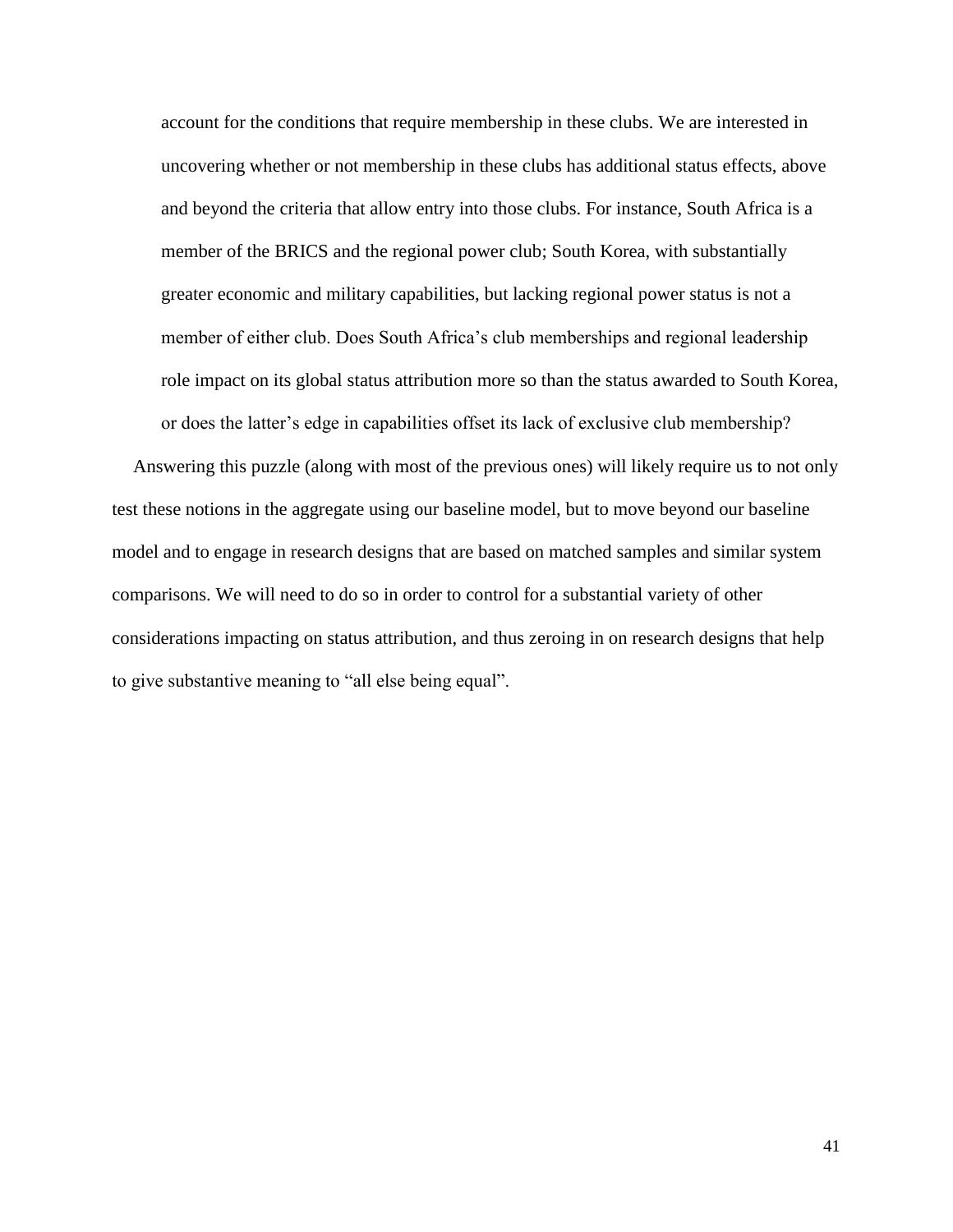### **References**

Acharya, Amitav, and Alastair I. Johnston (eds). 2007. *Crafting Cooperation: Regional International Institutions in Comparative Perspective.* New York: Cambridge University Press.

Brodie, Ian. 1996. "The Market for Political Status." *Comparative Politics* 28: 253-271.

Barston, R. P. 2006. *Modern Diplomacy*. 3rd Edition. Harlow: Pearson Longman.

Bayer, Resat. 2006. "Diplomatic Exchange Data Set, v2006.1, at [http://correlatesofwar.org](http://correlatesofwar.org/) (accessed June 20, 2012).

Bond, Doug, Joe Bond, Churl Oh, J. Craig Jenkins and Charles Lewis Taylor. 2003. "Integrated data for events analysis: An event typology for automated events data development." *Journal of Peace Research* 40: 733–745.

Bueno de Mesquita, Bruce, and Alastair Smith. 2012. "Domestic Explanations of International Relations." *Annual Review of Political Science* 15:161-81.

Bueno de Mesquita, Bruce, and Alastair Smith. "Foreign aid and policy concessions." *Journal of Conflict Resolution* 51.2 (2007): 251-284.

Bueno de Mesquita, Bruce, and Alastair Smith. "A Political Economy of Aid." *International Organization* 63.02 (2009): 309-340.

Clark, Tom and Drew Linzer. 2012. "Should I Use Fixed or Random Effects?" Working Paper 1315, *The Society for Political Methodology*.

Cline, Kirssa, Patrick Rhamey, Alexis Henshaw, Alesia Sedziaka, Aakriti Tandon, and Thomas J. Volgy. 2011. "Identifying Regional Powers and Their Status," in Volgy, Corbetta, Grant and Baird, *Major Powers and the Quest for Status in International Politics: Global and Regional Perspectives*.

Corbetta, Renato, J. Patrick Rhamey Jr., and Thomas J. Volgy. 2013. "Status and Political Relevance." Paper presented at the joint ISA/Peace Science Conference, Budapest (Corvinus University, June).

Dafoe, Allan, Jonathan Renshon, and Paul Huth. 2013. "Reputation and Status as Motives for War."

Deng, Yong. 2008. *China's Struggle for Status: The Realignment of International Relations*. Cambridge: Cambridge University Press.

Duque, Marina. 2013. "Status In International Politics." Paper submitted to the Institute for Qualitative and Multi-method Research, Syracuse University (June).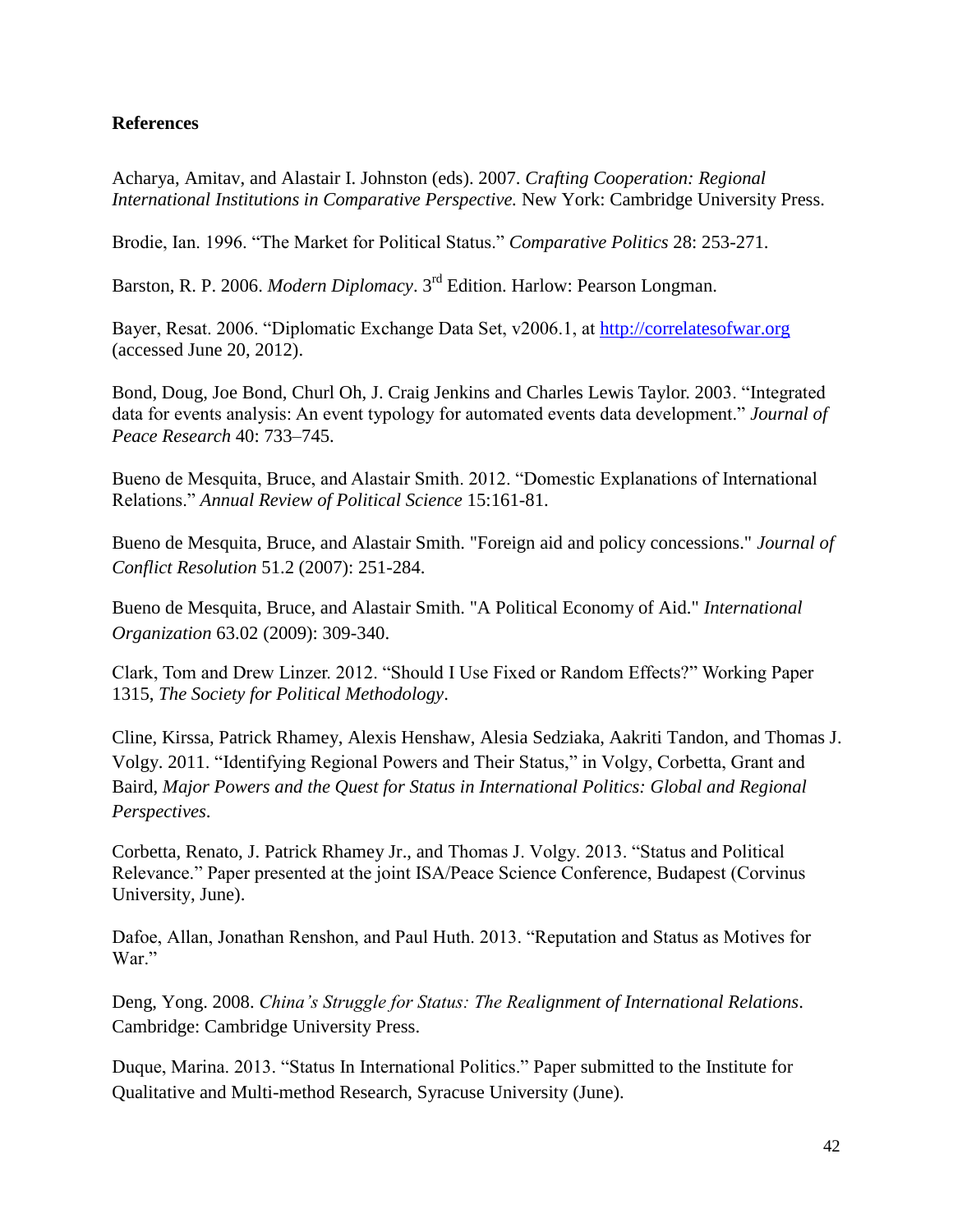East, Maurice A. 1972. "Status Discrepancy and Violence in the International System: An Empirical Analysis." In James Rosenau, Vince Davis, and Maurice A. East (Eds). *The Analysis of International Politics*, pps. 299-319. New York: The Free Press.

Galtung, Johann. 1964. "A Structural Theory of Aggression." *Journal of Peace Research* 1:95- 119.

Gilpin, Robert. 1981. *War and Change in World Politics*. Cambridge: Cambridge University Press.

Hafner-Burton, Emilie, Miles Kahler, and Alexander H. Montgomery. 2009. "Network Analysis for International Relations." International Organization 63:559-92.

Hafner-Burton, Emilie. 2012. "International Regimes for Human Rights." *Annual Review of Political Science* 15:265-86.

Hathaway, Oona. 2007. "Why Do Nations Join Human Rights Treaties?" *Journal of Conflict Resolution* 51: 588-621.

Hecht, Catherine. 2013. "The Evolution and Roles of Democratic Status in International Organizations." Paper presented at the CISS/UNU-CRIS Joint Conference, Bruges (June).

Hernes, G, 1969. "On Rank Disequilibrium and Military Coups D'Etat*." Journal of Peace Research* 6:65-72.

Hogg, Michael, and Dominic Abrams. 1988. *Social Identifications: A Social Psychology of Intergroup Relations and Group Processes*. London: Routledge.

Huberman et al 2004. "Status As a Valued Resource." Social Psychology Quarterly 67:103-114.

Hyman, Herbert H. 1980. *The Psychology of Status*. New York: Arno Press.

Hymans, Jaques E. C. 2002. "Applying Social Identity Theory to the Study of International Politics: A Caution and an Agenda." Presented at the annual meeting of the International Studies Association, New Orleans, March 24-27.

Johnston, Alastair Iain. 2012. "What (If Anything) Does East Asia Tell Us About International Relations?" *Annual Review of Political Science* 15:53-78.

Kang, D.C. 2010. "Status and Leadership on the Korean Peninsula." Orbis 54:546-64.

Katzenstein, Peter J. A *World of Regions: Asia and Europe in the American Imperium*. Ithaca: Cornell University Press.

Kelley, Judith. 2008. "Assessing the Complex Evolution of Norms: The Rise of International Election Monitoring". *International Organization.* 62 (2): 221-255.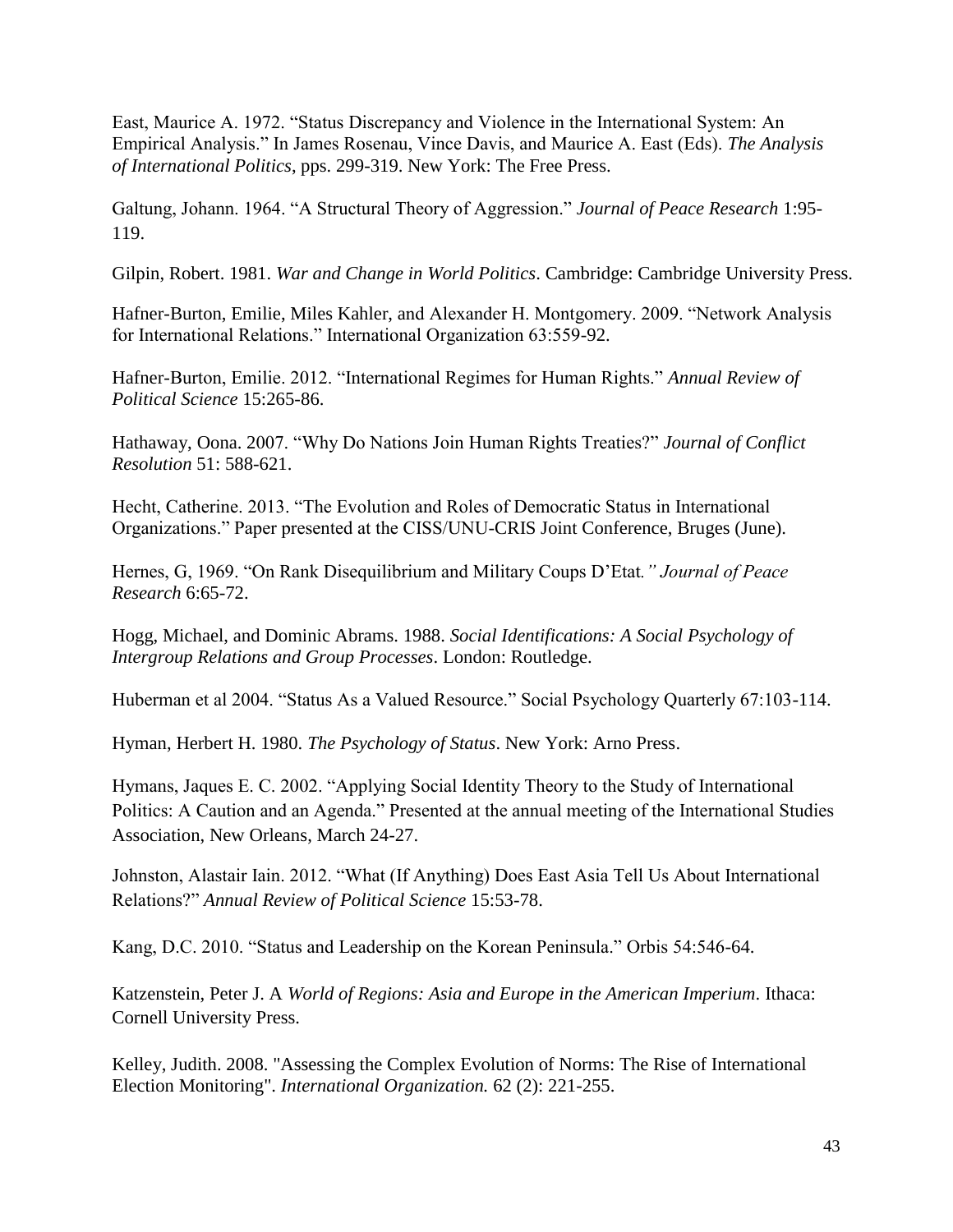Kinne, Brandon J. 2014. "Dependent Diplomacy: Signaling, Strategy and Prestige in the Diplomatic Network." *International Studies Quarterly* 1-13.

Lake, David. 2011. Hierarchy in International Relations. New York: Cornell University Press.

Lake, David. 2013. "Great Power Hierarchies and Strategies in Twenty-First Century World Politics." In Walter Carlsnaes and Thomas Risse (Eds.), Handbook of International Relations, pp. 555-77. Los Angeles: Sage Publications.

Larson, Deborah Welch, and Alexei Shevchenko. 2003. "Shortcut to Greatness: The New Thinking and the Revolution in Soviet Foreign Policy." *International Organization* 57: 77-109.

Larson, Deborah Welch, and Alexei Shevchenko. 2010. "Status Seekers: Chinese and Russian Responses to U.S. Primacy," *International Security* 34:63-95.

Lebow, Richard N. 2003. *The Tragic Vision of Politics: Ethics, Interests, and Orders*. Cambridge: Cambridge University Press.

Lebow, Richard N. 2008. *A Cultural Theory of International Relations*. Cambridge: Cambridge University Press.

Lemke, Douglas. 2002. *Regions of War and Peace*. Cambridge: Cambridge University Press.

Levy, Jack S. 1983. *War in the Modern Great Power System*. Lexington: University Press of Kentucky.

Lindemann, Thomas, and Erik Ringmar (eds). 2011. *The International Politics of Recognition*. Boulder: Paradigm.

Mansfield, Edward, and Jack Snyder. 2002. "Democratic Transitions, Institutional Strength, and War". *International Organization.* 56 (2): 297-337.

Maoz, Zeev. 2011. *Networks of Nations: The Evolution, Structure, and Impact of International Networks, 1816-2001.* Cambridge: Cambridge University Press.

Mercer, Jonathan. 1995. "Anarchy and Identity." *International Organization* 49:229-52.

Mercer, Jonathan. 1996. *Reputation and International Politics*. Ithaca, NY: Cornell University Press.

Midlarsky, Manus. 1975. *On War: Political Violence in the International System*. New York: Free Press.

Modelski, George, and William R. Thompson. 1988. *Seapower in Global Politics: 1494-1993*. Seattle: University of Washington Press.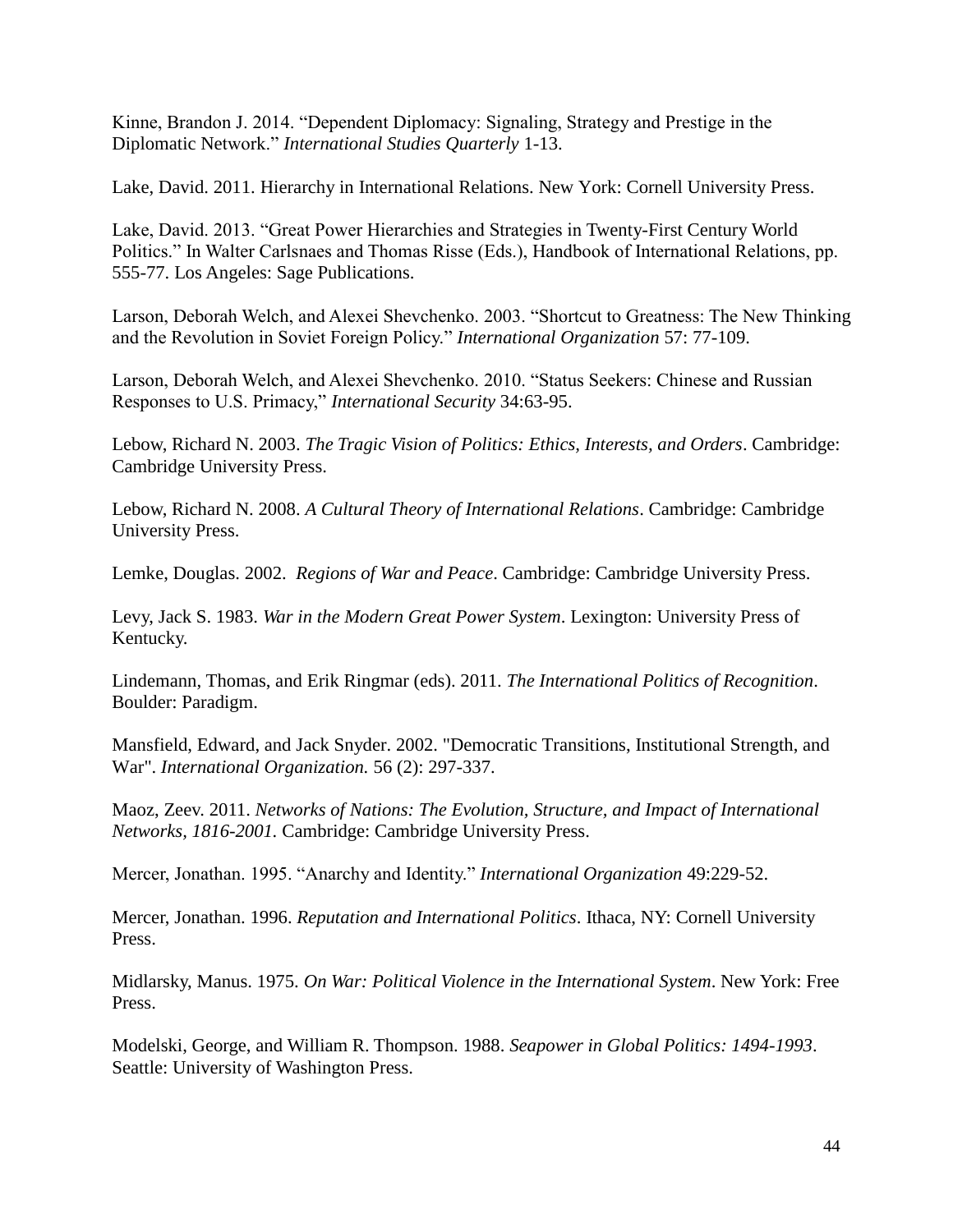Moravcsik, Andrew. 1997. "Taking Preferences Seriously: A Liberal Theory of International Politics." International Organization 51:513-53.

Narang, Vipin, and Rebecca M. Nelson. 2009. "Who Are These Belligerent Democratizers? Reassessing the Impact of Democratization on War." *International Organization* 63:357-79.

Nayar, Baldev Raj, and T.V. Paul. 2003. *India in the World Order: Searching for Major-Power Status*. Cambridge: Cambridge University Press.

Nelson, Joan M., and Stephanie J. Eglinton. 1992. *Encouraging democracy: what role for conditioned aid?* Washington, D.C.: Overseas Development Council.

Neumayer, Eric. 2008. "Distance, Power and Ideology: Diplomatic Representation in a World of Nation States." *Area* 40:228-36.

Olzak, Susan, and Kiyoteru Tsutsui. 1998. "Status in the World System and Ethnic Mobilization." *Journal of Conflict Resolution* 42:691-720.

Onea, Tudor A. 2013. "Between dominance and decline: status anxiety and great power rivalry." *Review of International Studies* May:1-28.

Organski, A.F.K., and Jacek Kugler. 1980. *The War Ledger*. Chicago: The University of Chicago Press.

Paul,T.V., Deborah Larson, and William Wohlforth(eds). 2013. *Status in World Politics*. Cambridge: Cambridge University Press.

Rasler, Karen A., and William R. Thompson. 1994. *The Great Powers and Global Struggle, 1490-1990*. Lexington: University of Kentucky Press.

Rasler, Karen and William R. Thompson (2005) *Puzzles of the Democratic Peace: Theory, Geopolitics and the Transformation of World Politics*. New York: Palgrave-Macmillan.

Ray, James L. 1974. "Status Inconsistency and War-Involvement in Europe, 1816-1970." *Peace Science Society Papers* 23:69-80.

Renshon, Jonathan. 2013. "Prestige Deficits and War Initiation: Status Dissatisfaction In International Politics.

Rhamey, J. Patrick, Kirssa Cline, Sverre Bodung, Alexis Henshaw, Beau James, Chansuk Kang, Alesia Sedziaka, Aakriti Tandon, and Thomas J. Volgy. 2010. "Diplomatic Contact Database (DIPCON, Version 2.3)." Online: [www.u.arizona.edu/~volgy/](http://www.u.arizona.edu/~volgy/)

Rhamey, J. Patrick, Jacob Cramer, Kirssa Cline, Jennifer Miller, Megan Hauser, Paul Bezerra, Christina Sciabarra, Nicholas Thorne, and Thomas J. Volgy (2013). "The Diplomatic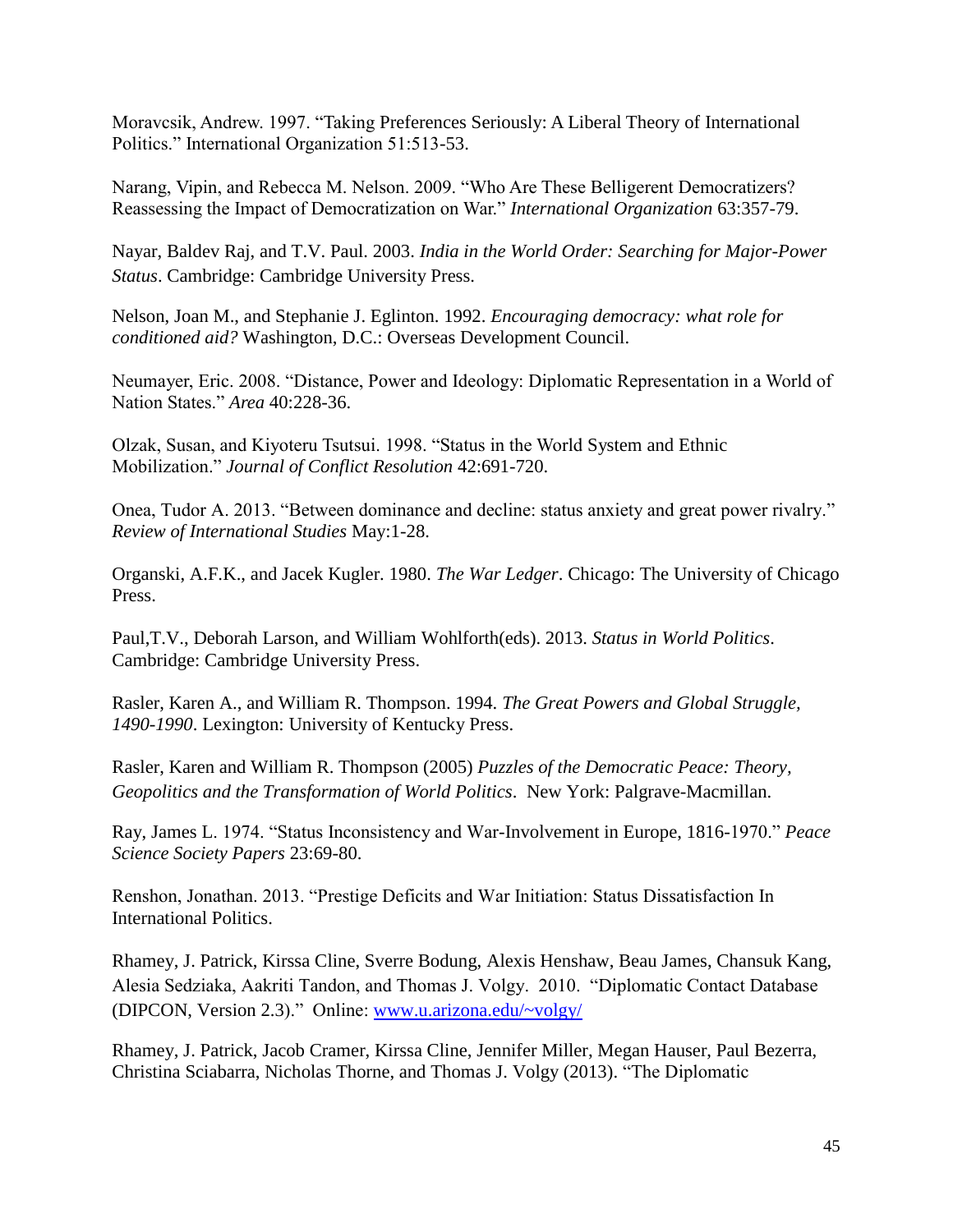Contacts Data Base," Tucson: School of Government and Public Policy, University of Arizona (Version 3.0) Online: [www.u.arizona.edu/~volgy/](http://www.u.arizona.edu/~volgy/)

Rhamey, J. Patrick, and Bryan R. Early. 2013. "Going for the Gold: Status Seeking Behavior and Olympic Performance." *International and Area Studies Review* 16(3).

Simmons, Beth. 2009. *Mobilizing for Human Rights: International Law in Domestic Politics*. Cambridge: Cambridge University Press.

Singer, J. David, and Melvin Small. 1966. "The Composition and Status Ordering of the International System: 1815-1940. *World Politics* 18:236-82.

Singer, David J. 1988. "Reconstructing the Correlates of War Dataset on Material Capabilities of States, 1816-1985." *International Interactions* 14: 115–32.

Schweller Randall, and Xi Pu. 2011. "After Unipolarity: China's Visions of International Order in an Era of US Decline." *International Security* 36:41-72.

Small, Melvin and J. David Singer. 1973. "The Diplomatic Importance of States, 1816-1970: An Extension and Refinement of the Indicator." World Politics 25:577-99.

Solingen, Etel. 2007. "Pax Asiatica versus Bella Levantina: The Foundations of War and Peace in East Asia and the Middle East." *American Political Science Review* 101: 757-80.

Stephan, Cookie White, and Walter G. Stephan (eds). 1990. *Two Social Psychologies*. Belmont: Wadsworth.

Stokke, Olav. 1995. "Development assistance: prospects and priorities". *Development Dialogue.*  2: 21-33.

Sylvan, David, Corinne Graff and Elisabetta Pugliese. 1998. "Status and Prestige in International Relations." Presented at the Third Pan-European International Relations Conference, Vienna, Austria, September 16-19.

Tajfel, Henri. 1979. "Individuals and Groups in Social Psychology." *British Journal of Social and Clinical Psychology* 18:183-90.

Tajfel, Henri, and John Turner. 1986. "The Social Identity Theory of Intergroup Behavior." In Stephen Worchel and William Austin (eds), *Psychology of Intergroup Relations*. Chicago: Nelson-Hall.

Thompson, William R. 2006. "Systemic Leadership, Evolutionary Processes, and International Relations Theory: The Unipolarity Question." International Studies Review 8:1-22.

Thompson, William R. 2007. "Systemic leadership, evolutionary processes, and international relations theory: The unipolarity question". *Peace Research Abstracts Journal.* 44 (1).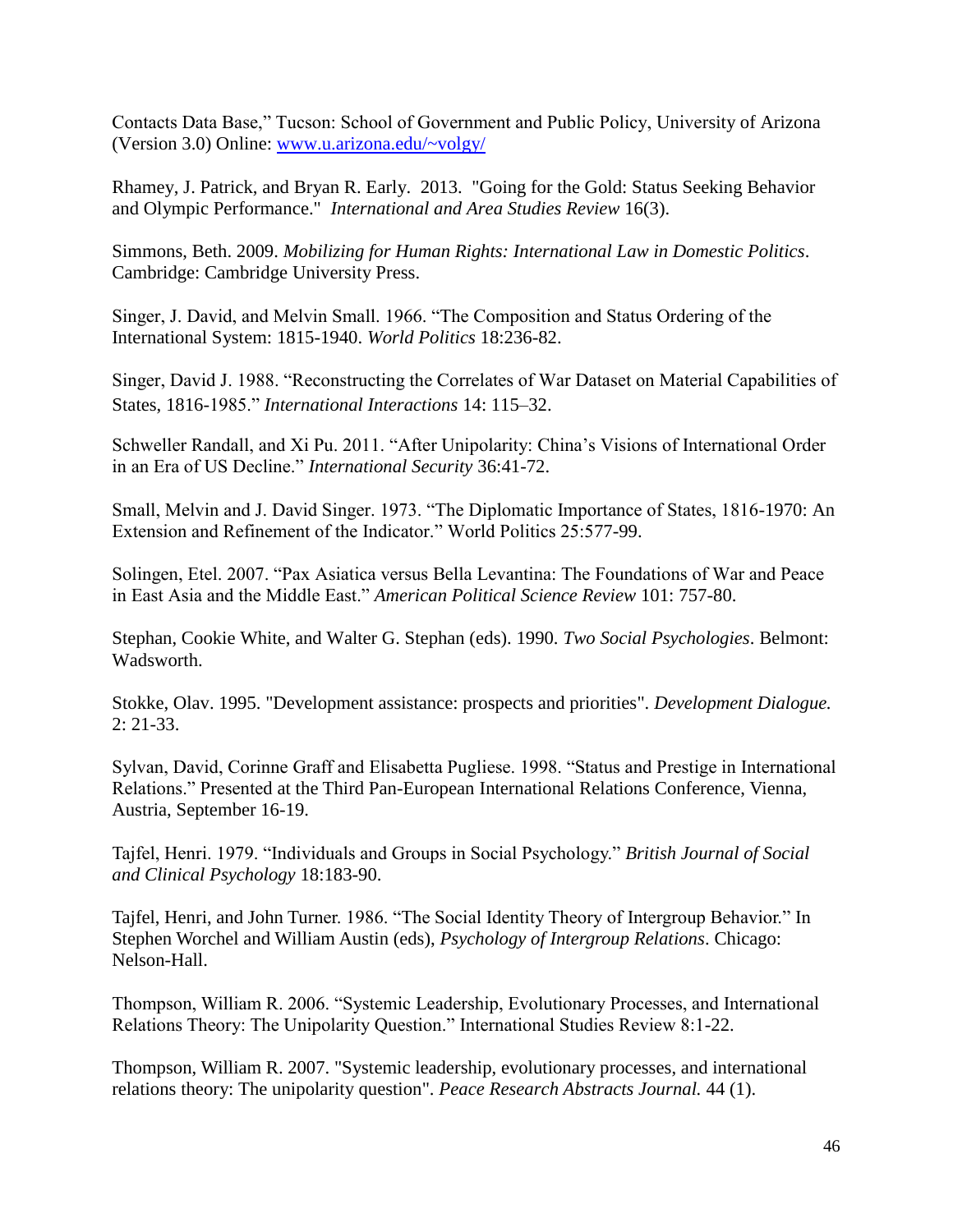Thompson, William R. 2003. "Status, Systemic Uncertainty, and Rise and Fall Dynamics." In T.V. Paul, Deborah Larson, and William Wohlforth (eds)., *Status in World Politics*. Cambridge: Cambridge University Press.

Rosenberg, Morris, and Ralph Turner (eds.). 1981. *Social Psychology: Sociological Perspectives*. New York: Basic Books.

Thucydides. 1951. *Complete Writings: The Peloponnesian Wars*. New York: Modern Library. [Trans. Richard Crawley, adapted by Suresh Bald, Willamette University.]

Volgy, Thomas J., and Stacey Mayhall. 1995. "Status Inconsistency and International War: Exploring the Effects of Systemic Change." *International Studies Quarterly* 39:67-84.

Volgy, Thomas J., Renato Corbetta, Keith A. Grant, and Ryan G. Baird. 2011a. *Major Powers and the Quest for Status in International Politics: Global and Regional Perspectives*. New York: Palgrave MacMillan.

Volgy, Thomas J., Renato Corbetta, Keith A. Grant, and Ryan G. Baird. 2011b. "Major Power Status Attribution: Conceptual and Methodological Issues," in Volgy, Corbetta, Grant and Baird, *Major Powers and the Quest for Status in International: Global and Regional Perspectives*.

Wallace, Michael D. 1971. "Power, Status, and International War." *Journal of Peace Research* 8:23-35.

Wallace, Michael D. 1973. War and Rank Among Nations. Boston: Lexington Books.

Waltz, Kenneth N. 1979. *Theory of International Politics*. Reading: Addison Wesley.

Weber, Max. 1978. *Economy and Society: An Outline of Interpretive Sociology*. Eds. Guenther Roth and Claus Wittich. Berkeley: University of California Press.

Wohlforth, William C. 2009. "Unipolarity, Status Competition, and Great Power War." *World Politics* 61: 28-57.

Wohlforth, William and David C. Kang. 2009. "Hypotheses on Status Competition." Presented at the annual meeting of the American Political Science Association, Toronto.

Wolf, Reinhard. 2011. "Respect and Disrespect in International Politics: The Significance of Status Recognition," *International Theory* 3:105-42.